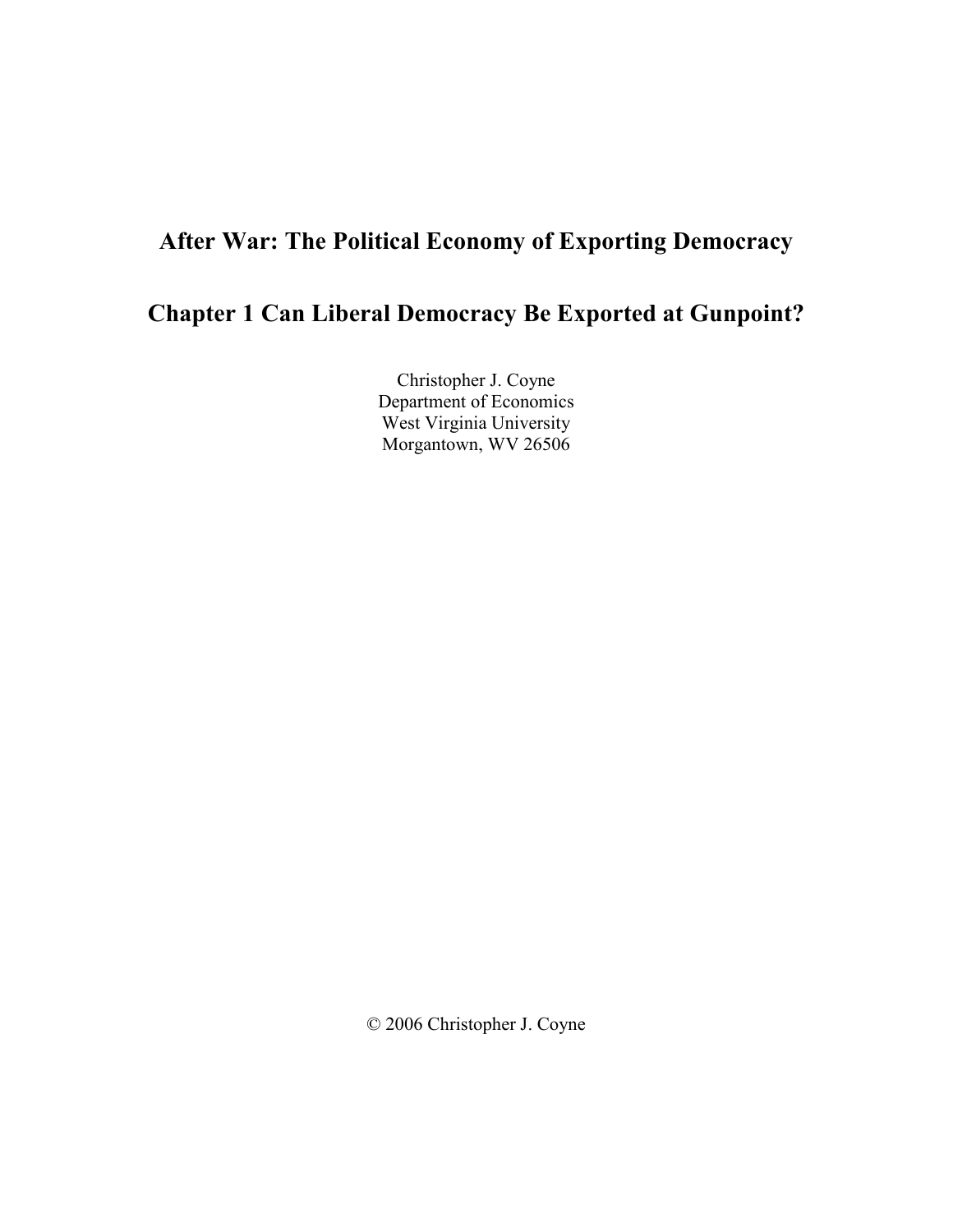## Chapter 1 Can Liberal Democracy Be Exported at Gunpoint?

"We are led, by events and common sense, to one conclusion: The survival of liberty in our land increasingly depends on the success of liberty in other lands. The best hope for peace in our world is the expansion of freedom in all the world."

"…[I]t is the policy of the United States to seek and support the growth of democratic movements and institutions in every nation and culture, with the ultimate goal of ending tyranny in our world."

- George W. Bush, Inaugural Address, January 20,  $2005<sup>1</sup>$ 

On February 15, 1898, the battleship USS Maine exploded and sank in the port of Havana, Cuba. This event occurred at the same time that support was increasing among Americans for military intervention in Cuba. Civil violence between Spanish occupiers and Cuban rebels seeking independence was ongoing within the Spanish colony, and public opinion in the U.S. concerning this situation was largely shaped by the spread of often exaggerated stories in the major newspapers detailing the inhumane treatment of Cubans by the Spanish.<sup>2</sup> Debate continues to this day about the cause of the explosion on the USS Maine, but the papers at the time claimed it was an act of sabotage by the Spanish. In fact, with such headlines as "Remember the *Maine!*" serving as rallying cries for those in favor of intervention, U.S. public opinion supporting military action reached an all-time high.

With public opinion behind him, President William McKinley asked Congress on April 11, 1898 for the authority to send troops to Cuba to end the civil unrest. In addition to the reported inhumane treatment of Cubans, however, McKinley's greater, and unspoken, concern was the protection of American economic interests.<sup>3</sup> Eight days later, Congress passed a joint resolution proclaiming Cuba to be "free and independent" and calling for a complete Spanish withdrawal. The resolution also authorized the president to use as much force as necessary in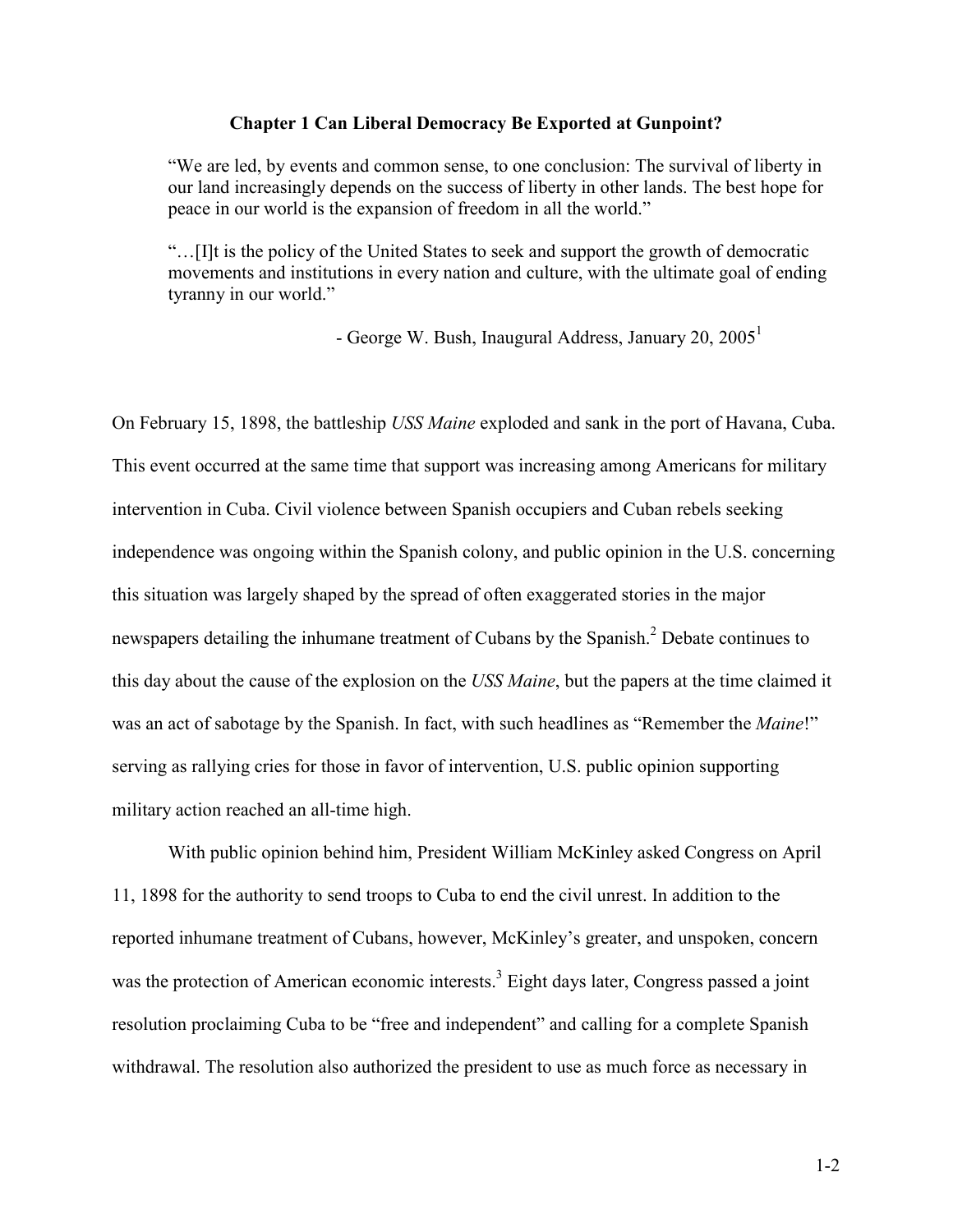achieving this goal. The Teller Amendment to the resolution indicated that it was not the intention of the United States to control Cuba and made clear that, once the U.S. military defeated the Spanish occupiers, Cubans would be granted their freedom. On April 25, Congress officially declared a state of war between the U.S. and Spain.

In a series of battles with the Spanish naval fleet, the U.S. quickly gained control of the waterways around Cuba, preventing Spanish ground troops from receiving additional supplies and support, and within a month, Cuba was securely under U.S. control. The signing of the Treaty of Paris in December 1898 marked the official end of the war. Per the terms of the treaty, Spain relinquished Puerto Rico and Guam to the U.S. while sovereignty of the Philippines was transferred to the U.S. for \$20 million. In addition, Spain ceded its claim to Cuba, but as per the Teller Amendment, the U.S. did not assume permanent control.

Despite the fact that it never assumed official sovereignty over Cuba, however, the U.S. military continued its occupation through 1902, serving as the active government. During the occupation, the U.S. built infrastructure, including public sanitation, an education system, and a postal service. In 1900, a constitution was drafted and municipal elections were held. Under U.S. pressure, a series of amendments were attached to the constitution that simultaneously allowed the U.S. the ability to influence Cuban policy while disengaging from daily operations of the country in order to comply with the letter of the Teller Amendment if not its spirit.

One such amendment to the constitution, the Platt Amendment, provided the conditions for the withdrawal of U.S. troops from Cuba. The amendment also granted the U.S. control of Guantánamo Bay, a naval base, which somewhat infamously, or perhaps notoriously, it continues to utilize to this day. It also restricted Cuba from transferring land to any nation other than the U.S. Finally, the amendment provided rules regarding Cuba's ability to float foreign debt and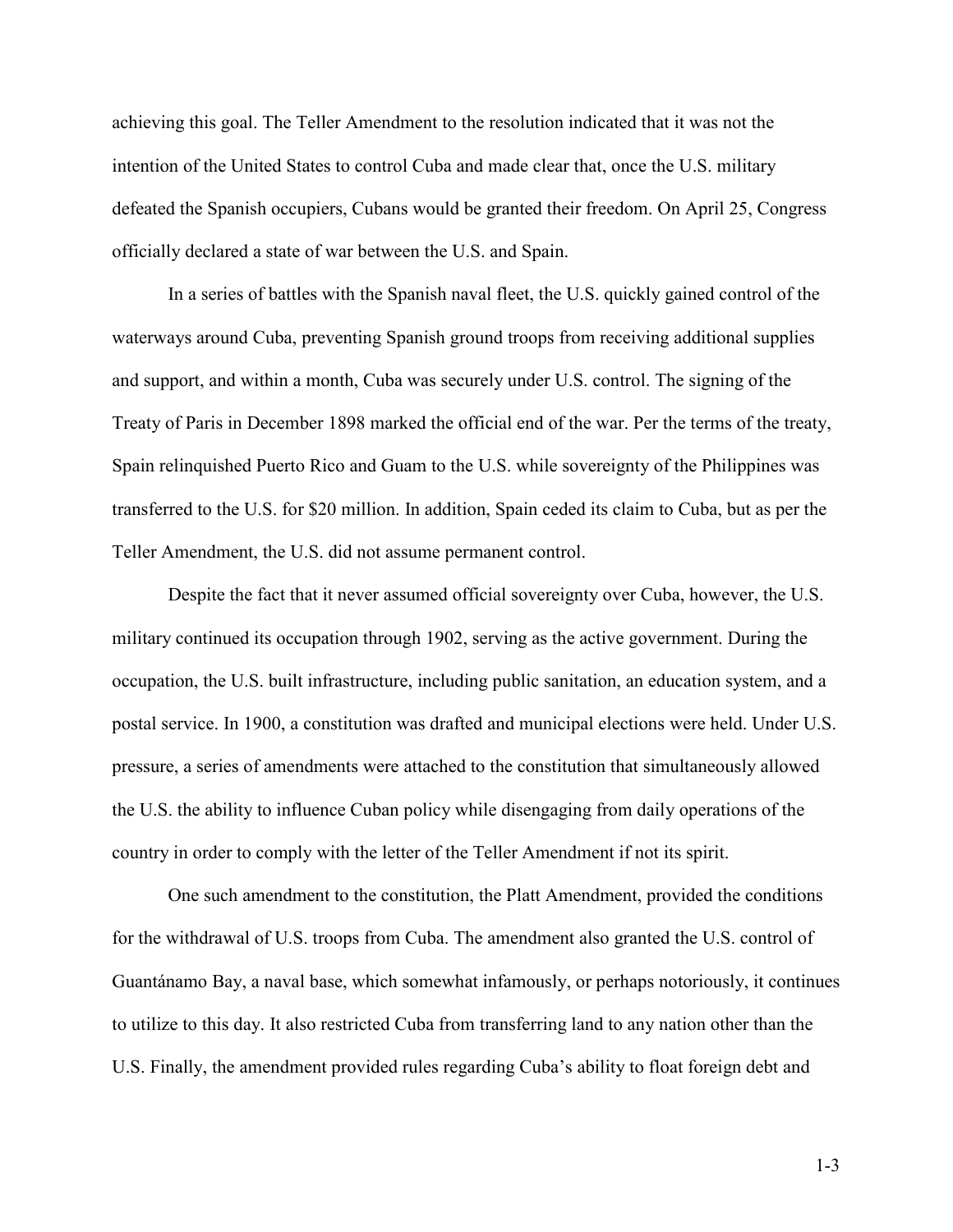enter into treaties with non-U.S. countries. Perhaps most important, the Platt Amendment specified that the U.S. could intervene in Cuban affairs whenever the U.S. government deemed it appropriate. With the adoption of the constitution, U.S. troops were withdrawn in 1902, and Tomás Estrada Palma, a strong supporter of the initial U.S. intervention and of U.S. policy regarding Cuba in general, became Cuba's first president on May 20 of that year.<sup>4</sup>

The American occupation of Cuba was important for several reasons. As highlighted above, it was the catalyst for Cuba's independence from Spain, but more important from a U.S. foreign policy perspective, the occupation marked one of the first U.S. attempts to shape political, economic, and social outcomes via military intervention and occupation. The experience in Cuba marked the beginning of a trend of intervention and occupation that has continued into the twenty-first century with the occupation of Iraq and Afghanistan.

The U.S. would utilize the stipulations of the Platt Amendment twice more over the twenty-year period following the initial occupation. In 1906, the U.S. again occupied Cuba to surpress civil insurgency. President Estrada Palma's reelection was met with violent opposition from the Liberals (the National Liberals and the Republic Liberals), and the U.S. occupation, which lasted until 1909, focused on restoring order and establishing a new democratic government in the wake of Estrada Palma's eventual resignation. Yet another U.S. occupation of Cuba occurred from 1917 to 1922 due to an uprising inspired by the Russian Revolution. The U.S. military was charged with ending the uprising and protecting U.S. property and interests.

If the goal of this series of U.S. occupations in Cuba was to plant the seeds of a sustaining liberal democratic government that would ultimately become a long-term ally of the U.S., one must obviously consider it a failure. Since the end of the last U.S. occupation in 1922, Cuba has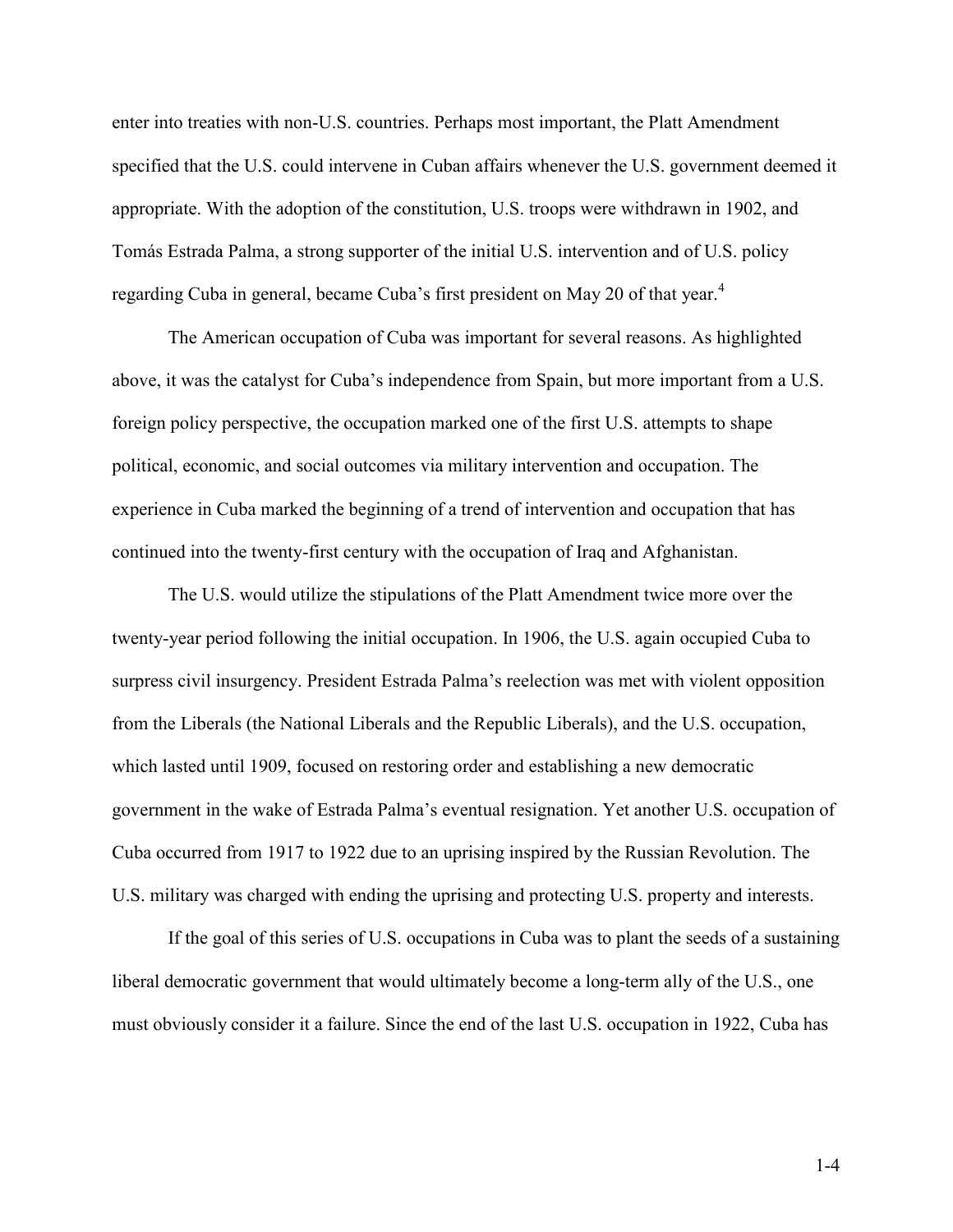had several short-lived governments followed by the emergence of two oppressive dictatorships, those of Fulgencio Batista (1940-1959) and Fidel Castro (1959-present).

Over two decades after the United States exited Cuba for the final time, at the conclusion of World War II, the U.S. engaged in the most ambitious effort in its history of democratizing war-torn countries with the occupation and reconstruction of West Germany and Japan. In both cases, the outcome was drastically different than that in Cuba. In both West Germany and Japan, military occupiers were able to successfully transform war-torn countries into liberal democracies that have survived to this day.

In May of 1945, Germany surrendered unconditionally to the Allied forces. Leaders from the Allied countries had gathered in a series of conferences both before and after Germany's surrender to determine a common occupation policy. The main tenets of this policy were that Germany would be partitioned and each Allied power would control a zone, Nazism would be abolished, the country would be democratized, war criminals would be punished, and reparations would be paid. The U.S. would carry out the reconstruction of its Western zone from 1945-1955.

The physical infrastructure, economy and morale of the German people had been devastated by the war. During the occupation of its zone, the U.S. disbanded the government and assumed control of the provision of public goods at the municipal and local level and managed administrative and budgetary functions. Despite the destruction of the country, economic recovery occurred relatively quickly. Although there were many economic ups and downs, annual economic indicators showed double-digit growth in the GDP of West Germany from 1947 to 1952.<sup>5</sup> Historians and policymakers continue to debate the factors that contributed to this recovery. Some attribute it to the aid delivered under the Marshall Plan, and others emphasize the currency and fiscal reforms of Ludwig Erhard as the catalyst of the recovery.<sup>6</sup> Whatever one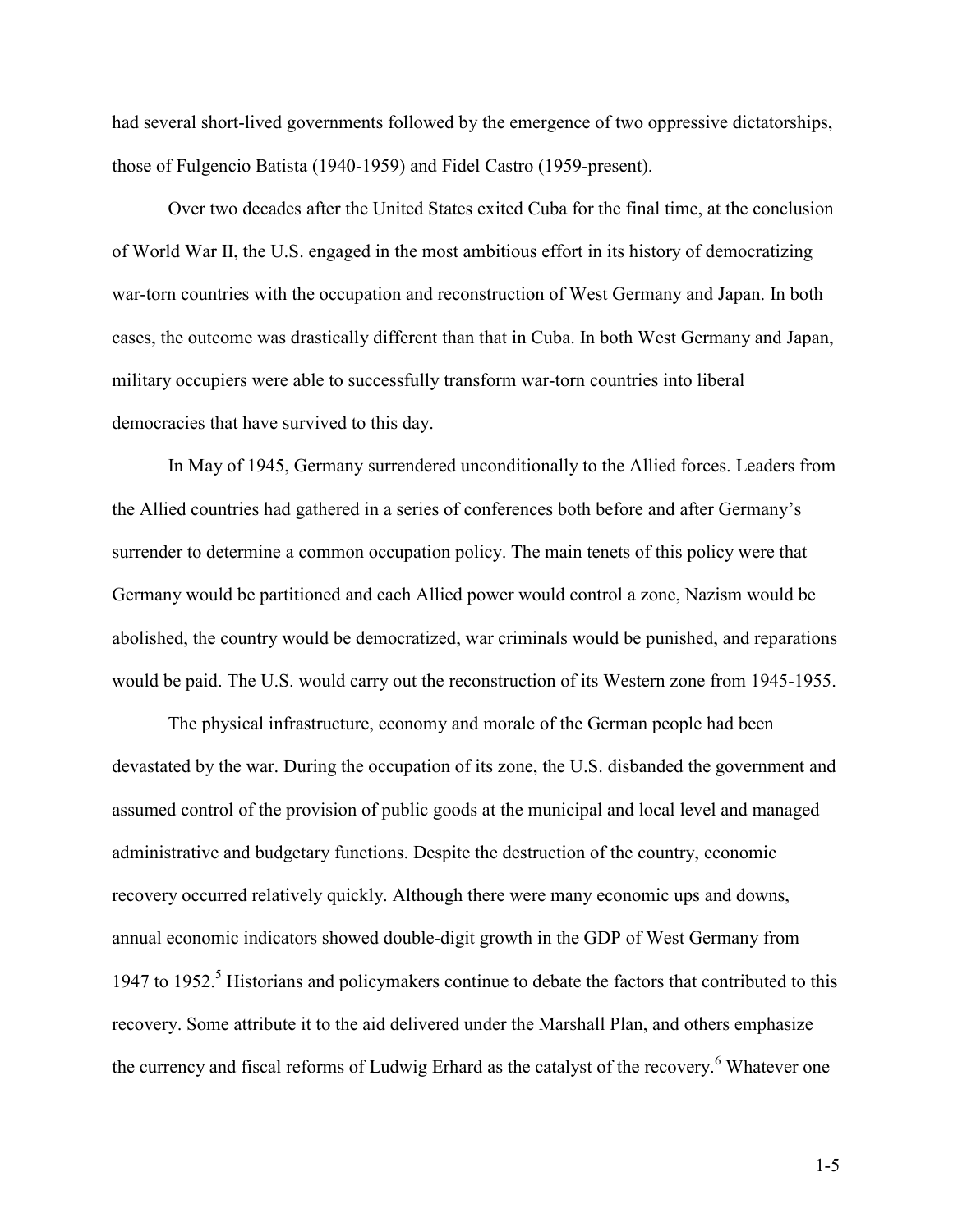concludes on this issue, few would disagree that the reconstruction effort was able to transform West Germany into a liberal democracy. This is not to indicate that the reconstruction process did not suffer any setbacks. The process was far from smooth, both within each zone and also across zones. Progress occurred at different rates and on different margins, but overall, if the standard against which the reconstruction of West Germany is judged is the sustainability of the reconstructed orders, it must be deemed a success.

Although the specifics of the U.S. experience in Japan were clearly different, the outcome was very similar to that of West Germany. Following the use of nuclear bombs on Hiroshima and Nagasaki, Japanese officials surrendered unconditionally in September 1945. As with Germany, Japan's infrastructure, economy, and morale had been severely damaged during the war. The terms of Japan's surrender had been determined by the U.S., the United Kingdom, and China at the Potsdam Conference in July of 1945. In addition to unconditional surrender, the Potsdam Declaration required the purging of certain government officials, as well as the democratization of Japan, military disarmament and the establishment of freedom of thought, speech and religion.

Despite the fact that several countries agreed to the terms of surrender at Potsdam, the Supreme Commander for the Allied Powers, U.S. General Douglas MacArthur, directed the occupation unilaterally. He decided basic policies and utilized his position of power to implement them. The unilateral power of the United States in Japan during this period is evidenced by the fact that no other Allied nation challenged U.S. authority during the reconstruction process.<sup>7</sup> MacArthur orchestrated sweeping and drastic changes throughout Japanese society, including the government and civil administration, the economy, education, civil society, the education system, and the military. In the process, MacArthur achieved icon-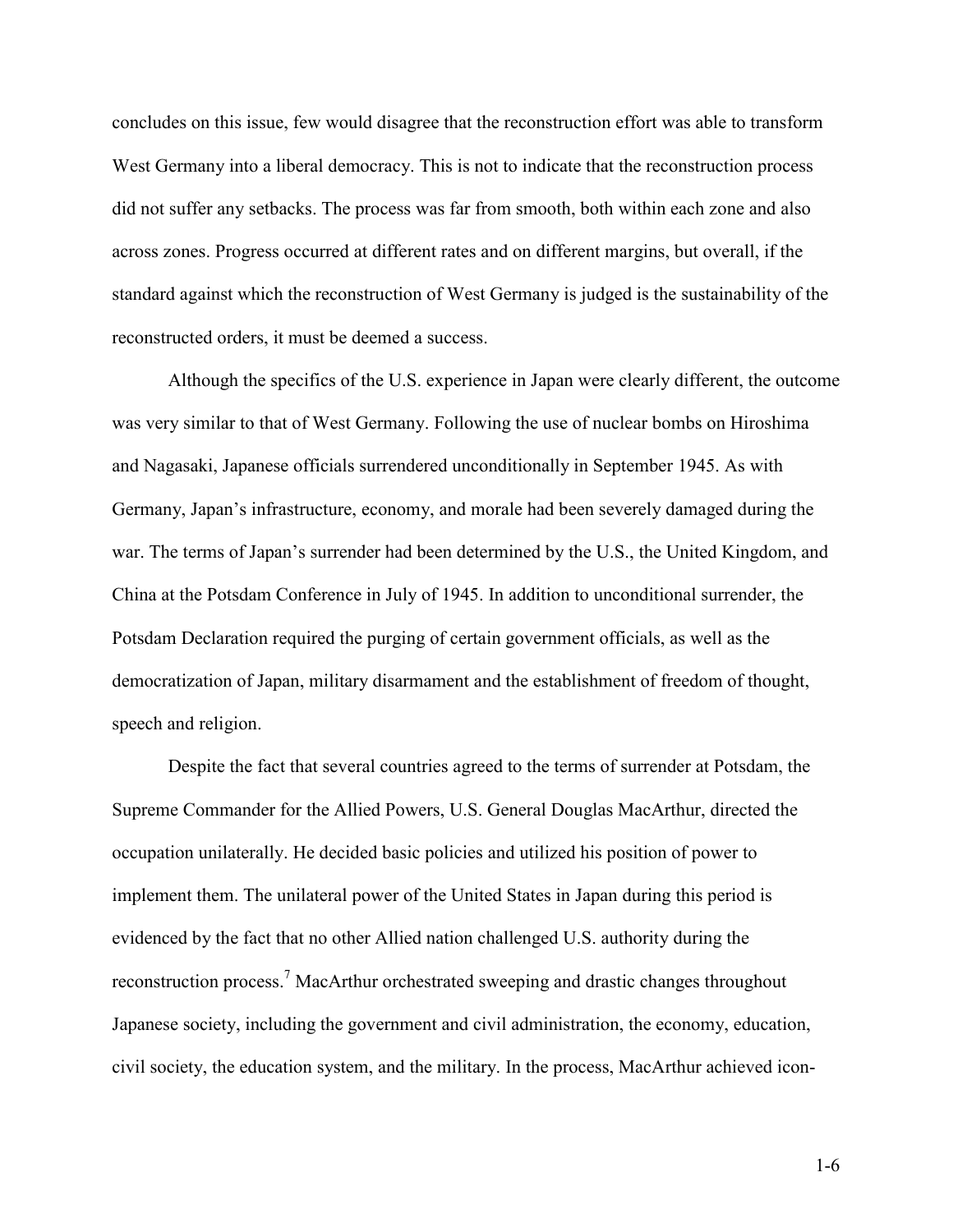like status among the Japanese populace.<sup>8</sup> A new constitution was drafted over a relatively short period of time and went into effect in May 1947. According to the guidelines of the constitution, the emperor lost all military and political power and became a figurehead of the state. As with Germany, there were many bumps in the road, but most observers would agree that occupiers had established a sustainable liberal democracy by the time they exited Japan in April 1952.

The successful cases of Japan and West Germany have lasting importance. Not only do they exist in contrast to the failures in Cuba, these cases laid the groundwork for the perception that the United States' had the ability to successfully export liberal democracy at gunpoint. Indeed, the U.S. undertook several subsequent efforts to export liberal democracy during the Cold War, including to Vietnam, Cambodia, and the Dominican Republic. Although these attempts largely failed, efforts to establish liberal democracy abroad continue to this day.

In October 2001, the U.S. began military operations in Afghanistan in response to the September 11, 2001 attacks on the World Trade Center and the Pentagon. The aim of the operation was to eliminate the Taliban government and the al-Qaeda organization. Military operations were swift and effective. With the assistance of the Northern Alliance, the U.S. gained control of Kabul, the capital city of Afghanistan.<sup>9</sup> In December 2001, representatives from the U.S. and the Northern Alliance as well as expatriate Afghan leaders met in Bonn, Germany. The result of the conference, the Bonn Agreement, outlined a roadmap and timetable for bringing peace, stability, and democracy to Afghanistan. In January 2004, Afghanistan's constitutional Loya Jirga approved a new constitution.

In March 2003, while U.S. forces were still attempting to reconstruct Afghanistan along the guidelines put forth in the Bonn Agreement, the U.S. began a military operation in Iraq. The specific aim of the operation was to overthrow the regime of Saddam Hussein and replace it with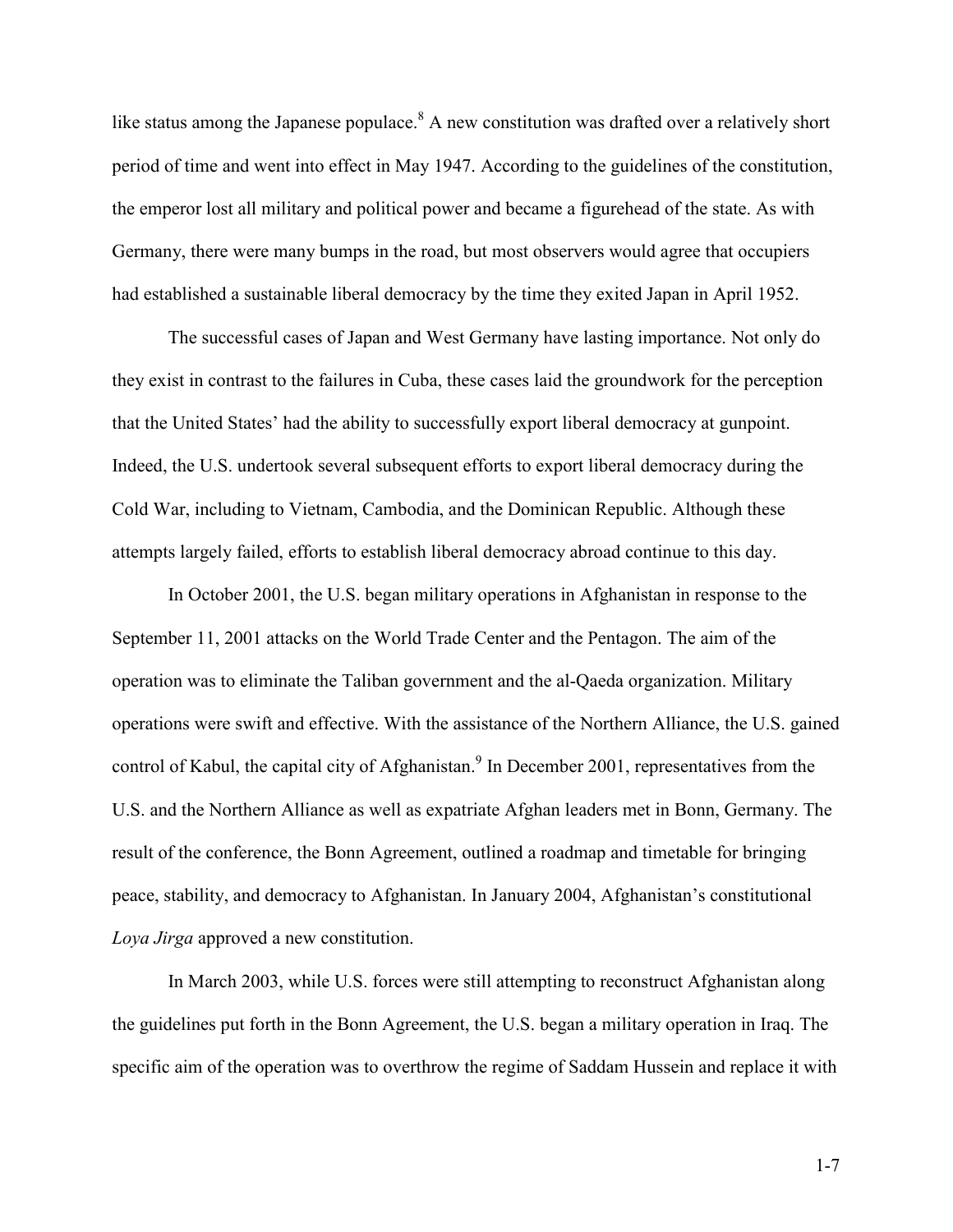a liberal democracy. The hope was, or seemed to be, that establishing democracy in Iraq would have positive spillover effects for the rest of the Middle East. The 2003 operation, much like the earlier U.S. military operation in Iraq in January 1991, went smoothly and met little resistance. The U.S., with superior military technology and leadership, was able to topple the comparatively poorly trained and ill-equipped Iraqi army quickly. The result was the collapse of the Hussein regime. President Bush publicly declared on April 16, 2003 that Iraq had been "liberated."<sup>10</sup>

As of this writing, the situations in Afghanistan and Iraq continue to unfold. It is too early to determine with certainty whether these reconstructions will achieve their desired end of creating sustaining liberal democracies. However, while the initial military operations in both countries were successful, the aftermath has been a different story. In both cases, the existing governing regimes were easily toppled, but subsequent reconstruction efforts have been met with strong resistance.<sup>11</sup> Dispersed pockets of insurgents located throughout each country characterize the nature of the resistance – there is no longer a central enemy that can be confronted head-on. Moreover, costs – both monetary and human – have substantially exceeded initial predictions. Further, public opinion in the U.S. seems to be turning against prolonging the occupations and support is increasing for withdrawal sooner rather than later.<sup>12</sup> It may take several years, or even decades, before the outcomes of these efforts can be judged as successes or failures, but at least in the short-term, the likelihood of success is not looking good compared to what happened after World War II in West Germany and Japan.

These brief narratives are not meant to do justice to the complexities of the cases discussed. Instead, the purpose is to highlight the long and varied history of U.S. attempts to utilize military forces to occupy and reconstruct countries along liberal democratic lines. It is interesting to note that early failures in Cuba did not prevent the U.S. from further military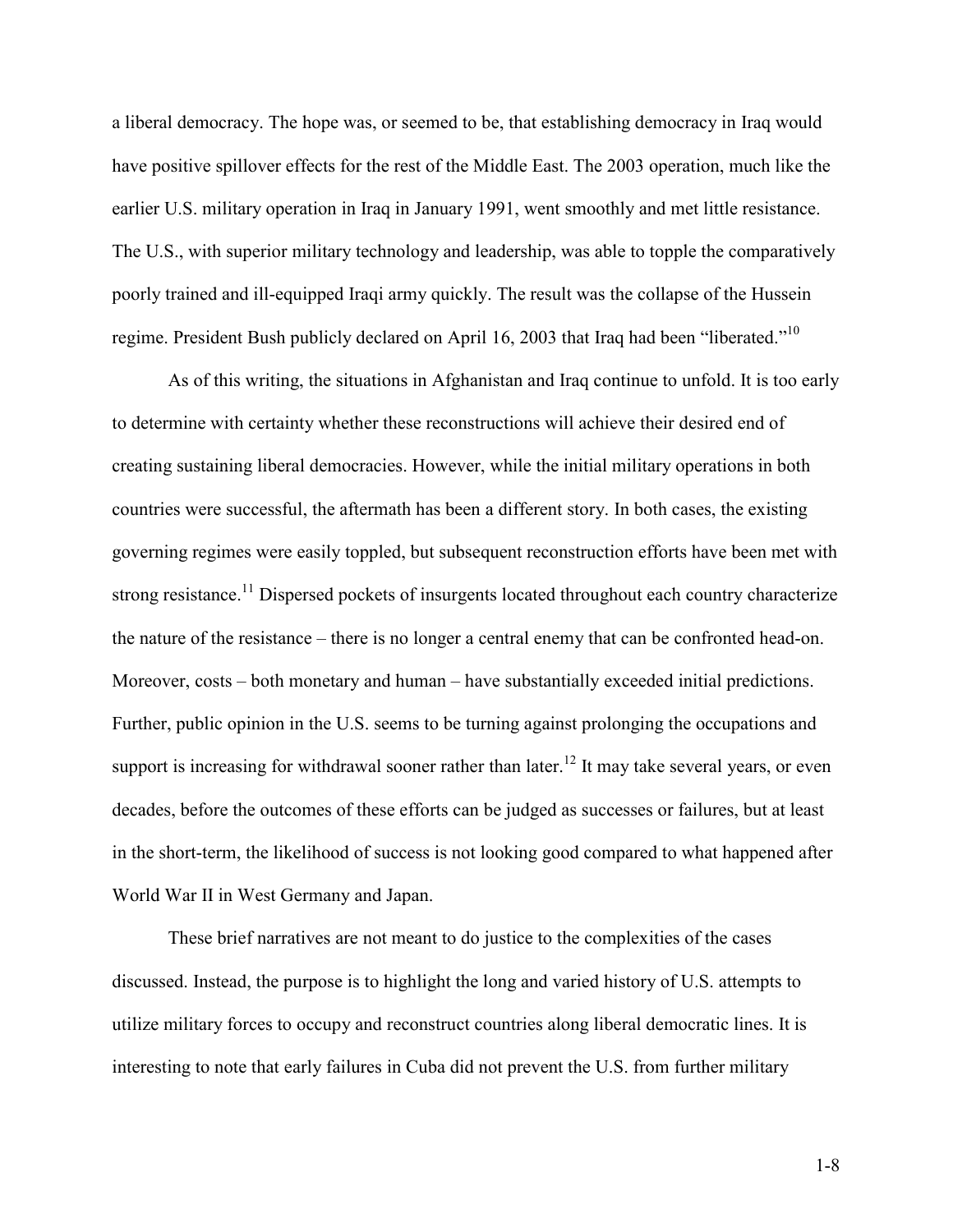intervention before and after World War II, and certainly West Germany and Japan are clear cases of successful reconstruction. However, the failure of a series of reconstruction efforts between the 1960s and the 1990s, coupled with the current difficulties in Afghanistan and Iraq, seems to call America's ability to export liberal democracy via military occupation into question.

Given the ongoing struggle in both Afghanistan and Iraq and the growing discontent among the U.S. electorate, we should expect the issues associated with reconstruction to remain at center stage for the foreseeable future. In August 2004, a new office – the Office of the Coordinator for Reconstruction and Stabilization – was created within the State Department to oversee U.S.-led reconstruction efforts. If the present paradigm is maintained in spite of the widely publicized logistical issues and changing public sentiment, we can safely assume that U.S. involvement in such efforts will only increase.

The effort to win the "war on terror" has been a driving force behind the emphasis on spreading democracy via military occupation. In this context, the underlying logic is that the spread of democracy will greatly reduce, if not eradicate, the terrorist threat. It is widely recognized that the major threat to the U.S. is no longer a few powerful countries, as during the Cold War, but instead the threat posed by countries lacking a strong and effective central government.<sup>13</sup> Reconstruction efforts attempt to remedy this situation by establishing the foundations of sustaining liberal democratic institutions.

Moreover, there is also an increasing call in the academic literature for the U.S. to embrace its role as an empire. A key advocate of this position, Niall Ferguson, contends that America should utilize its relative position of power in the world to impose liberal political and economic institutions in weak and failed states.<sup>14</sup> These efforts, Ferguson contends, should not be constrained by the "light footprint" approach to occupation, but instead should establish colonial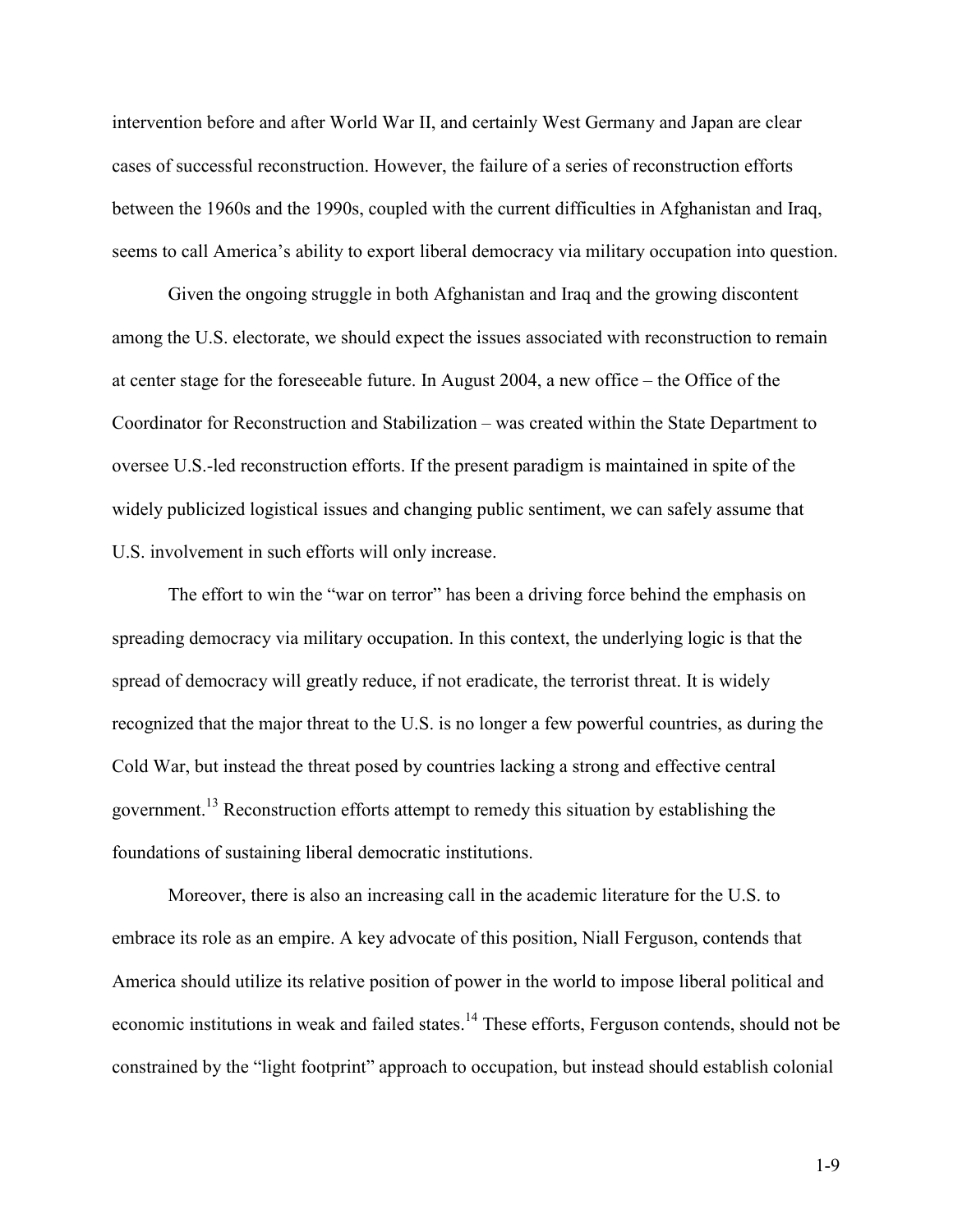administrations, when necessary, to achieve the desired ends. I will return to this "brute force" theory later, but for now, the key point is that there is good reason to believe that U.S. involvement in reconstruction efforts will continue beyond Afghanistan and Iraq.

Given the long history of U.S. reconstruction efforts, coupled with what is sure to be the continued relevance of the issue in the future, a central question comes to the forefront: Is military occupation and reconstruction an effective means for exporting liberal democracy? The purpose of this book is to answer that question. Looking at the historical record, and as noted in this chapter thus far, one observes some clear cases of success, such as the post-World War II reconstructions of Japan and West Germany, but the historical record also includes a large number of clear failures. I seek to contribute to our understanding of these drastically different outcomes. Specifically, my goal is to understand the precise mechanisms and contexts that contribute to or prevent success.

To pursue this line of inquiry, I will ask some fundamental questions about how economics can explain the logic of continued conflict as well as efforts by external parties to resolve those conflicts by establishing cooperation grounded in liberal democratic institutions. Why does conflict persist? What mechanisms facilitate, or impede, the transformation of conflict to cooperation? What constraints do occupiers face in the reconstruction process? Can occupiers cause more harm than good? Are there alternatives to reconstruction that can generate institutional and social change toward liberal institutions? Finding answers to these questions is critical to understanding the viability of reconstruction as an effective means of exporting liberal democracy.

I contend that the tools of economics can shed light on these questions by illuminating the ability of foreign powers to construct sustaining liberal democracies in weak, failed, and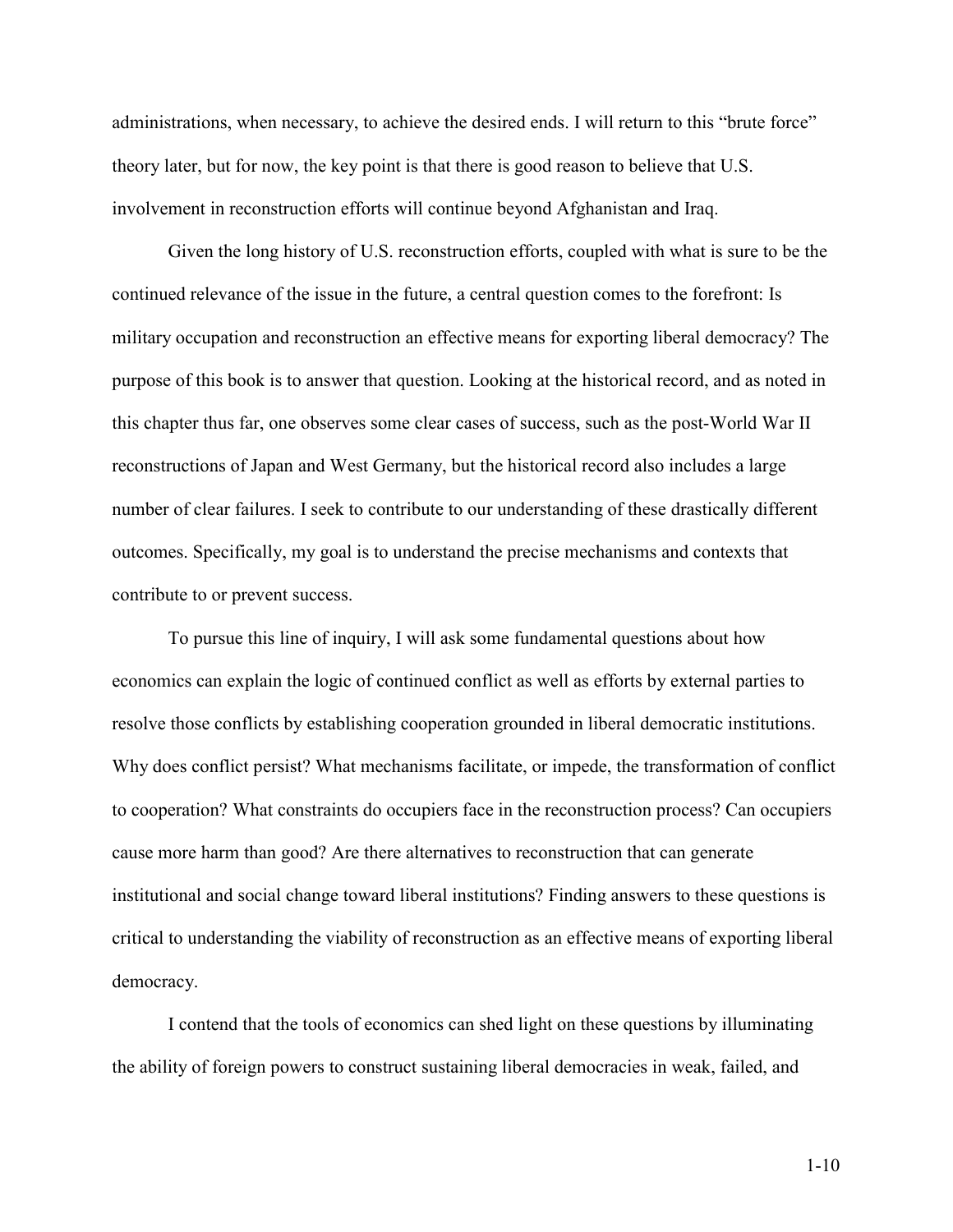conflict-torn states. Economics can also offer insight into the process of social change. Sustainable social change requires a shift in underlying preferences. This shift can be influenced through brute force or through voluntary acceptance. I contend that the latter is more effective in generating liberal democracy. I further argue that a key mechanism for generating sustainable change is a commitment to free trade, not only in goods and services, but also in cultural products, ideas, and institutions. Unfortunately, throughout the history of U.S. foreign policy, including the recent occupations of Afghanistan and Iraq, emphasis has been placed on military occupation and reconstruction while inadequate attention has been paid to the alternative of exporting liberal values, ideas, and institutions through non-intervention, trade, and exchange.

### What's Economics Got to Do with It?

For the most part, research regarding the fundamental questions stated in the previous section has been limited to the disciplines of history, political science, and public policy, and my primary aim is to contribute to this existing literature by employing the tools of economics. Reconstruction was a popular topic among some prominent twentieth-century economists, including Walter Heller, John Maynard Keynes, Ludwig von Mises, and Bertil Ohlin.<sup>15</sup> Nonetheless, few recent economists have turned their attention to this problem. To fill this gap, I seek to analyze the reconstruction process through an economic lens. I contend that doing so will contribute substantially to the ongoing debate regarding the ability of governments to effectively export sustainable liberal democracy via military occupation.

When one looks at the fundamental nature of the reconstruction process, it becomes evident that economic issues are of central importance. That is, postwar reconstruction requires the creation of political rules and can therefore be considered a problem in political economy. A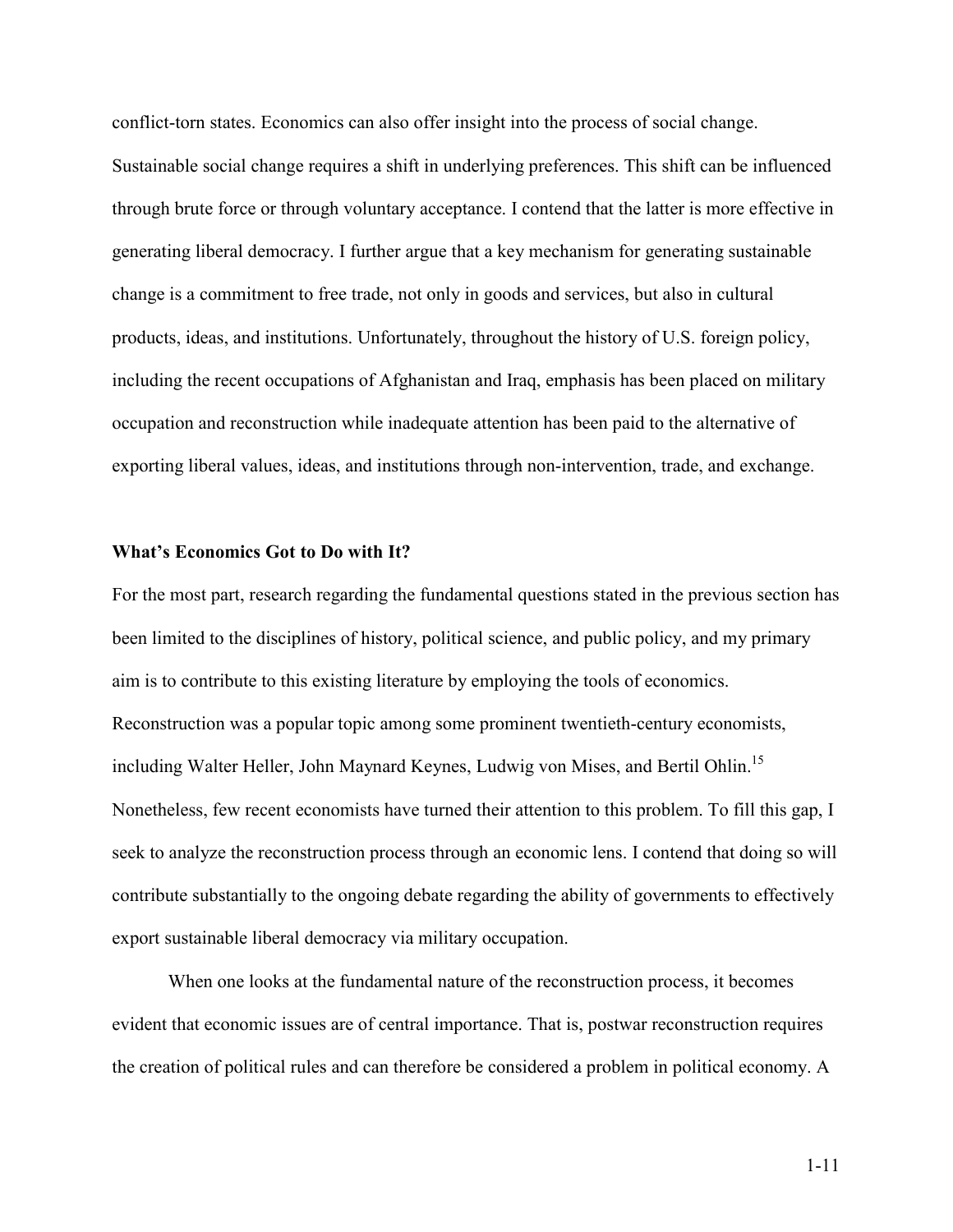central emphasis of political economy is "the reason of rules."<sup>16</sup> The underlying logic is that rules provide the parameters within which individuals can carry out private activities while simultaneously establishing the scope and strength of political institutions and the activities of political agents within those institutions.

Viewed from the perspective of political economy, the reconstruction process can be seen as an issue of incentive compatibility. Occupiers must establish the "rules of the game" but also ensure that institutions are in place that provide incentives for the populace of the reconstructed country to follow those rules once occupiers exit. As the economist Avner Greif emphasizes, institutions are patterns of behavior that persist because they provide incentives that lead people to behave in ways that reproduce those same patterns over time.<sup>17</sup> The economic view of successful reconstruction thus entails finding and establishing a set of incentives that make people prefer continuing within a liberal democratic order as compared to any available alternatives. Economic analysis can assist in understanding if the formal and informal rules and institutions of the reconstruction "game" provide such incentives.

A discussion and analysis of reconstruction must draw on knowledge from a wide range of disciplines. As an economist, I perhaps lack the insights a historian, political scientist, or regional expert might provide given their purviews. However, the tools of economics have not been used to examine the basic nature of the problems faced in reconstruction. A lack of theoretical understanding of the challenges involved in reconstruction has led to bad policy and repeated failures in efforts to reconstruct weak, failed, and conflict-torn states; hence this book.

To illuminate this last point, consider the growing literature that criticizes the current efforts in Iraq for a lack of foresight, planning, and execution.<sup>18</sup> The analysis provided here can assist in understanding not only the current situation in Iraq but also the limitations of future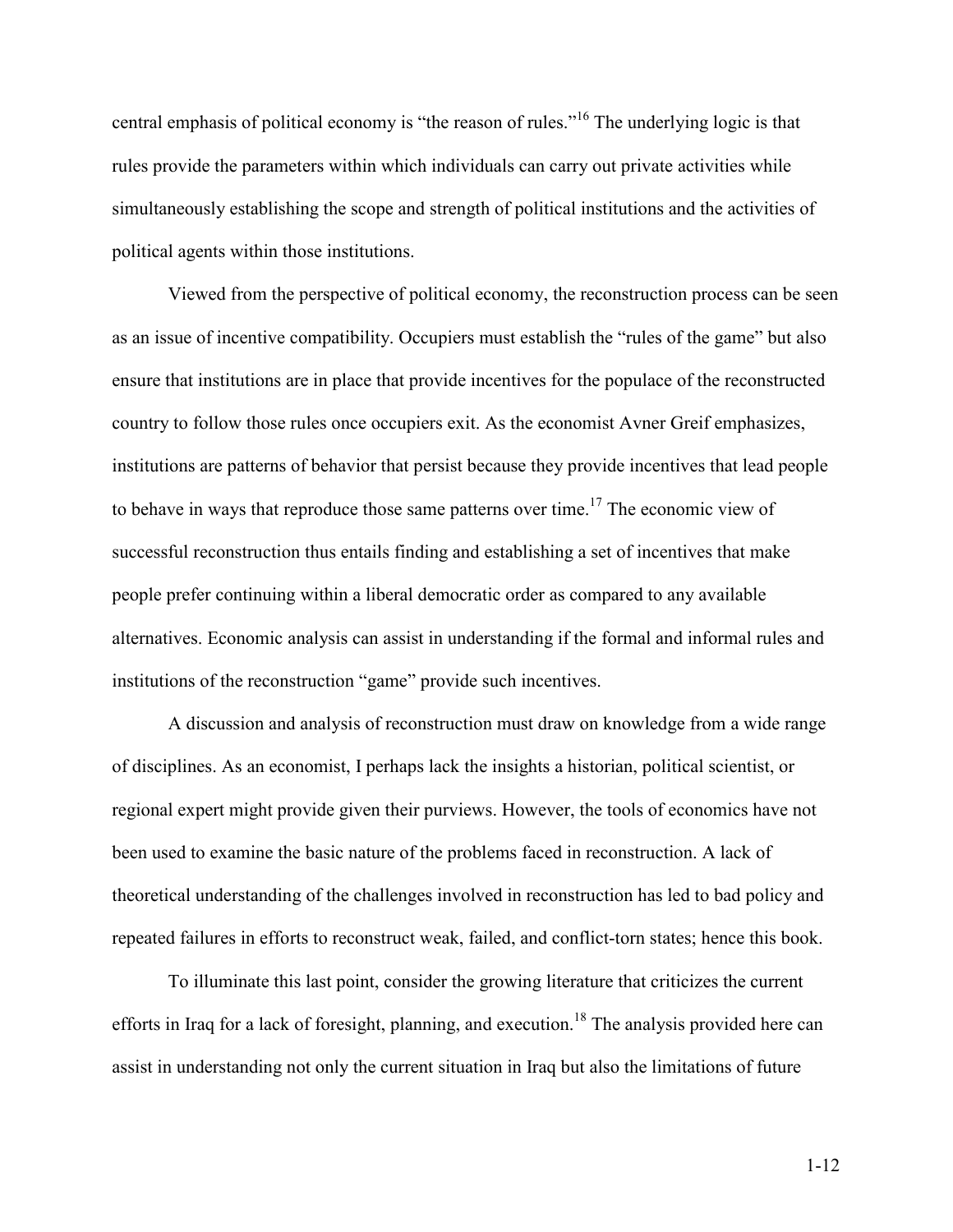efforts to construct liberal democracies via military occupation. Applying the economic way of thinking to the topic of reconstruction will yield insights that are of interest not only to academics in a wide range of disciplines but also to policymakers as well.

### What Does Reconstruction Entail?

For purposes of clarification, I should specify the terminology and assumptions that serve as the foundation for the analysis that follows. I define reconstruction as the rebuilding of both formal and informal institutions.<sup>19</sup> More specifically, the reconstruction process involves the restoration of physical infrastructure and facilities; minimal social services; and structural reform in the political, economic, social, and security sectors.

The terms "reconstruction," "state building," "nation building," and "peacekeeping" are often used interchangeably. For my purpose, however, these terms capture overlapping but essentially different activities. Reconstruction requires rebuilding, and in some cases building from scratch, both formal and informal institutions in order to achieve fundamental political, economic, and social change. State building and nation building can be seen as a subset of reconstruction and involve transferring governance capabilities. Likewise, peacekeeping can be seen as a subset of reconstruction that involves stabilizing a conflict-torn society.

When I use the term "reconstruction," I am referring to the process in its entirety, from the initial occupation through the exit of occupying forces, as well as the wide array of activities that occupiers undertake in the political, economic, and social arenas. The reconstruction process includes nation building, state building and peacekeeping, but it also goes beyond these activities as well. It is possible for foreign governments to undertake nation building or peacekeeping missions without engaging in a broader reconstruction effort. For example, the operation in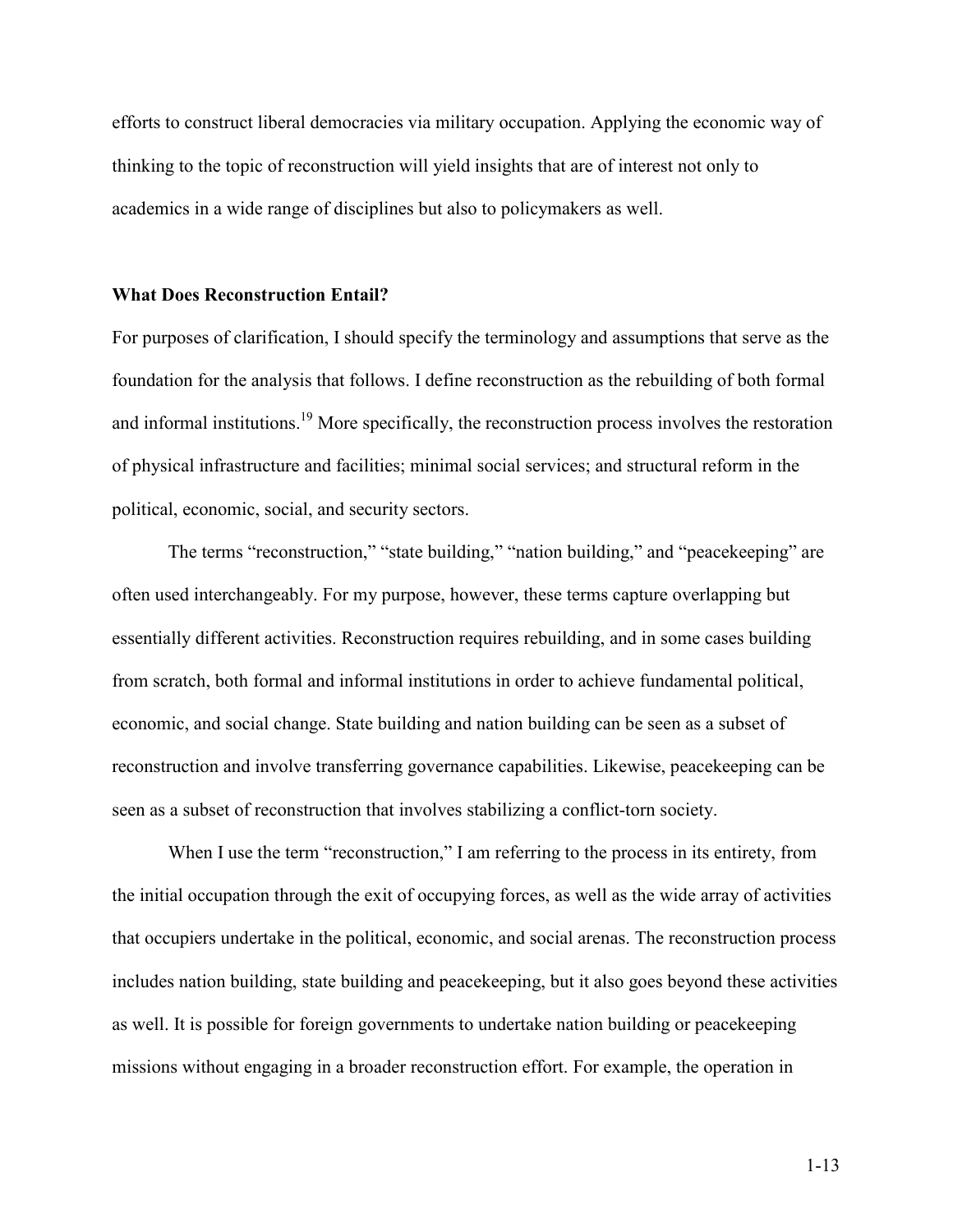Somalia in the mid-1990s started as a humanitarian peacekeeping mission and only later became a broader effort at reconstruction.

Post-conflict reconstruction efforts can be categorized depending on the nature of the conflict that precedes the reconstruction. Categories would include civil wars or humanitarian efforts (for example, as in Somalia and Kosovo), the perceived threat of future conflict (as in Afghanistan and Iraq), or international wars (as in Germany and Japan). Within these various categories of conflict, one can further classify the role of the occupying power. At one extreme is long-term colonization and at the other extreme is liberation – and there is a range of possibilities in between.

Part of classifying the role of the occupying power involves clarifying the means used to achieve the desired ends. On the one extreme in this regard is the "brute force" approach, which emphasizes the complete domination of the post-conflict country using whatever force is necessary to impose liberal democratic institutions. At the other extreme is the "light footprint" approach, which places heavy emphasis on the involvement of local indigenous actors coupled with as little international presence as possible. Under the light-footprint approach, the role of international forces tends to be limited to peacekeeping-oriented operations, such as maintaining general order and stability. This does not mean that international forces are restrained from intervening in specific affairs as deemed necessary, but rather that such "hands-on" interventions are viewed as a last resort. These categorical distinctions will influence the issues involved in the reconstruction process and will be considered throughout the analysis.

I define ultimate success in the reconstruction process as the achievement of a selfsustaining liberal democratic, economic, and social order that does not rely on external monetary or military support.<sup>20</sup> A successful reconstruction does not require fully mature or "consolidated"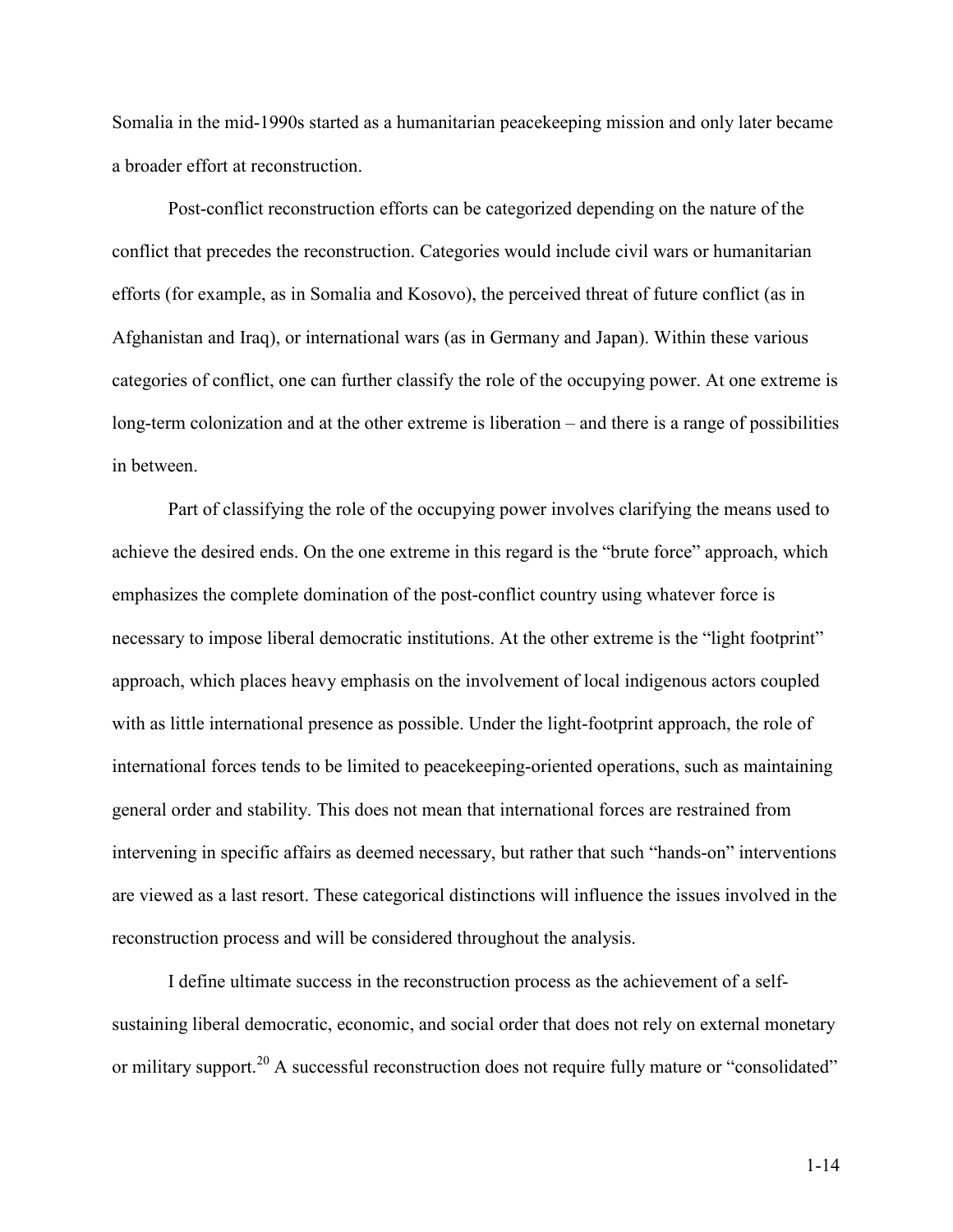institutions, but it does require that the seeds for such institutions be planted. In other words, several years after the exit of occupiers, we should observe movement toward a consolidated liberal democracy.

I take this goal as the given end of reconstruction efforts, meaning that I do not consider whether the end goal is itself good or bad. In the context of U.S. politics, the view that sustainable liberal democracy is critical to peace can be traced back to at least Woodrow Wilson, the twenty-eighth president of the U.S., who sought to make "the world safe for democracy."<sup>21</sup> Historically, military occupation and reconstruction have been the means used to achieve this desired state of affairs.

Ultimate success does not necessarily mean military forces have entirely left the postwar country, however. For instance, the U.S. still has troops stationed in Japan and Germany. The main characteristic of a successful effort is the official end of the reconstruction by the occupiers, coupled with the sustainability of reconstructed political, economic, and social orders in the absence of military interventions or monetary support. For instance, neither Germany nor Japan would collapse if the U.S. withdrew existing forces currently stationed in those countries. If, in fact, a reconstructed country's institutions would unravel once troops exited or monetary or humanitarian aid ended, the reconstruction is deemed to have failed to achieve its goal.

Throughout the analysis I will be careful to use the term "liberal democracy." As Fareed Zakaria has emphasized, "democracy" is often confused with "liberal democracy."<sup>22</sup> Democracy deals with the method of selecting government officials, while liberal democracy deals with the goals of government: the protection of individual rights, the rule of law, and so on. In the absence of constitutional liberalism, democracy will not necessarily yield the desired results as defined by U.S. foreign policy objectives. The election of Hitler in Germany or the elections in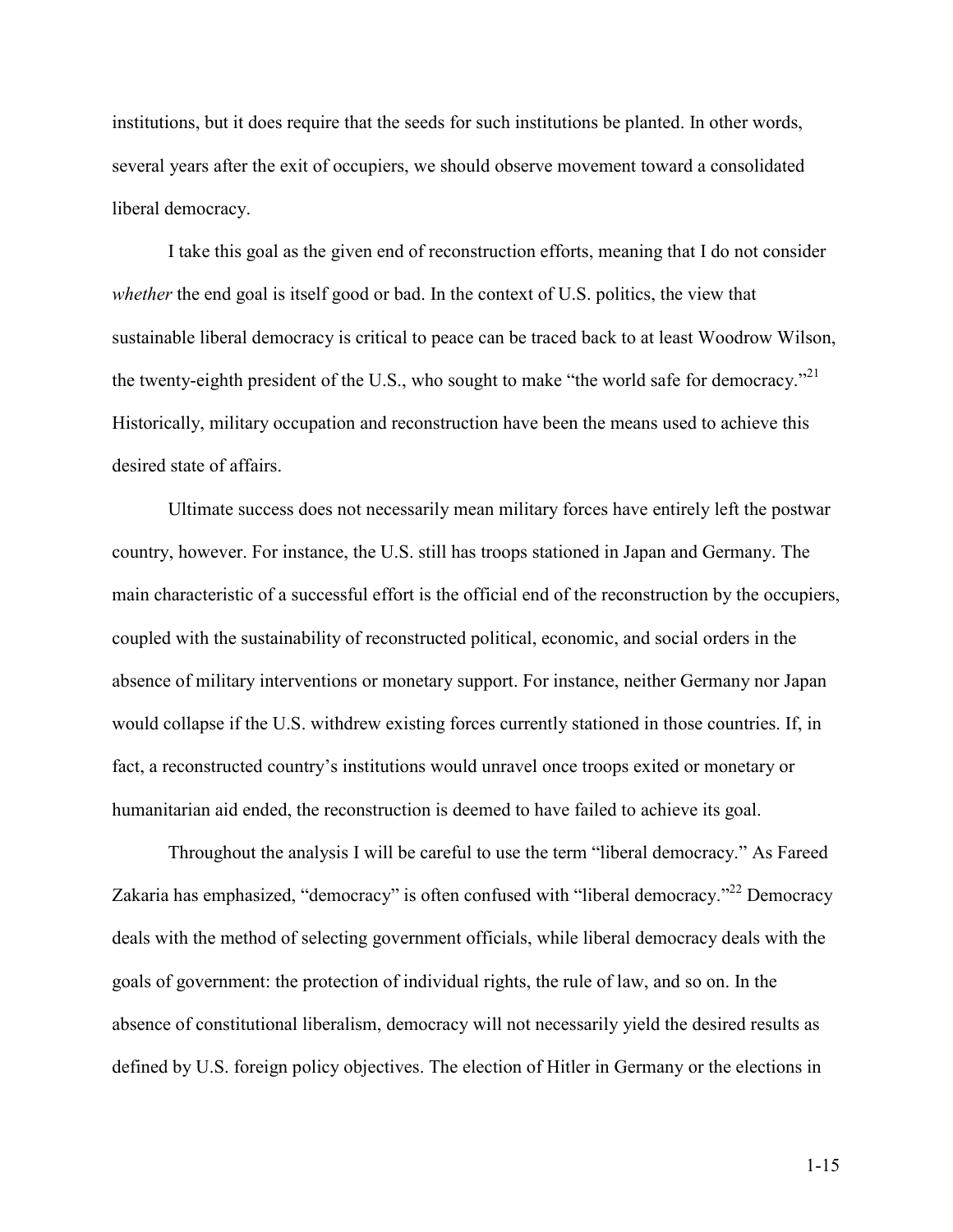Iran, considered by most to be a corrupt sham, provide but two illustrations of the point that democracy in itself is not enough to obtain the desired outcome of liberal democracy.

Although politicians and policymakers often state the end goal of reconstruction efforts as "spreading democracy," what they implicitly mean is the establishment of liberal democratic institutions along Western lines – if not in specific design then at least based upon Western principles. This difference is more than semantics. Compared to establishing a lasting liberal democracy, holding elections is relatively easy. During U.S.-led occupations, elections have been held in Haiti, Bosnia and Kosovo. However, it remains far from clear that these countries could be classified as self-sustaining liberal democracies.

The means available to occupiers to achieve the goal of sustainable liberal democracy include an array of resources that consist of physical assets as well as knowledge and information about the specific country and reconstruction in general. The use of these means is constrained by other factors, such as culture and historical experiences in the country being reconstructed and domestic and international public opinion. Along these lines, I will also pay careful attention to the important distinction between controllable and uncontrollable variables. Controllable variables include those factors that occupying forces can vary as they choose: troop levels, monetary aid, timing of elections, and so on. Uncontrollable variables are those factors that cannot be varied at will by occupiers. Examples would include the beliefs and norms of the individuals in the country being reconstructed, or the pressure of domestic and international opinion to follow a certain course of action.

Although I recognize their critical importance, I will not address the normative issues associated with military intervention and occupation. Instead, I will argue purely as an economist and limit my discussion to empirical questions. My focus on the positive aspect of reconstruction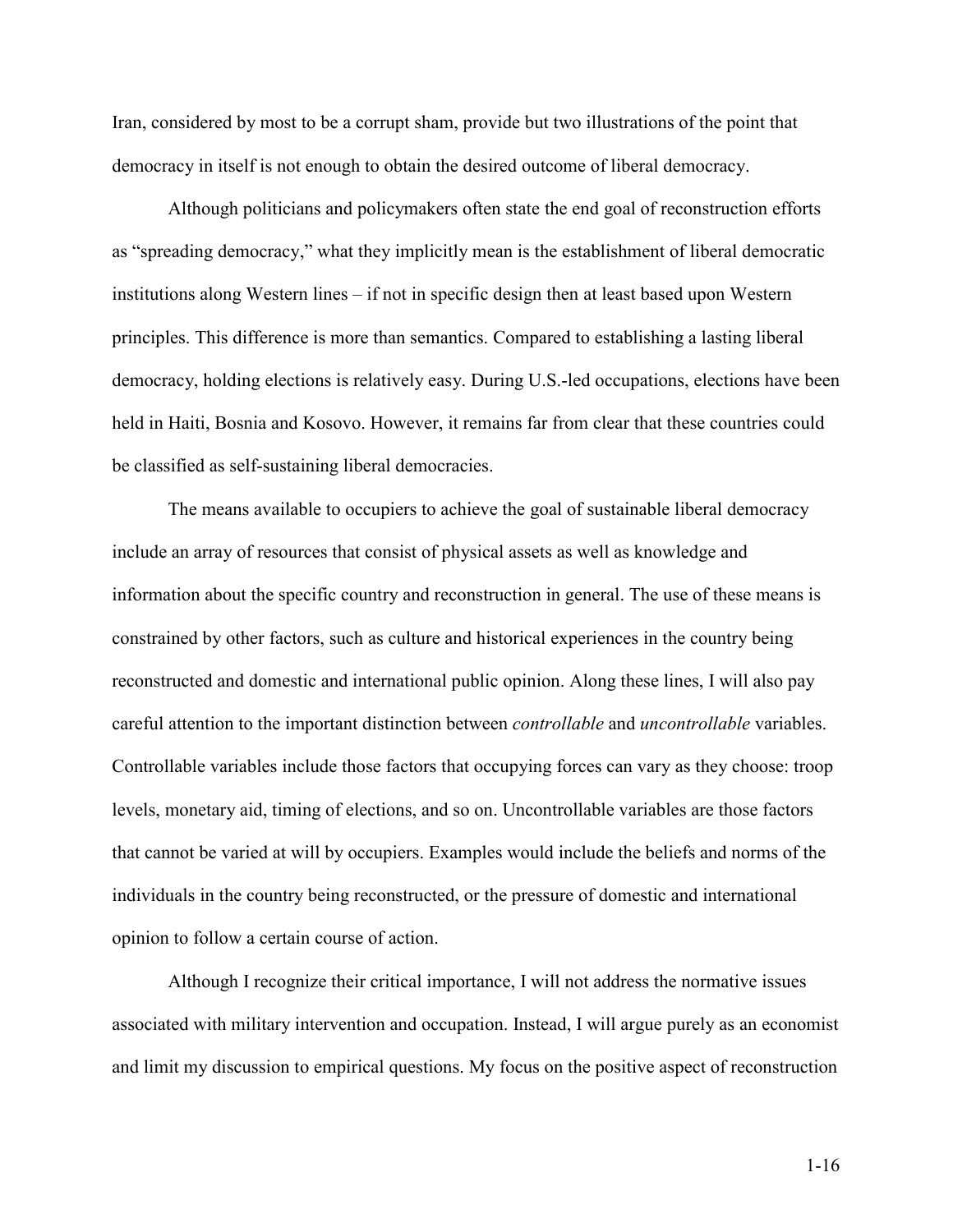is not intended to downplay the importance of ethical issues. Instead, the normative aspects of the reconstruction issue are beyond the scope of what I address in this inquiry.<sup>23</sup>

My starting point in this argument is that reconstruction efforts have taken place in the past and are currently under way in Afghanistan and Iraq. In addition, on the basis of the indications provided by policymakers and the realities of the world, I assume that further attempts at reconstruction will take place in the future. Given the historical reality and the assumption about future efforts, I will focus on understanding what economics can contribute to our understanding of whether military occupation and reconstruction are effective means for achieving the desired ends of spreading liberal democracy to conflict-torn, weak, and failed states.

## Is Military Occupation the Means to Liberal Democracy? A First Take

The narratives that began this chapter provided some insight into the U.S. experience with occupation and reconstruction. Now that we have established what reconstruction entails, as well as the end goal of reconstruction efforts, it makes sense to take a closer look at the historical record of U.S.-led reconstruction efforts. Doing so will provide some initial insight into the question of whether military occupation is an effective means for generating sustainable liberal democracy.

To see if a general pattern exists regarding the success and sustainability of U.S.-led reconstruction efforts, I will utilize the well-known Polity IV Index.<sup>24</sup> The Polity IV Index ranks the political institutions of a country on a twenty-one-point scale of institutionalized democracy. A combined "Polity Score" is then calculated by subtracting the Autocracy (0 to 10) score from the Democracy (0 to 10) score. The resulting scale ranges from  $+10$  (fully democratic) to  $-10$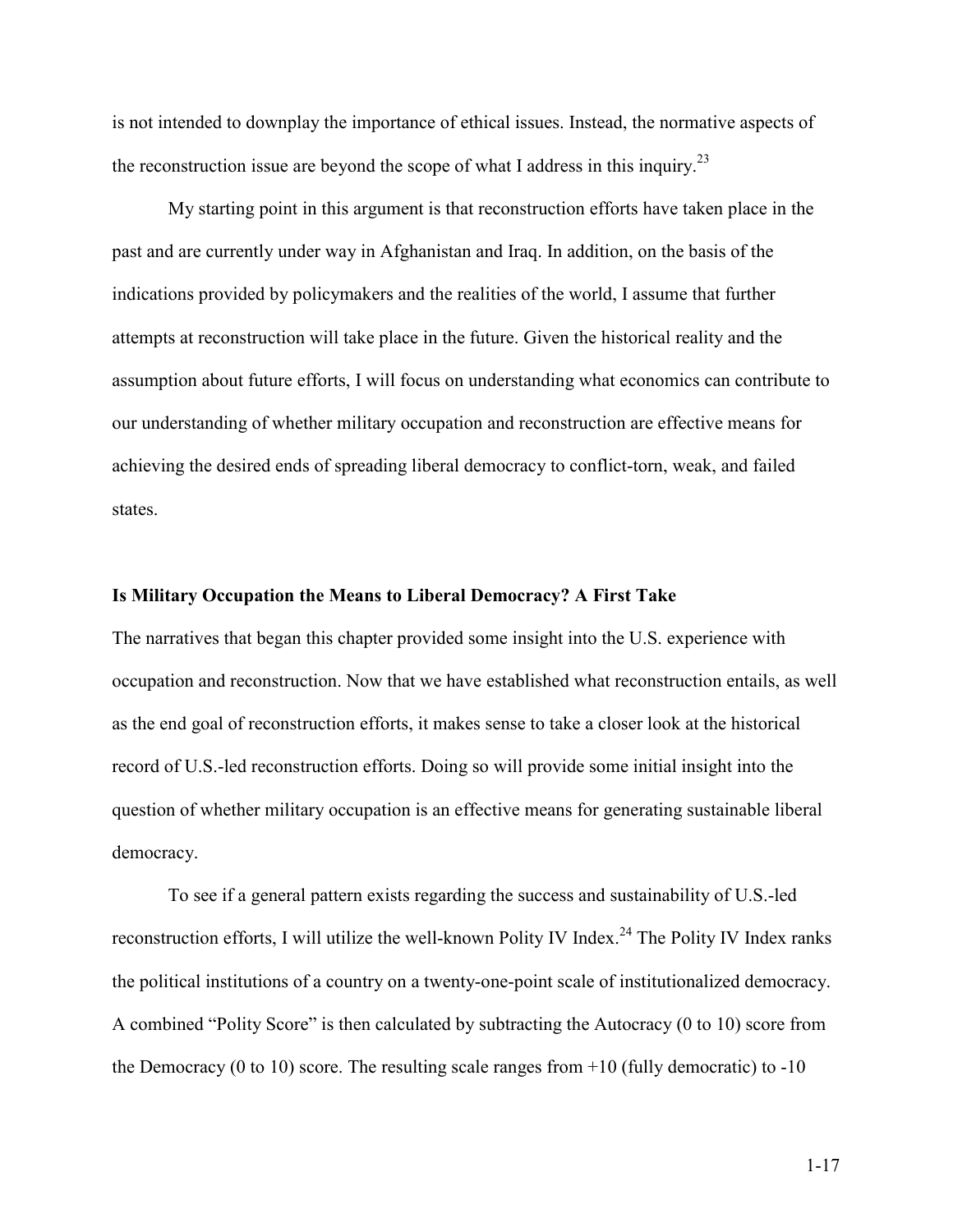(fully autocratic). This index is especially useful because data are provided for most countries from the 1800s through 2003.

The categories of democracy and autocracy incorporate several key dimensions. Institutionalized democracy, as defined by the authors of Polity IV, consists of three key elements: (1) the presence of institutions and procedures through which citizens can express their preferences, (2) the presence of institutionalized constraints on the executive, and (3) the guarantee of civil liberties for all citizens in both their daily lives and political participation. The authors define autocracy by a specific set of characteristics as well. Autocracies "suppress competitive political participation. Their chief executives are chosen in a regularized process of selection within the political elite, and once in office they exercise power with few institutional constraints."<sup>25</sup>

To provide some concrete examples of what these scores mean in terms of actual governments, Iraq under the Hussein regime had a Polity Score of –9 in 2002, while Afghanistan scored a –7 under the Taliban in 2000. As of 2003, Egypt scored a –6, Syria a –9, and Saudi Arabia a –10. In contrast, as of 2003, all of the members of the G-8 had a Polity Score of +10 except for France, which scored a  $+9$ , and Russia, which scored a  $+7$ .

A key question in this inquiry concerns which Polity Score to use as a benchmark for a successful reconstruction. The Polity Project has considered a score of +7 or more as necessary for a country to be a mature and "internally coherent democracy."<sup>26</sup> This same benchmark has been employed in several studies focusing on democratic peace.<sup>27</sup>

To be as charitable as possible, however, I will employ a substantially lower score of +4. To put this score in context, as of 2003, Iran, which President Bush declared to be a member of the "Axis of Evil," was a  $+3$ . By employing a  $+4$  score as a benchmark, I am essentially asking,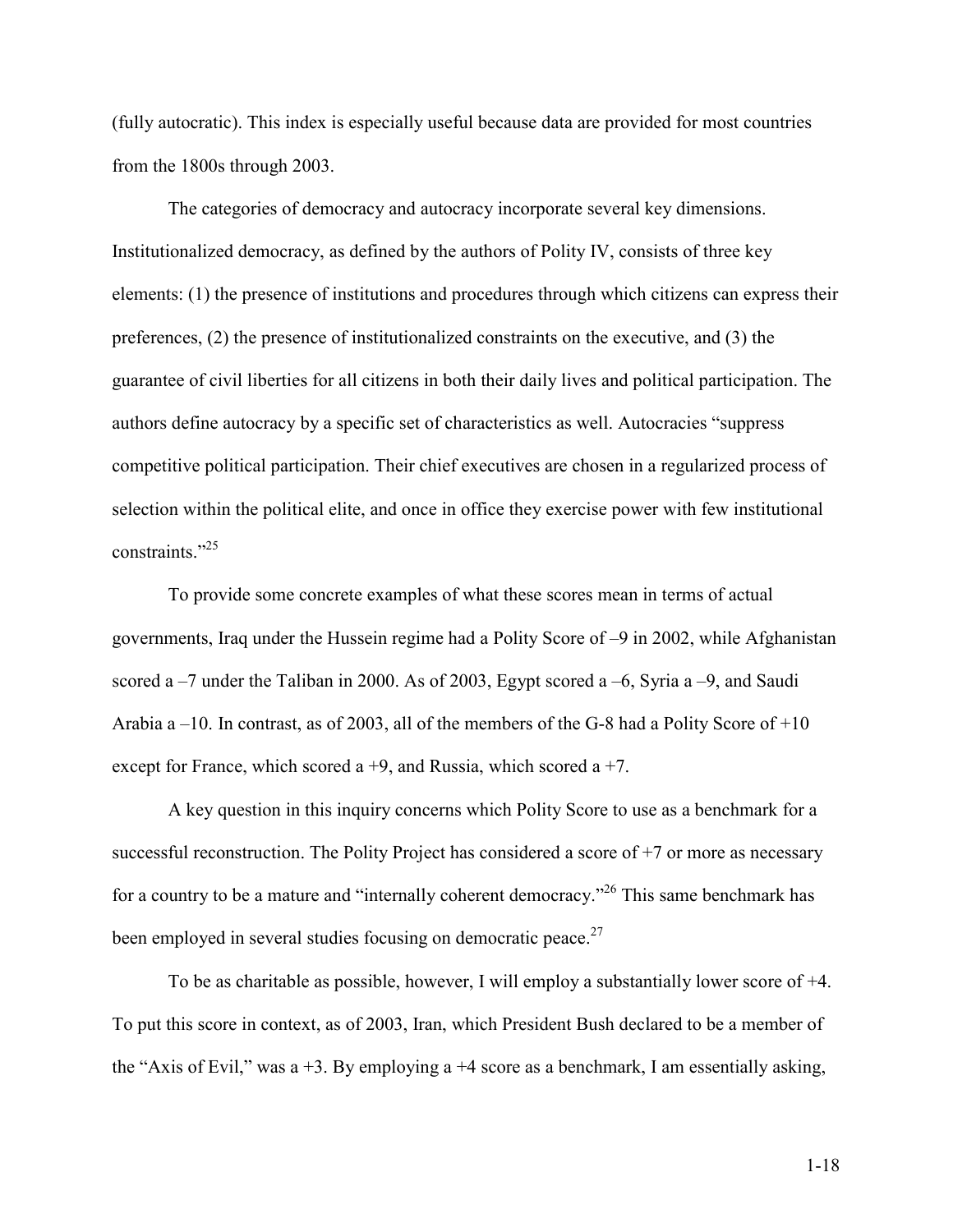"Were U.S.-led reconstruction efforts able to generate a political regime slightly better than present-day Iran?"

Timing is yet another issue in making a judgment regarding the success of a reconstruction process. If the end goal of reconstruction efforts is to establish a self-sustaining liberal democracy, one must consider the status of these countries well after occupying forces exit the country. In some cases, as in postwar Japan and West Germany, liberal democracy might occur relatively quickly, but in other instances, reconstruction efforts might plant the seeds of liberal democracy that only blossom several years down the line. Likewise, a country might appear to be a liberal democracy when occupiers initially exit the country only to unravel soon thereafter. What is important in our consideration here, and I would argue, on the largest of scales, is whether reconstructed liberal democratic institutions are sustainable over the long run.

There is debate among political scientists regarding the time frame of when a democracy becomes established or "consolidated." The suggested time frame ranges anywhere from ten to twenty-five years.<sup>28</sup> Recognizing that there is not a consensus on this issue, I will consider the Polity Score for U.S.-led reconstruction efforts in five-year intervals: five, ten, fifteen, and twenty years after the exit of occupying troops. In other words, I want to understand if these countries had a political regime that scored at least a +4 in five-year increments after the official and final exit of U.S. occupiers. The results are summarized in Table 1: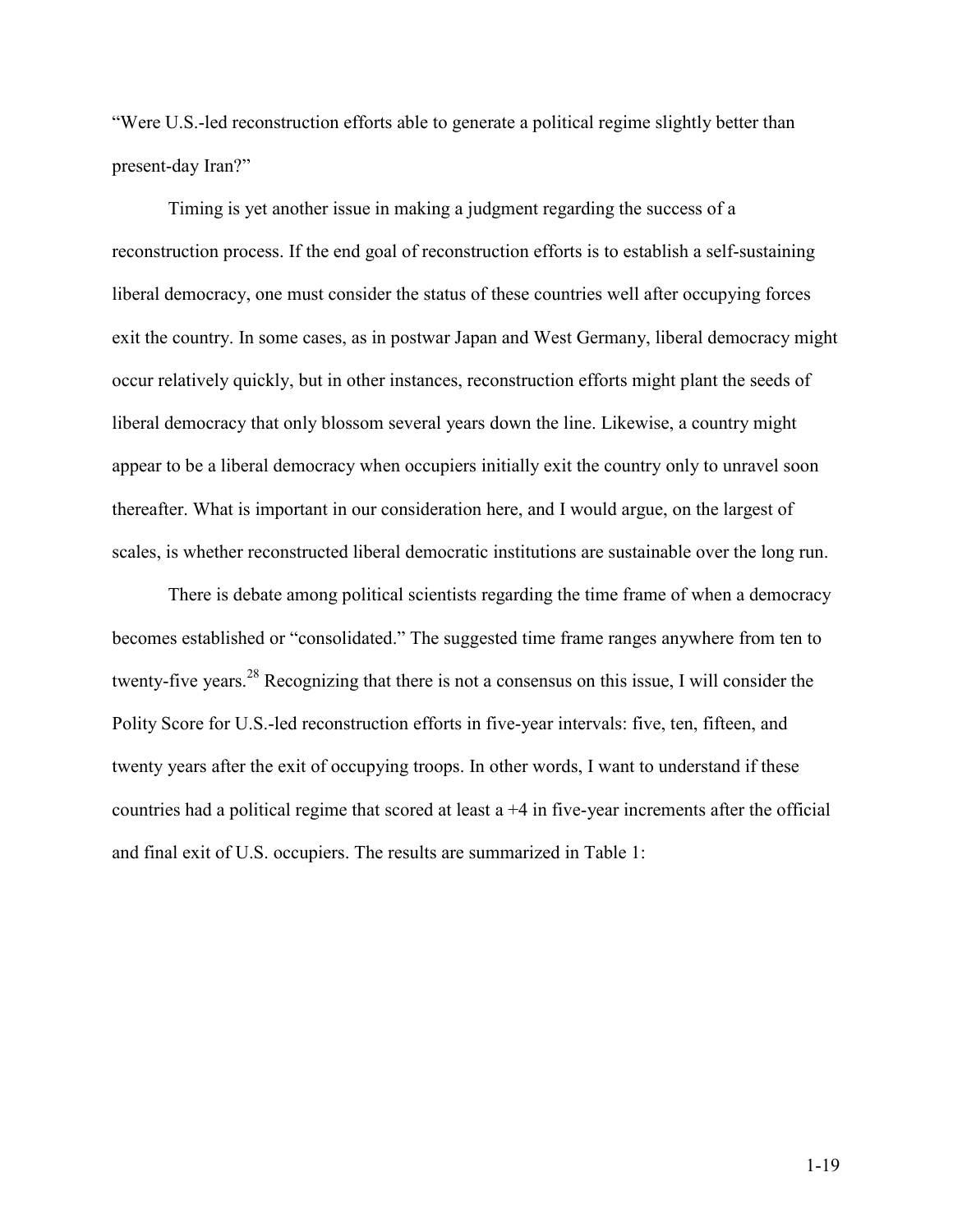|                    |                             | Democracy after? |                |                |                |  |
|--------------------|-----------------------------|------------------|----------------|----------------|----------------|--|
| Country            | Occupation<br><b>Period</b> | <b>5 Years</b>   | 10 Years       | 15 Years       | 20 Years       |  |
| Cuba               | 1898-1902                   | No               | N <sub>o</sub> | N <sub>o</sub> | N <sub>o</sub> |  |
| Philippines        | 1898-1946                   | Yes              | Yes            | Yes            | Yes            |  |
| Panama             | 1903-1936                   | N <sub>o</sub>   | N <sub>o</sub> | N <sub>o</sub> | Yes            |  |
| Cuba               | 1906-1909                   | N <sub>o</sub>   | N <sub>o</sub> | N <sub>o</sub> | N <sub>o</sub> |  |
| Nicaragua          | 1909-1910                   | N <sub>o</sub>   | N <sub>o</sub> | N <sub>o</sub> | N <sub>o</sub> |  |
| Nicaragua          | 1912-1925                   | N <sub>o</sub>   | N <sub>o</sub> | N <sub>o</sub> | N <sub>o</sub> |  |
| Mexico             | 1914-1917                   | N <sub>o</sub>   | N <sub>o</sub> | N <sub>o</sub> | N <sub>o</sub> |  |
| Haiti              | 1915-1934                   | N <sub>o</sub>   | N <sub>o</sub> | N <sub>o</sub> | N <sub>o</sub> |  |
| Cuba               | 1917-1922                   | N <sub>o</sub>   | N <sub>o</sub> | N <sub>o</sub> | N <sub>o</sub> |  |
| Dominican Republic | 1916-1924                   | N <sub>o</sub>   | N <sub>o</sub> | N <sub>o</sub> | N <sub>o</sub> |  |
| Nicaragua          | 1926-1933                   | N <sub>o</sub>   | N <sub>o</sub> | N <sub>o</sub> | N <sub>0</sub> |  |
| Italy              | 1943-1945                   | Yes              | Yes            | Yes            | Yes            |  |
| South Korea        | 1945-1948                   | N <sub>o</sub>   | N <sub>o</sub> | N <sub>o</sub> | N <sub>o</sub> |  |
| Japan              | 1945-1952                   | Yes              | Yes            | Yes            | Yes            |  |
| Austria            | 1945-1955                   | Yes              | Yes            | Yes            | Yes            |  |
| West Germany       | 1945-1955                   | Yes              | Yes            | Yes            | Yes            |  |
| Lebanon            | 1958                        | N <sub>o</sub>   | N <sub>o</sub> | Yes            | N <sub>0</sub> |  |
| South Vietnam      | 1964-1973                   | N <sub>o</sub>   | N <sub>o</sub> | N <sub>o</sub> | N <sub>0</sub> |  |
| Dominican Republic | 1965-1966                   | N <sub>o</sub>   | N <sub>o</sub> | Yes            | Yes            |  |
| Cambodia           | 1970-1973                   | N <sub>o</sub>   | N <sub>o</sub> | N <sub>o</sub> | N <sub>o</sub> |  |
| Lebanon            | 1982-1984                   | N <sub>o</sub>   | N <sub>o</sub> | N <sub>o</sub> | N <sub>o</sub> |  |
| Grenada            | 1983                        | Yes              | Yes            | Yes            | Yes            |  |
| Panama             | 1989                        | Yes              | Yes            | Yes            |                |  |
| Somalia            | 1993-1995                   | N <sub>o</sub>   | N <sub>o</sub> |                |                |  |
| Haiti              | 1994-1996                   | N <sub>0</sub>   | N <sub>o</sub> |                |                |  |
| Bosnia-Herzegovina | 1996-2002                   |                  |                |                |                |  |
| Kosovo             | $1999 - present$            |                  |                |                |                |  |
| Afghanistan        | $2001$ – present            |                  |                |                |                |  |
| Iraq               | $2003$ – present            |                  |                |                |                |  |

# Table 1: 2003 Polity IV Scores – U.S. Military Occupations  $20^{th}$  and  $21^{st}$  Century<sup>29</sup>

For those entries in italics, there is no data available from the Polity Index for the country or time period in question. Nevertheless, I have attempted to fill in data as much as possible using supplemental metrics and common sense about the situations of the countries in question. For instance, most would agree that given the current developments in Somalia, it does not have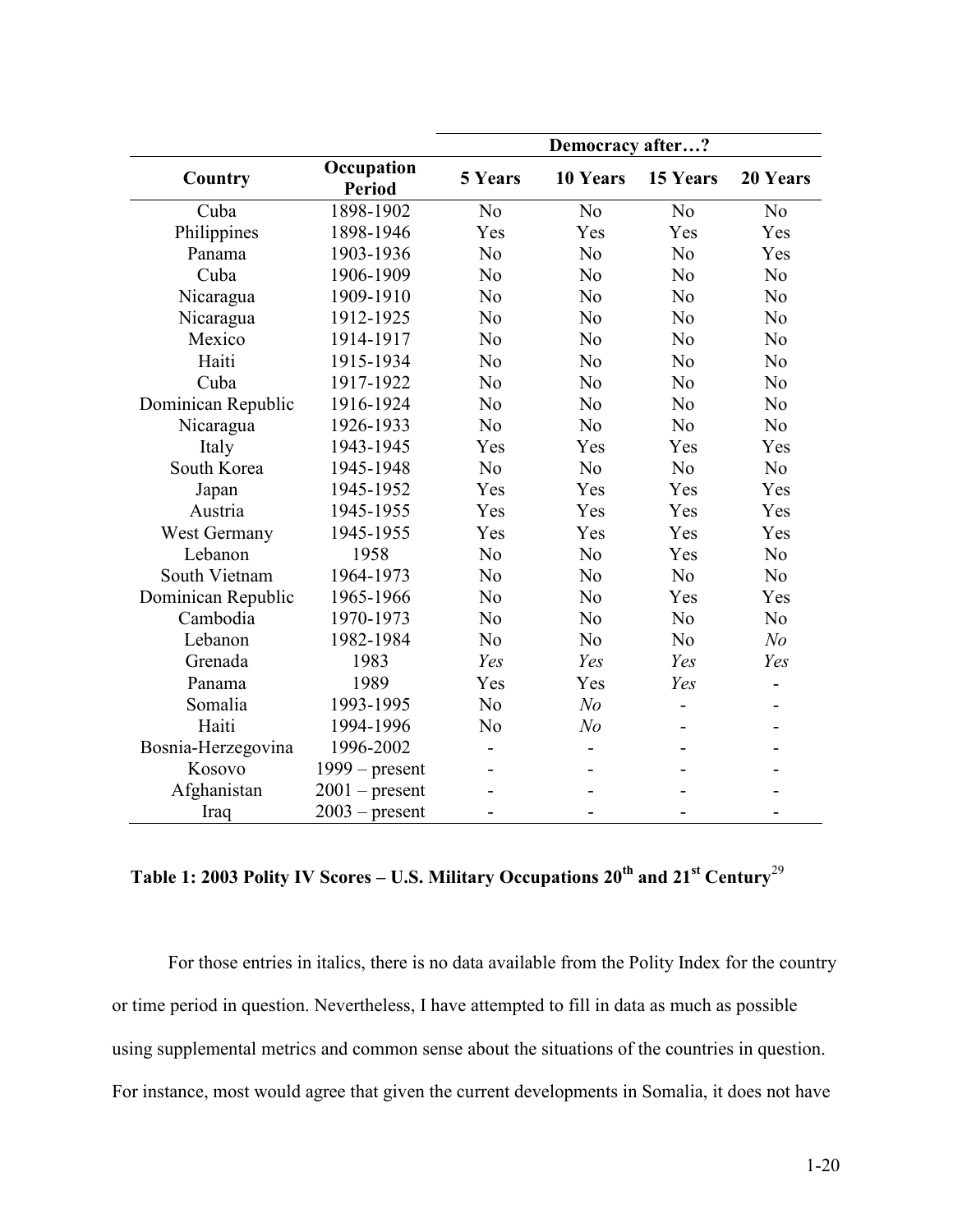the necessary score at the end of 2005 – ten years after the exit of U.S. occupiers – to consider it a success. Similar reasoning applies to Haiti, which the U.S. exited in 1996. As of 2006, Haiti remains in a state of utter disarray. It is the poorest country in the Western hemisphere, with approximately 80 percent of the population living in abject poverty. United Nations peacekeepers are a central means of security for the country. The presidential election in February 2006 was characterized by accusations of corruption, fraud, and vote manipulation.<sup>30</sup> Likewise, instability continues to plague Lebanon because of such issues as the constant threat of assassination of the country's leaders and ongoing tensions with neighboring Israel and Syria. In contrast, Panama had relatively stable political institutions through 2004, fifteen years after the exit of U.S. occupiers. Presidential elections between three competing parties were held in 2004. Public protests against government are generally tolerated, and civil and political rights are, for the most part, protected. Given this, I assume its Polity Score will either stay consistent or increase for the better once the index is updated.

Unfortunately, Grenada is absent from the Polity IV Index altogether. To categorize its performance, I use the Freedom House's Freedom in the World report.<sup>31</sup> Freedom House is an independent nongovernmental organization that focuses on understanding and analyzing worldwide trends of democracy and individual and political freedoms. The organization's wellknown Freedom in the World report is an annual comparative study of individual and political rights at the global level. According to this report, Grenada has consistently fallen into the category of "free."<sup>32</sup> As such, I consider it to be a case of success. The relevant time increments have not yet passed for Bosnia, Afghanistan, or Iraq; and the final political status of Kosovo has yet to be determined, so it cannot be considered an independent state for scoring purposes.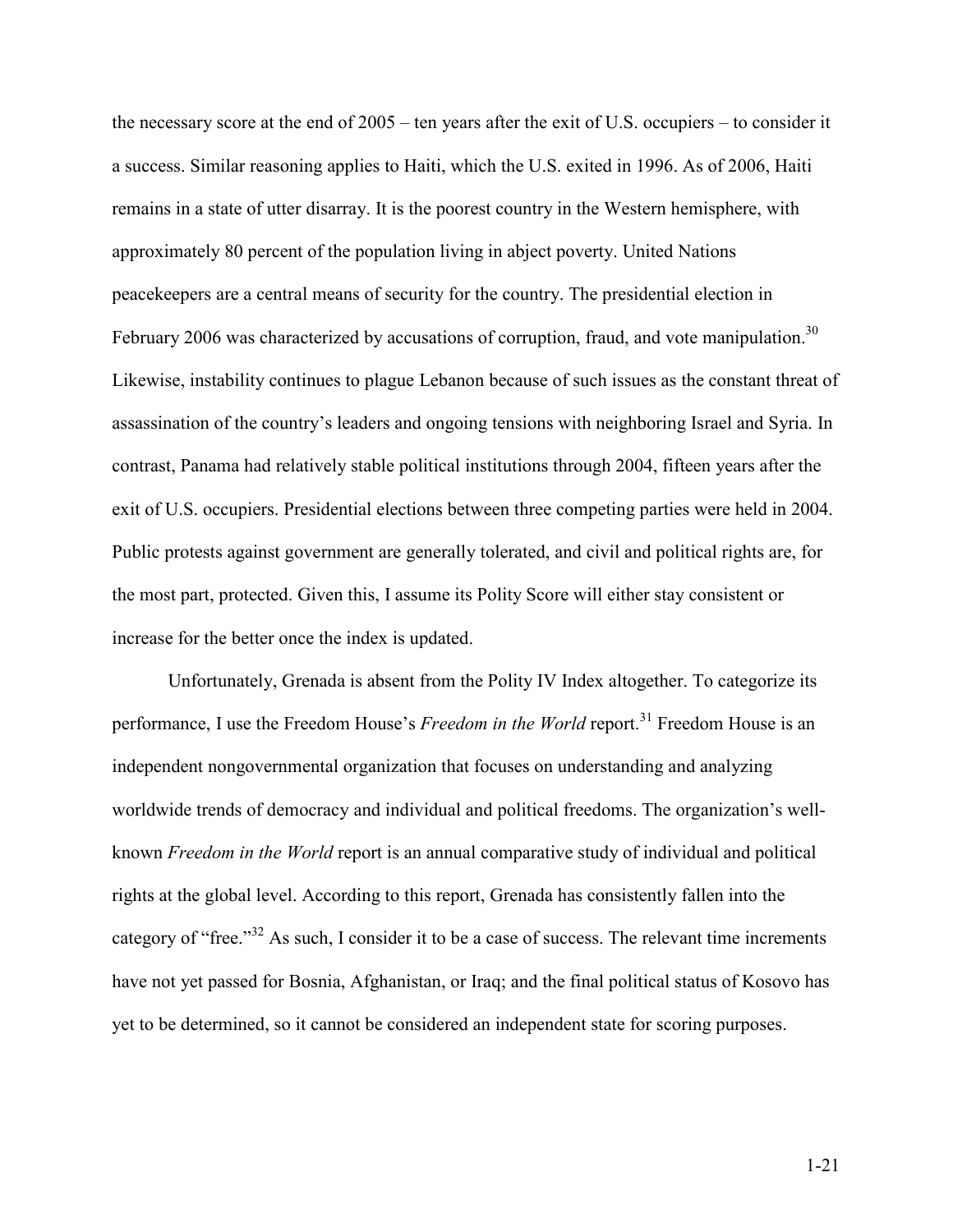What do the data indicate regarding the effectiveness of reconstruction as a means of achieving liberal democracy? In short, the historical record indicates that efforts to export liberal democracy at gunpoint are more likely to fail than succeed. Of the twenty-five reconstruction efforts, where five years have passed since the end of occupation, seven have achieved the stated benchmark, resulting in a 28 percent success rate. The rate of success stays the same for those cases where ten years have passed. For those efforts where at least fifteen years have passed, nine out of twenty-three have achieved the benchmark for success, resulting in a 39 percent success rate. Finally, of the twenty-two reconstruction efforts where twenty years have passed since the exit of occupiers, eight have reached the benchmark, resulting in a 36 percent success rate.

Note that this says nothing about the magnitude of the U.S.'s impact in the outcomes of these countries. For instance, the Dominican Republic reached the relevant benchmark fifteen years after the exit of U.S. occupiers. However, it is difficult to judge the influence of the U.S. occupation fifteen years earlier on this outcome. In other words, it is unclear what the magnitude of the U.S. intervention actually was on the trajectory of this country. Similarly, Lebanon reached the benchmark fifteen years after the exit of U.S. occupiers in 1958. However, the country's political institutions unraveled only two years later and again fell below the benchmark. Nonetheless, considering U.S.-led reconstruction efforts in this manner sheds some light on the general pattern of success and failure. The general pattern indicates that attempts to spread liberal democracy via military occupation will fail more often than they will work.

Of those cases in Table 1 that failed to achieve a score of +4, have reconstruction efforts generated any positive change in the country's pre-occupation Polity Score? I assume no benchmark in this consideration but simply ask the question more specifically as follows: "Did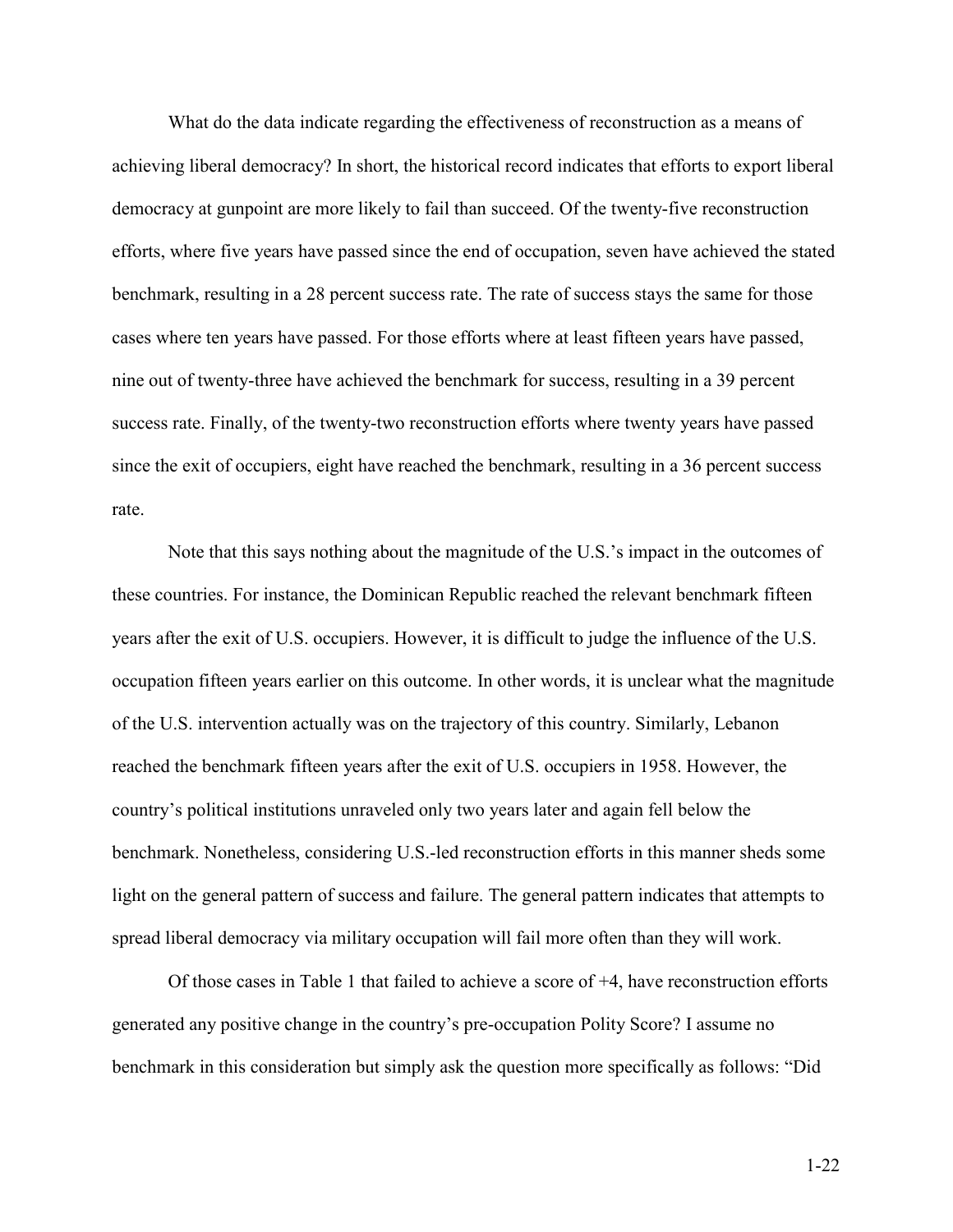the reconstruction effort have any positive impact on the country's pre-occupation Polity Score as measured five, ten, fifteen, and twenty years after the end of the occupation?" The results are summarized in Table 2:

|                    |                             | Did Polity Score improve after? |                |                |                |  |  |
|--------------------|-----------------------------|---------------------------------|----------------|----------------|----------------|--|--|
| Country            | Occupation<br><b>Period</b> | <b>5 Years</b>                  | 10 Years       | 15 Years       | 20 Years       |  |  |
| Cuba               | 1898-1902                   |                                 |                |                |                |  |  |
| Panama             | 1903-1936                   | N <sub>0</sub>                  | N <sub>0</sub> | Yes            | Yes            |  |  |
| Cuba               | 1906-1909                   | N <sub>0</sub>                  | N <sub>0</sub> | N <sub>0</sub> | N <sub>0</sub> |  |  |
| Nicaragua          | 1909-1910                   | Yes                             | Yes            | Yes            | Yes            |  |  |
| Nicaragua          | 1912-1925                   | N <sub>0</sub>                  | N <sub>o</sub> | N <sub>0</sub> | N <sub>0</sub> |  |  |
| Mexico             | 1914-1917                   | No                              | No             | N <sub>0</sub> | N <sub>0</sub> |  |  |
| Haiti              | 1915-1934                   | Yes                             | Yes            | N <sub>0</sub> | N <sub>0</sub> |  |  |
| Cuba               | 1917-1922                   | N <sub>0</sub>                  | N <sub>0</sub> | N <sub>0</sub> | N <sub>0</sub> |  |  |
| Dominican Republic | 1916-1924                   | N <sub>0</sub>                  | N <sub>0</sub> | N <sub>0</sub> | N <sub>0</sub> |  |  |
| Nicaragua          | 1926-1933                   | N <sub>0</sub>                  | N <sub>0</sub> | N <sub>0</sub> | N <sub>0</sub> |  |  |
| South Korea        | 1945-1948                   |                                 |                |                |                |  |  |
| South Vietnam      | 1964-1973                   | N <sub>0</sub>                  | No             | No             | N <sub>0</sub> |  |  |
| Cambodia           | 1970-1973                   | Yes                             | N <sub>0</sub> | Yes            | Yes            |  |  |
| Lebanon            | 1982-1984                   | N <sub>0</sub>                  | No             | N <sub>0</sub> | N <sub>o</sub> |  |  |
| Somalia            | 1993-1995                   | N <sub>0</sub>                  | N <sub>o</sub> |                |                |  |  |
| Haiti              | 1994-1996                   | Yes                             | N <sub>o</sub> |                |                |  |  |

### Table 2: Impact of reconstruction on Polity Score for countries where reconstruction failed

Any positive increase in the score is recorded as a "Yes," while any score that stays constant or falls is recorded as a "No." As Table 2 indicates, in only five instances did a country where reconstruction failed to achieve a +4 score experience *any* increase in its Polity Score from the pre-occupation level. In Panama, the pre-occupation score was  $-3$  and increased to  $-1$ fifteen years later, in 1951, and to +4 twenty years later in 1956. Panama's score would fall to a - 8 prior to the subsequent U.S. occupation in 1989. In Nicaragua, the Polity Score prior to the U.S. occupation in 1909 was –5 and improved to –3 after the exit of occupiers in 1910. Haiti saw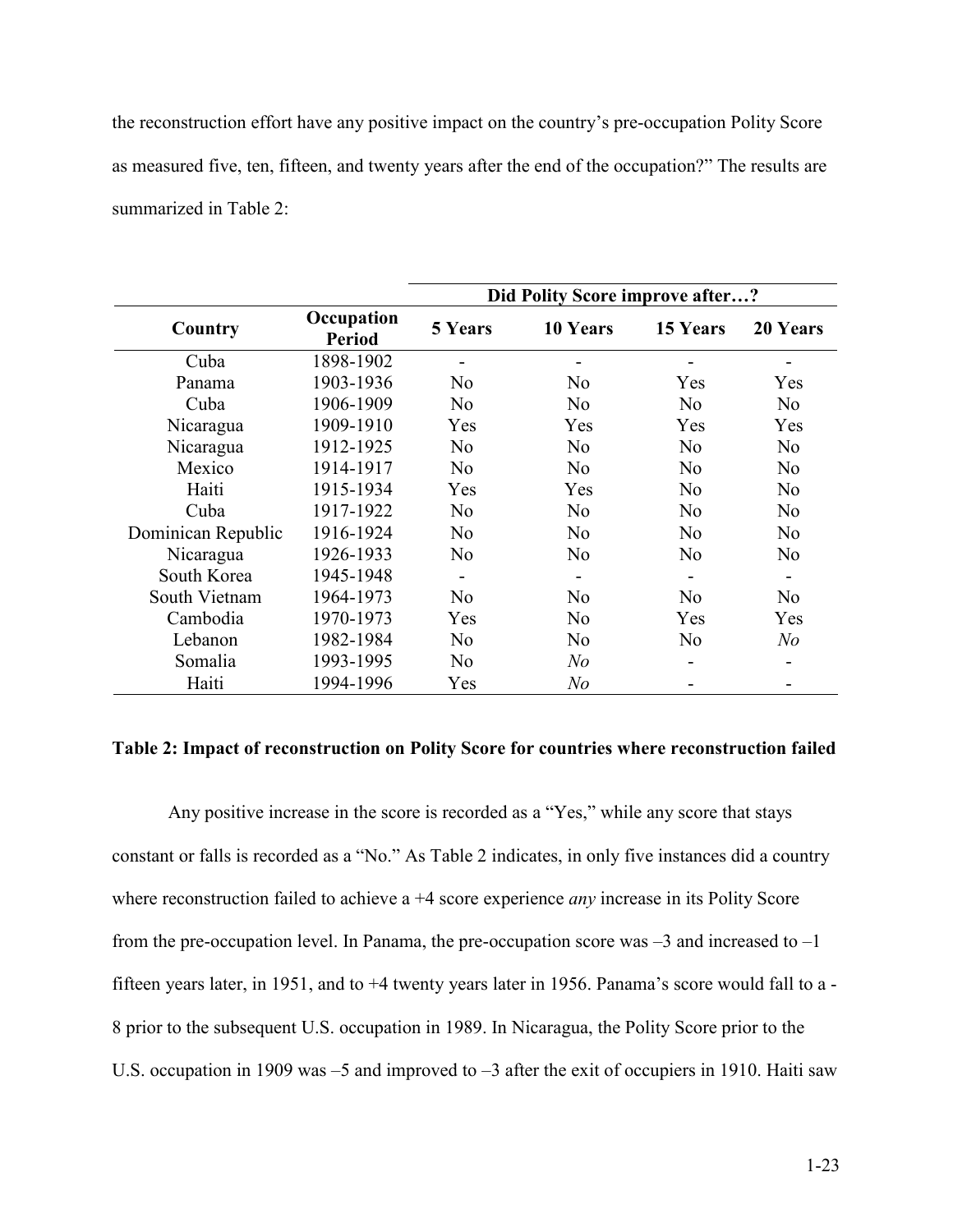an improvement from its pre-occupation score of –3 in 1914 to a score of 0 in 1938 and 1944, but this increase did not last, as a military coup occurred in 1946. Finally, Cambodia experienced an increase in its pre-occupation score of –9 in 1969 to a score of –7 in 1978, although this was not sustainable, as the country has been plagued by instability. Data for Cuba do not start until 1902, while the scoring for South Korea starts in 1948.

While fully recognizing that there is a wide array of factors contributing to the Polity Score of a country, a high-level review of the historical record of reconstruction efforts indicates that U.S. efforts have been either very successful or very unsuccessful. Where U.S.-led reconstruction efforts have been successful, they have generated consolidated liberal democracies. Japan, Austria, Italy, West Germany, and Panama, after the 1989 occupation, all have scores of +9 or above, which places them in the category of established and sustaining liberal democracies.

However, where these efforts have failed, they have either had no sustainable positive impact or have resulted in a lower score. Of the failures, Cuba is the closest to the benchmark of +4, scoring a +3 after the two latter U.S. occupations of the country. This is the same score Cuba possessed prior to these occupations, indicating that U.S. forces had no impact in either direction. However, as discussed in the opening narrative, the seeds of liberal democracy were not planted in Cuba, as evidenced by the Batista and Castro dictatorships. All of the other failures had negative scores or were considered in a state of transition or civil war for the relevant time increments.<sup>33</sup>

This exercise is meant to provide a first take, a basis for understanding whether military occupation is an effective means for achieving liberal democracy. Although there is no clear indication of what a "good" success rate might be, as noted earlier the U.S. has achieved a 28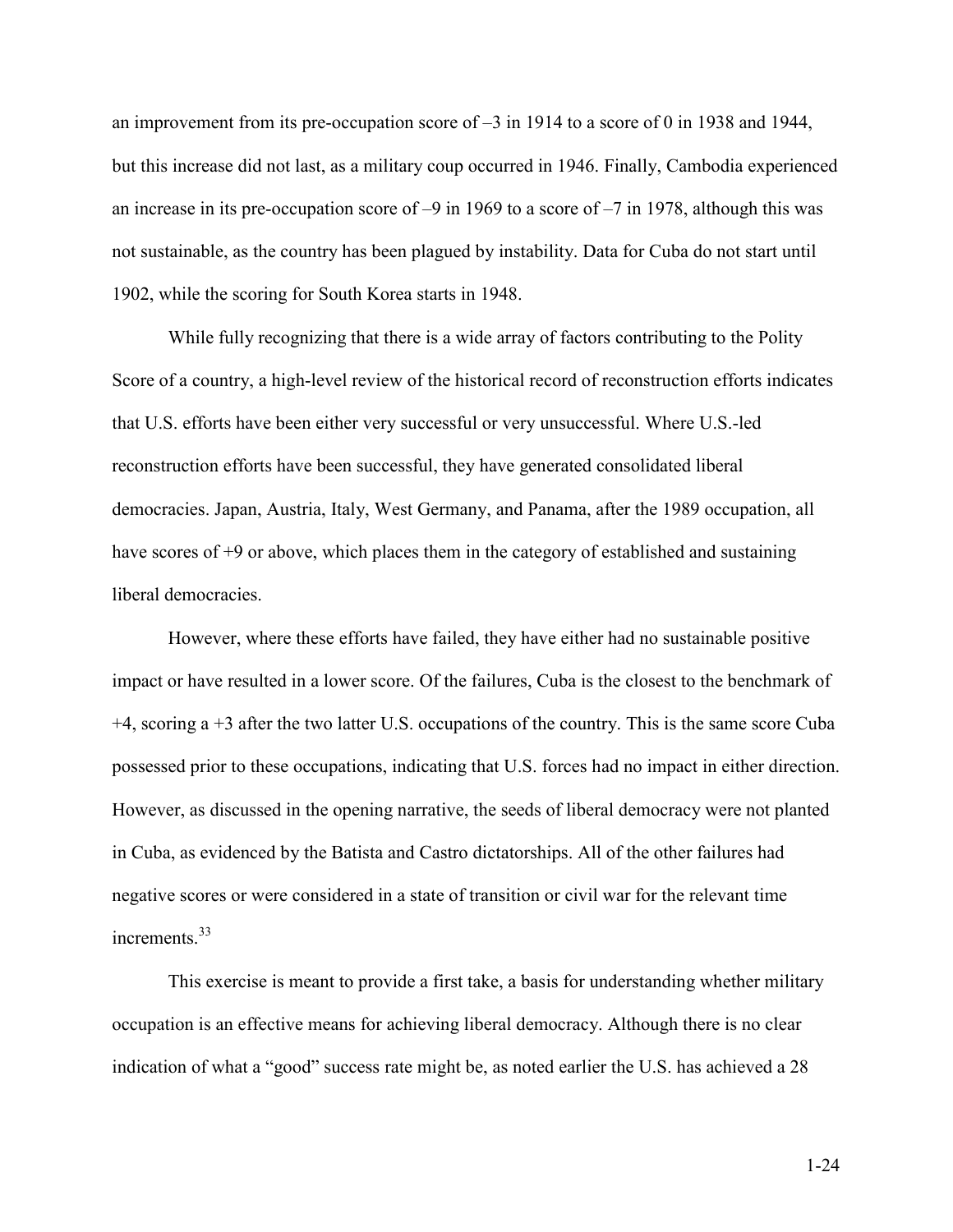percent success rate for reconstructions that ended at least ten years ago, a 39 percent success rate for those that ended at least fifteen years ago and a 36 percent success rate for those that ended at least twenty years ago. In short, at the very least, the historical record shows more failures than successes and indicates that liberal democracy cannot be exported in a consistent manner at gunpoint. Admittedly, there are clear cases of success, but there are more clear cases of failure. Understanding these drastically different outcomes is the main aim of this book.

## Overview of the book

As stated previously, I analyze the issue of post-conflict reconstruction using the tools of economics, and in order to do so, I will draw on various economic fields, including Austrian Economics, Behavioral Economics, Constitutional Political Economy, New Institutional Economics, and Public Choice Economics. It is my view that each of these theoretical perspectives can offer us important insights that will contribute to answering the question driving this analysis. I do not assume any specialized knowledge of these fields on the part of the reader, but rather, I merely point out the synthesis of perspectives that the following analysis entails. Economics is a broad field of many complementary and contending perspectives, and this fact allows any economic investigator many tools with which to explore the issue at hand.

The methodology employed in this book is what has been called the "analytic narrative," which blends the analytical tools of economics with the narrative form of exposition common in historical research.<sup>34</sup> In other words, it combines the framework provided by economics with the emphasis on the context of historical occurrences. As such, this method provides a means of understanding past events and causal mechanisms that allow for the generation of policy implications for the present and future. For instance, the narrative approach allows for the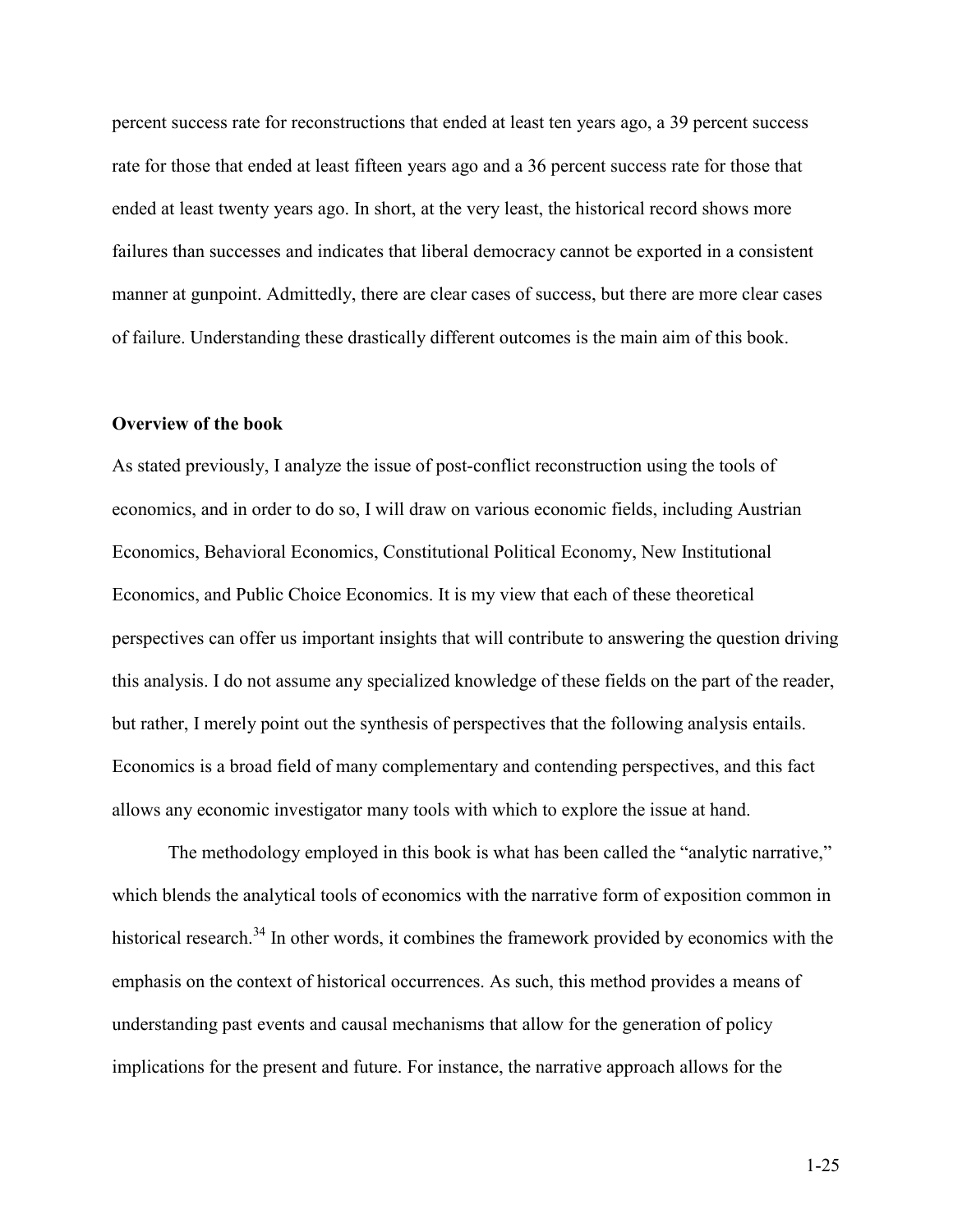exploration of strategic interaction and the impact of historical experiences on past and current reconstruction efforts.

This method is especially conducive to the analysis of reconstruction, which for a variety of reasons is a difficult topic to handle formally. There are some general databases, such as the aforementioned Polity IV Index, but the number of relevant and interacting variables in the reconstruction process is large and the actual variable set contains the histories of many different cultures for which no systematic database exists. As the political scientist Samuel Huntington has noted, there is no single factor, or set of factors, that "causes" democracy across countries and across time. Instead, democratization, or the lack thereof, in different countries is a result of differing causal combinations specific to the country.<sup>35</sup> Given this complexity, the analytic narrative method fits well with an analysis of reconstruction efforts generally in as much as attempts to establish liberal democracy have occurred in different countries at different times. Given these broad parameters, any approach will be relatively informal compared to that employed by my colleagues in most other fields of economics. Nevertheless, I feel that the importance of the topic and the potential contribution of the field of economics to our understanding of the reconstruction process militate in favor of study rather than neglect.

Chapter 2 provides a model to understand the reconstruction process, wherein I draw on some basic concepts from game theory in order to understand the reconstruction "game." I postulate that successful reconstructions are those in which occupiers are effectively able to transform situations of conflict into situations of coordination around a set of conjectures, beliefs, and expectations that support liberal democracy. The following two chapters then consider the mechanisms that contribute to, or prevent, the necessary transformation from conflict to cooperation. Chapter 3 focuses on the mechanisms that facilitate or prevent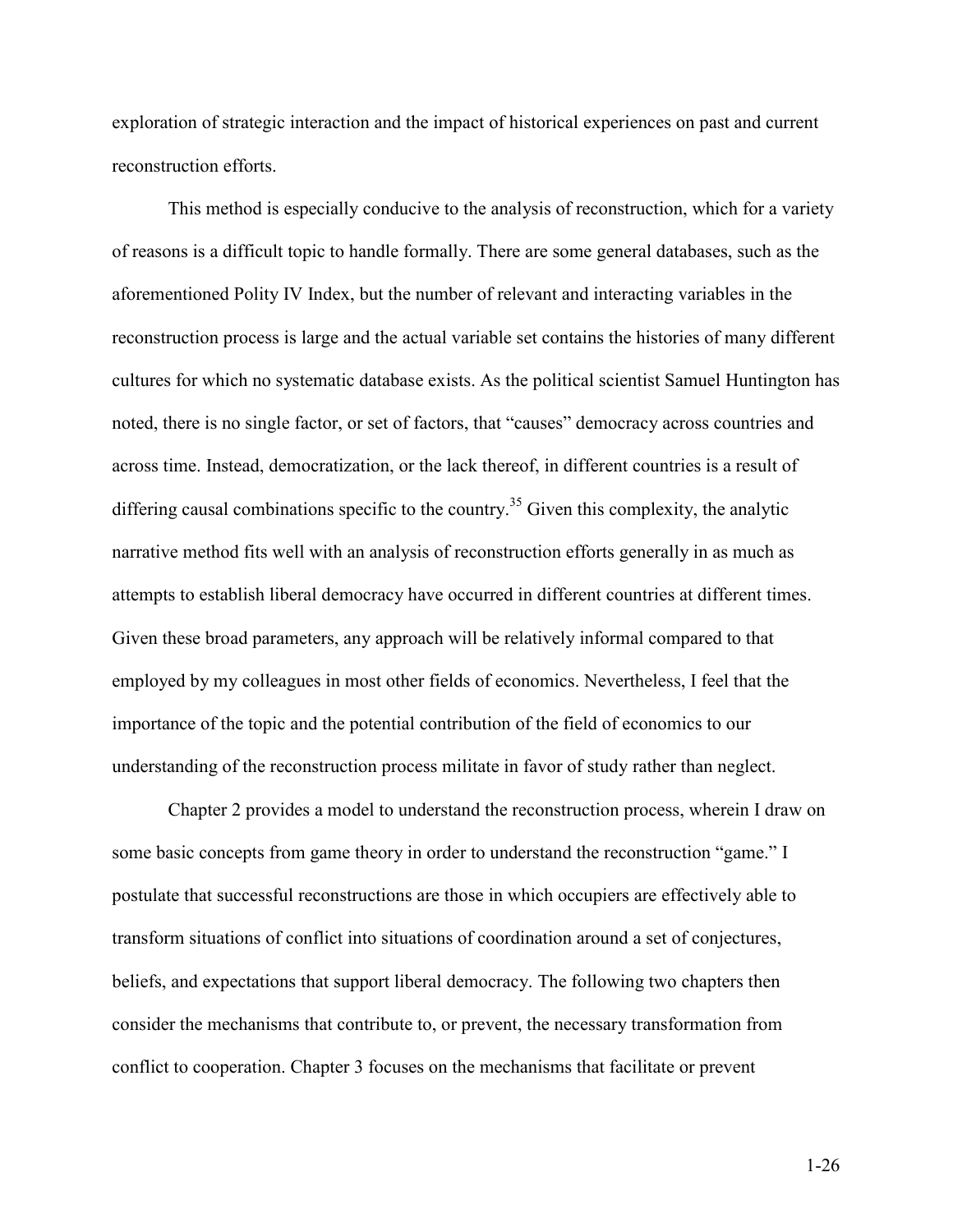cooperation among the indigenous citizens of the country being reconstructed. Chapter 4 considers the mechanisms influencing the behavior of occupiers in their efforts to export liberal democracy.

After exploring the specifics of these mechanisms, I apply them to historical and current reconstruction efforts. I dedicate a chapter each to case studies for the following categories of reconstruction:

- 1. Successful reconstructions (as in Japan and West Germany),
- 2. Unsuccessful reconstructions (as in Somalia and Haiti),
- 3. Current reconstruction efforts (as in Afghanistan and Iraq).

The aim of these case studies is to illuminate how the framework and mechanisms developed in earlier chapters apply to historical and current reconstruction efforts. These case studies will also highlight the main implications of the analysis. I conclude by considering some competing alternatives to military occupation and reconstruction as means of generating sustainable liberal democracy. In doing so, I consider the strengths and weaknesses of each alternative.

Although my main focus is on past and current U.S.-led reconstruction efforts, the insights of this analysis, to be developed in the following chapters, can be generalized and applied to all reconstruction efforts across time and place. The results of this analysis will suggest four primary themes, or lessons to be learned, as described in the following text:

While policymakers and social scientists know what factors constitute a successful reconstruction, they know much less about how to bring about this end.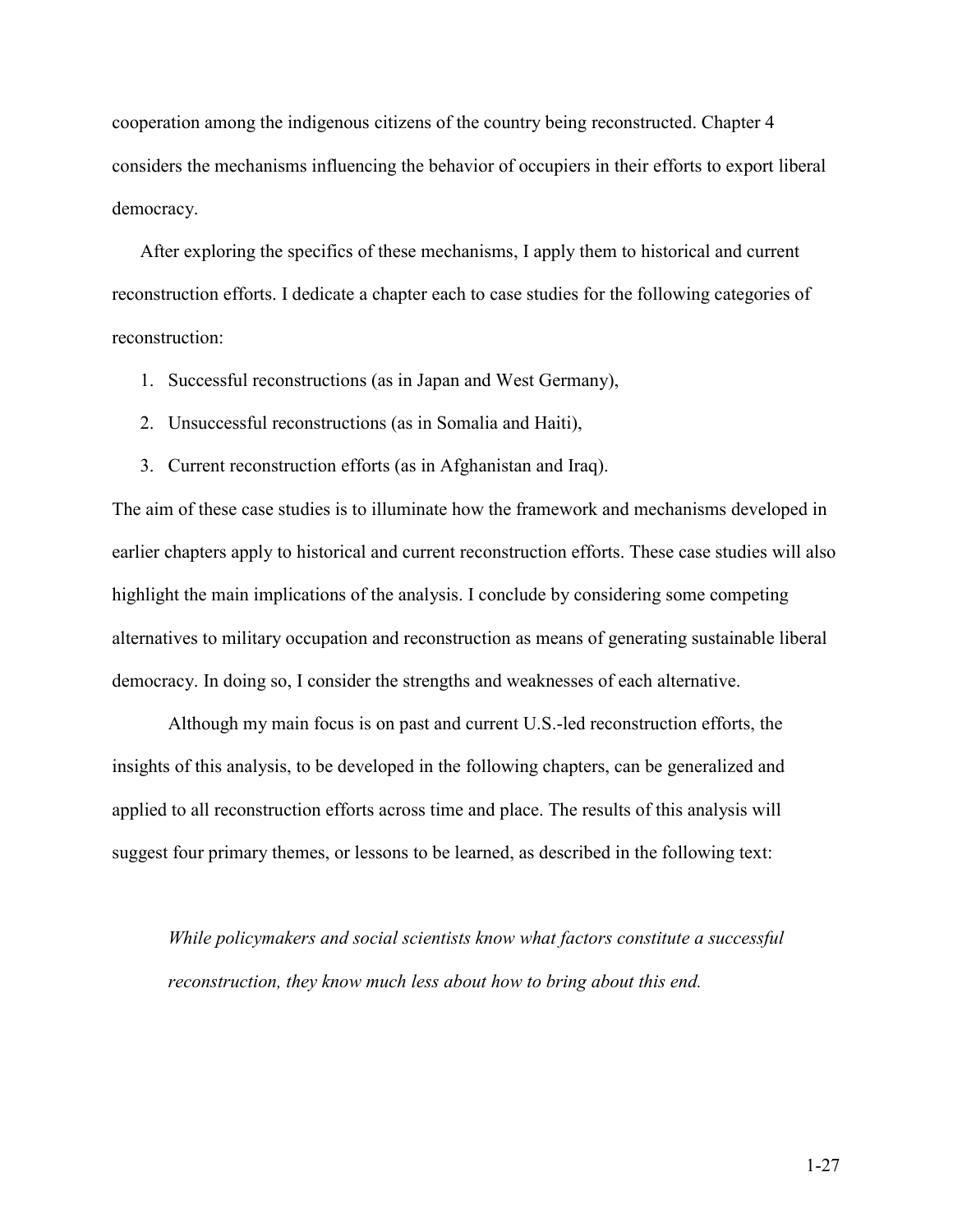We possess a firm understanding of what a successful reconstruction seeks to accomplish. For instance, we know that the rule of law; protection of individual, political and property rights; and the smooth transfer of power between elected officials characterize a liberal democracy. Despite this understanding, however, much less is known about the appropriate steps to take to achieve this desired end. Stated differently, while we know what a successful reconstruction entails, we lack an understanding of *how* to bring about the desired end. Indeed, as the previous general analysis of U.S.-led reconstruction efforts has illustrated, liberal democracy via occupation has, more often than not, remained elusive. Thus, failure is not due to a lack of a clear end-goal, but instead, failure is due to the lack of knowledge of how to go about achieving the desired end. In other words, failure is due to the gap between the *know-what* and *know-how*.<sup>36</sup>

This uncertainty is evident in the ongoing debate among social scientists regarding the social and economic conditions that are conducive to a sustainable liberal democracy. Academics have long considered several factors, including a middle class and a certain level of economic development, ethnic homogeneity, historical experience with constitutions and liberal democracy, and a national identity, to be preconditions for a sustainable liberal democracy.<sup>37</sup> But recent research has called these previously assumed preconditions into question.

For instance, a recent cross-country study by Steven Fish and Robin Brooks finds, counter to prevailing wisdom, that social heterogeneity does not increase conflict or stifle democracy.<sup>38</sup> As Larry Diamond, a leading expert on democracy, has recently pointed out, scholars have spent decades attempting to understand the factors that contribute to stable democracies, but the wave of new democracies that arose between 1974 and 1994, a period wherein democracy spread to countries that lacked these conditions, "raised the prospect that democracy could emerge where the social scientists would least expect it.<sup>339</sup> On the one hand,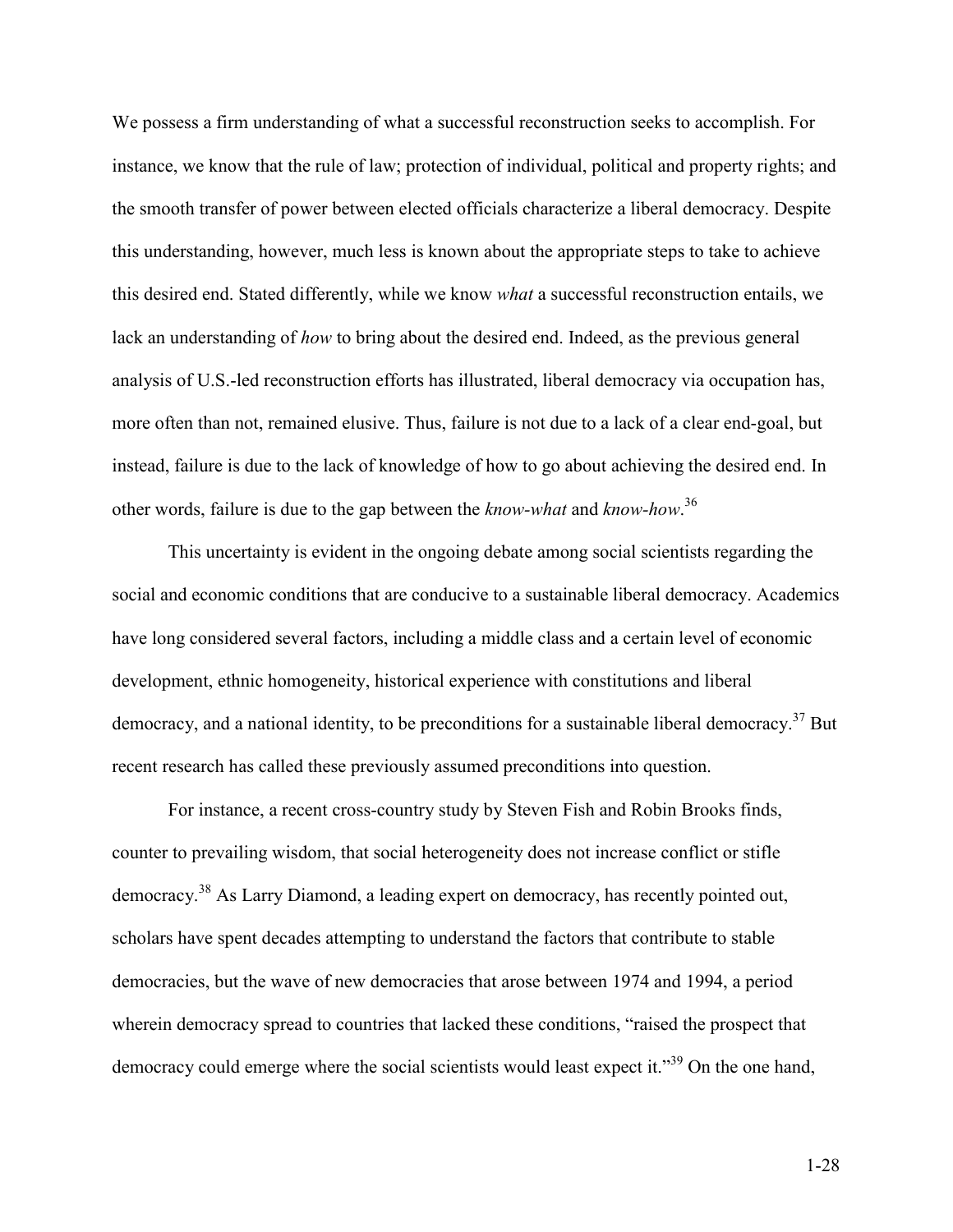this fact can be viewed as a positive since it indicates that all countries have some democratic potential. On the other hand, however, this realization highlights the limited knowledge of scholars regarding the factors and causes of sustainable democracy. It is my contention that this latter realization should be reason for pause when considering reconstruction via military occupation as a policy option.<sup>40</sup>

Attempts to understand the various factors by comparing historical cases have yielded inconclusive results. For instance, a RAND study of several U.S.-led reconstructions attempts to generate "lessons learned" from these cases by focusing on several controllable variables. But in truth, when one looks across cases, it is unclear that there are any uniform lessons to be drawn. For instance, the number of troops per thousand inhabitants was significantly higher in Bosnia and Kosovo (18.6 and 20 per one thousand inhabitants respectively) as compared to Japan (5 per one thousand inhabitants). Along similar lines, Somalia had either the same number or more troops per thousand inhabitants than Japan over the first two and a half years of occupation and a drastically different outcome.

Likewise, it may appear that initial total monetary aid is an important controllable factor that contributes to ultimate success or failure, and indeed, total aggregate assistance during the first two years of occupation has varied greatly across historical reconstruction efforts, from \$12 billion in Germany to approximately \$5 billion in Bosnia, \$4 billion in Japan, and slightly under \$2 billion in Kosovo and Afghanistan. However, when adjusted for per capita assistance, one finds that Bosnia received approximately \$1,400 per capita in aid, Kosovo received more than \$800 in per capita in aid, Germany received approximately \$300 per capita in aid, and Japan less than \$100 per capita in aid. $41$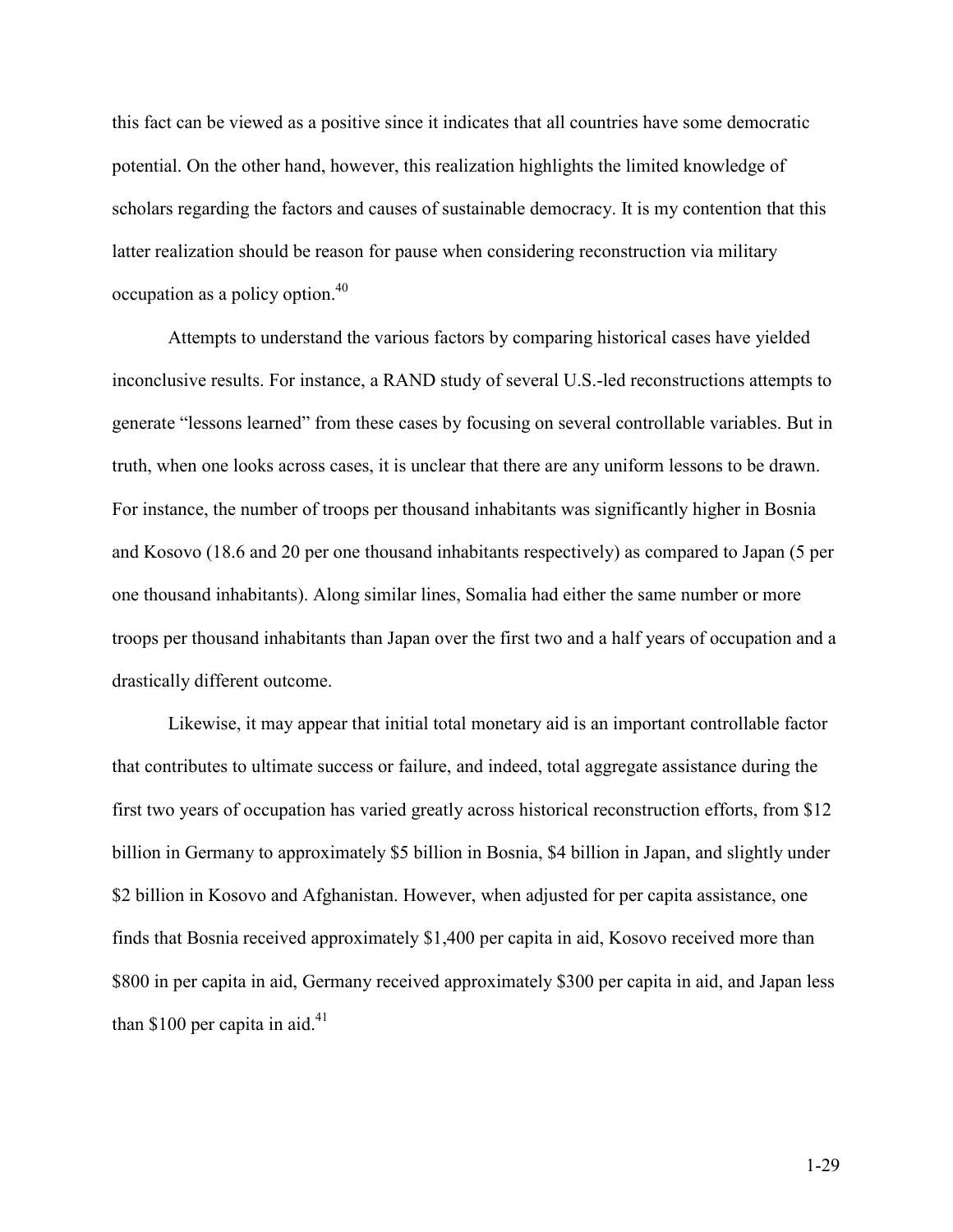When it comes down to it, policymakers and social scientists know what ultimate success entails. They also have an understanding of the array of factors that influence the reconstruction process. The level of military forces, foreign aid, the timing of elections, culture, historical experience, ethnic tensions, and the many other variables all matter for the ultimate outcome of reconstruction efforts. However, lacking is an understanding of how these controllable variables interact and influence each other as well as the "right" levels required for success on a consistent basis. In short, although the end goal is clear, the knowledge of how to employ various means to achieve this end is lacking. It is critical to keep this distinction in mind between the "know-what" – knowing what a successful reconstruction looks like – and the "know-how" – understanding how to bring about the desired end. It is only by recognizing this distinction that we can hope to understand why reconstruction efforts have failed to be consistently successful, and in some cases have caused more harm than good.

### Uncontrollable variables serve as a constraint on controllable variables.

A key element of the economic way of thinking is the recognition of constraints. For instance, the amount of goods and services a consumer can purchase is constrained by his or her income and prices. In the context of reconstruction, key constraints are often neglected. Focus is often placed on the political and military leaders of the occupying forces as the main constraints. One hears criticisms of these individuals for poor planning, too few troops, too little funding, lack of an exit strategy, and so on. If only these leaders would adjust their behavior either by shifting strategy or increasing monetary or physical resources, critics contend, the outcomes of reconstruction efforts would be drastically different. But focusing solely on political and military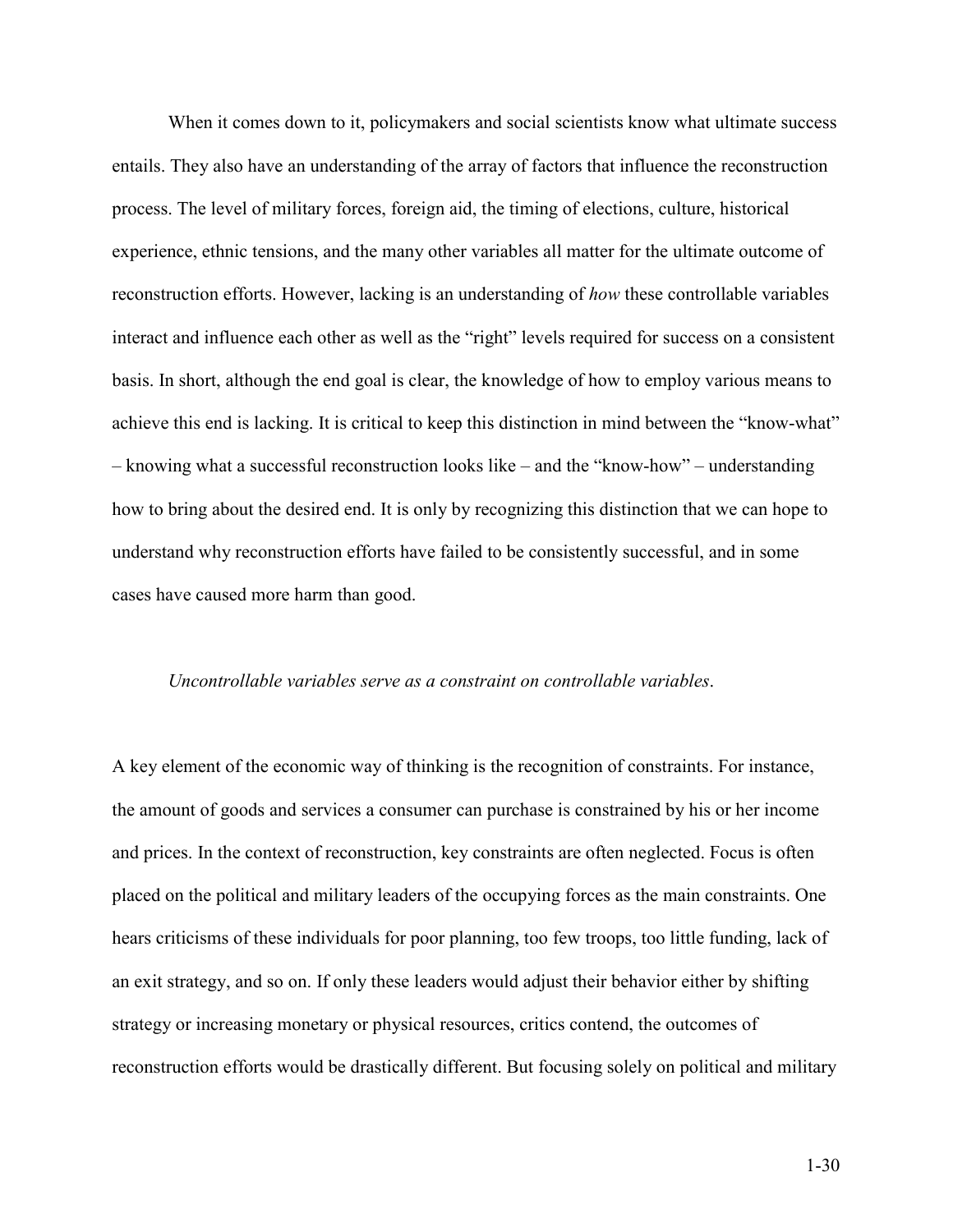leaders as the key constraints overlooks the contextual constraints within the country being reconstructed.

In his analysis of Central and Eastern Europe, the economist Svetozar Pejovich concluded that the transition from communism to capitalism is not merely a technical issue.<sup>42</sup> In other words, the same expenditure of resources in different transition efforts will yield different outcomes. Similar reasoning applies to the case of reconstruction. Why is this the case? To borrow a phrase from Pejovich, "It's the culture, stupid."

Economists are often uncomfortable with the concept of "culture" because it is difficult to define let alone neatly quantify.<sup>43</sup> Indeed, there is no definition of culture that is universally accepted by social scientists. When I use the term culture in this analysis, I will follow those scholars who define the term as the informal rules that constrain human interaction.<sup>44</sup> From this viewpoint, a society's culture is the existing array of values, customs, traditions, belief systems, and other mores passed from one generation to the next. By this definition, culture is an "informal institution," which means that it is not formally mandated but coexists with formal institutions such as constitutions and written laws.

Acting within these formal and informal institutions are various individual actors and also organizations, which are groups of individuals joined for some common purpose.<sup>45</sup> Culture constrains the actions of individuals and the various organizational forms that individuals can achieve within a given set of formal institutions. In other words, the creation of a wide array of organizations – political groups (parties, councils, senates), economic bodies (families and firms), and social bodies (associations) – will be constrained by the existing endowment of culture. For instance, the economist Timur Kuran has analyzed how certain informal institutions in the Middle East have created "evolutionary bottlenecks" that serve as constraints on certain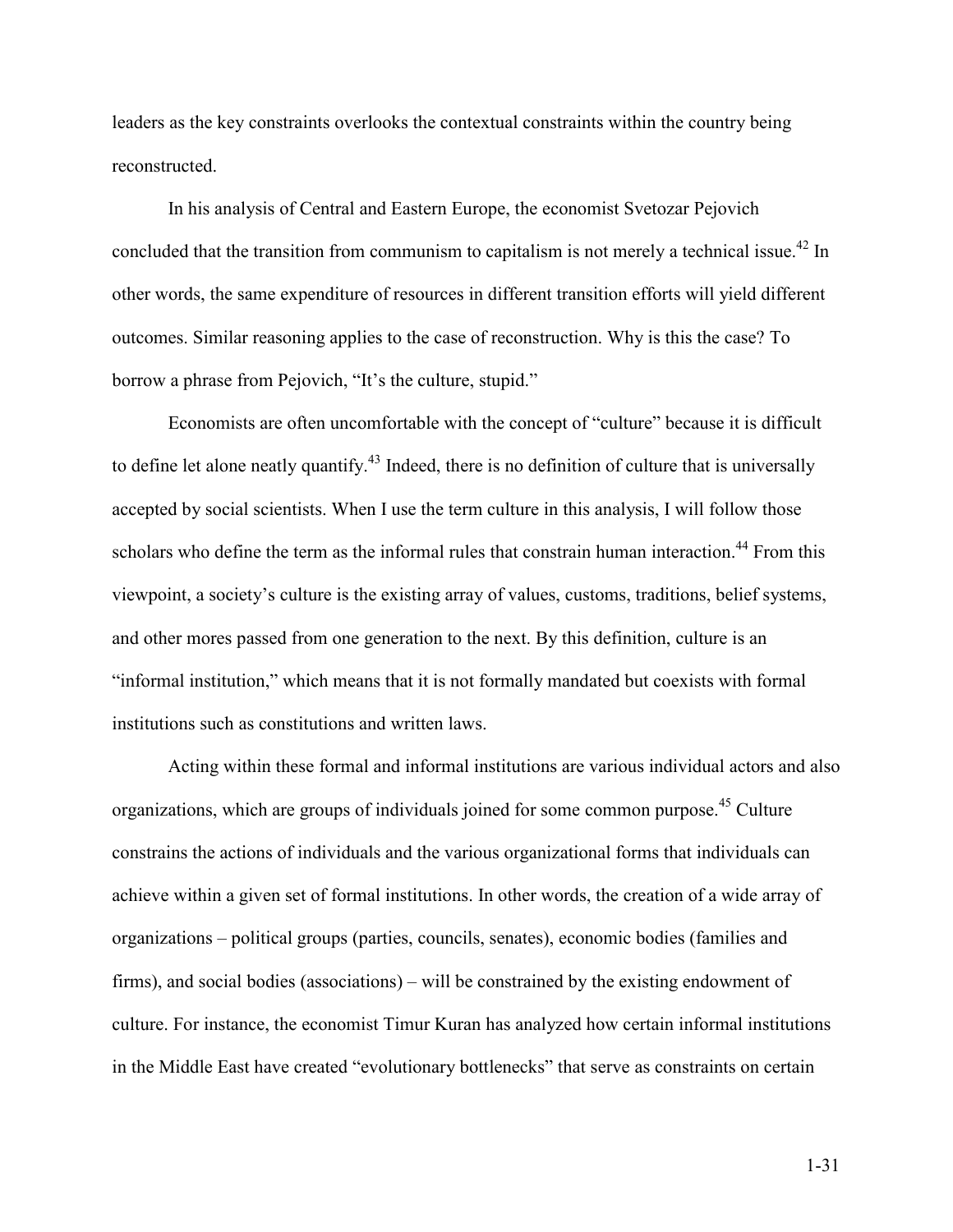organizational forms.<sup>46</sup> Indeed, the limitations on certain organizational forms have been a main cause of economic stagnation in the region.

Culture is perhaps the greatest constraint on reconstruction efforts. Francis Fukuyama has argued that democratic consolidation must take place on four levels. Culture is the "deepest" level and therefore is "safely beyond the reach of institutional solutions, and hence of public policy."<sup>47</sup> In other words, controllable variables matter, but only up to a point. The same level of resources – monetary aid, troops, organization of elections, and so on – as was invested in West Germany and Japan in 1945 will generate a drastically different outcome in Afghanistan and Iraq in 2005. This is due to the fact that these countries have different endowments of culture – capital and knowledge that constrain the effectiveness of those resources.

The reader should note that this is not an argument for long-run cultural determinism. Indeed, research shows that all states possess some democratic potential.<sup>48</sup> Instead, culture can be seen as a short-term constraint on the process through which liberal democracy is established and evolves. Culture establishes the limits to the indigenous acceptance of policies implemented by occupiers at the time of the reconstruction, and formally reconstructed institutions require the existence of certain complementary institutions and capabilities to operate in the desired manner. Absent these complementary informal institutions, the same institutions transplanted in different societies will yield drastically different results. When the underlying culture and reconstruction efforts coincide, liberal orders will flourish, and absent this coincidence, the sustainability of reconstructed orders will be a constant struggle.<sup>49</sup> Continued force will be required where voluntary acceptance is absent. Given that the projected end of reconstruction is a self-sustaining liberal democracy, this is not a desirable state of affairs.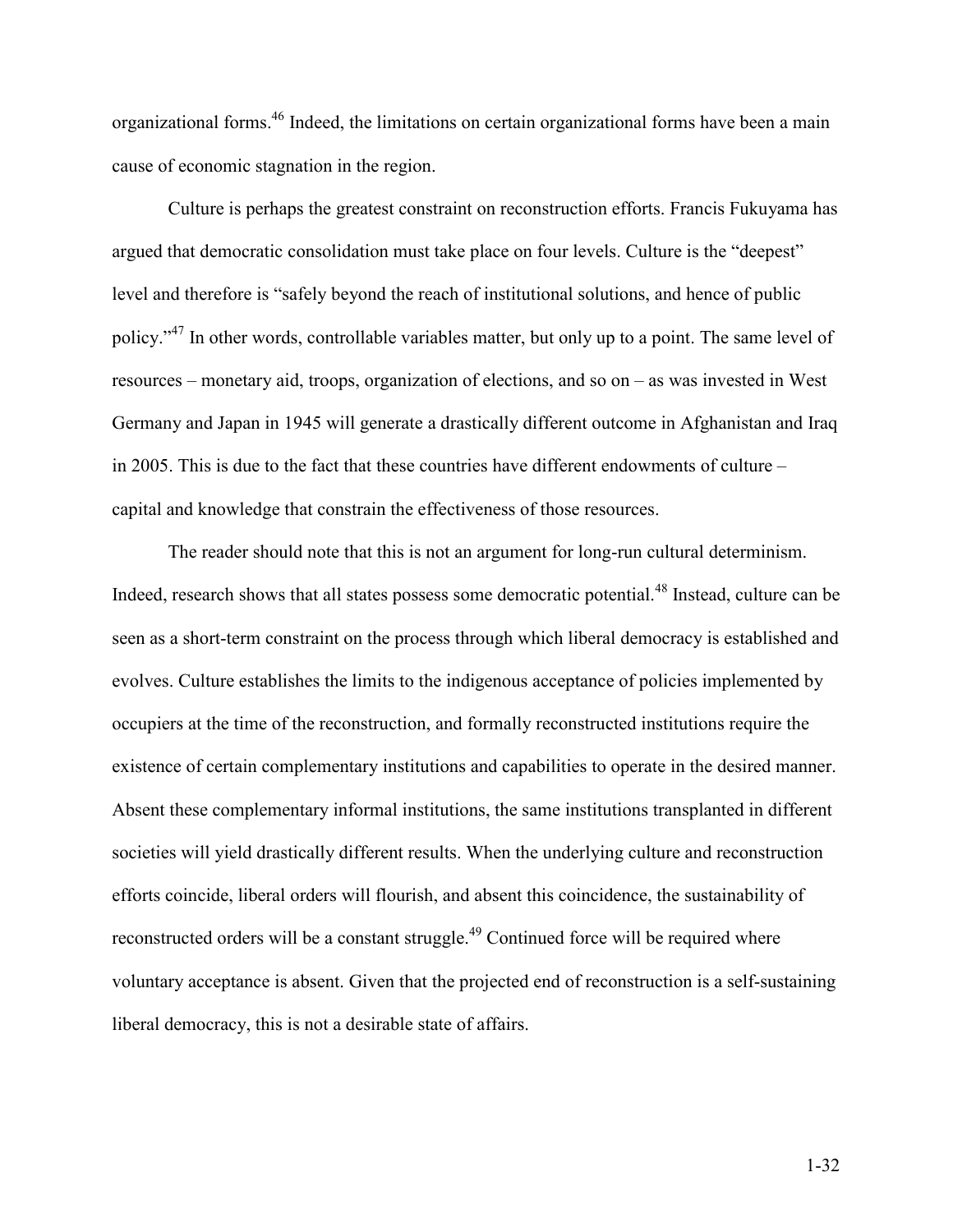### Reconstruction efforts suffer from a nirvana fallacy.

The term nirvana fallacy was first used by the economist Harold Demsetz to describe the comparison of real markets to ideal government institutions lacking imperfection.<sup>50</sup> Such a comparison leads to the conclusion that government intervention is required to overcome the failures of markets. Flawless government intervention is desirable when compared to imperfect market outcomes.

Demsetz argued that such comparisons were unrealistic, leading to faulty analyses and conclusions. The reality is that government also suffers from imperfections, and due to these imperfections, government actors may fail to allocate resources as effectively as even an imperfect market. In short, one cannot assume that "the grass is greener on the other side," that government intervention will yield a better outcome as compared to the situation, which would exist in the absence of those interventions.

A similar fallacy often applies to reconstruction efforts. In the context of reconstruction, a nirvana fallacy occurs when it is assumed that, in the face of a weak, failed, or illiberal government, external occupiers can provide a better outcome relative to what would exist in the absence of those efforts. This is not to say that reconstruction efforts can never have beneficial effects, but neither can it be assumed that occupation will yield beneficial outcomes.

As subsequent chapters will make clear, occupiers face constraints not just within the country being reconstructed but also from their home country as well. For instance, the political decision-making process in the country carrying out the reconstruction will influence the overall effort. As will be discussed, the incentives created by the political system often lead political actors to produce policies that fail to align with the broader goals of the reconstruction effort.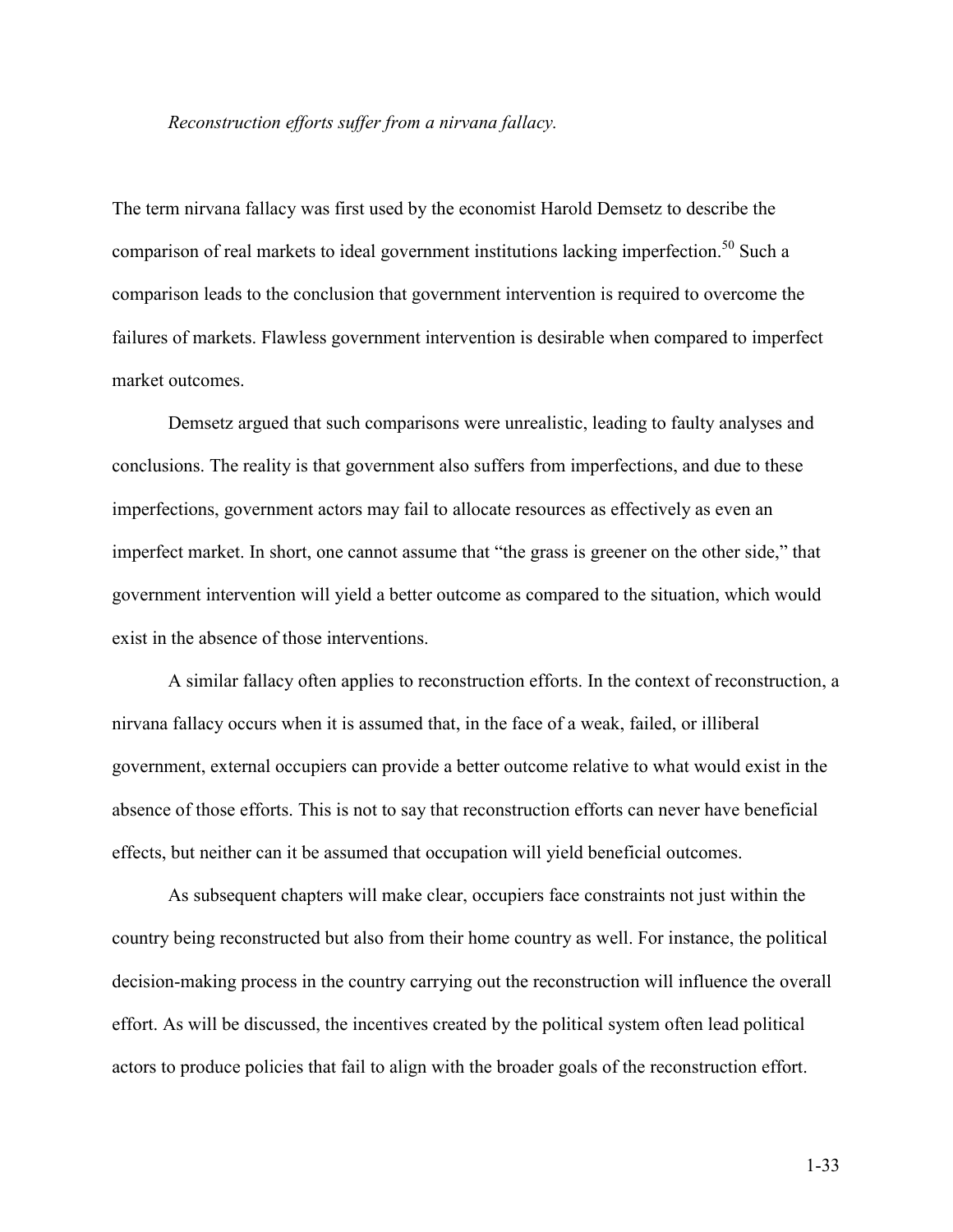Reconstruction efforts might not merely fail to achieve the desired end – there is also the real possibility that the efforts of foreign occupiers can cause more harm than good. Obviously, such harm is usually an unintended consequence, and as will be discussed further in subsequent chapters, these negative unintended consequences can occur along two key margins.

The first margin consists of unintended consequences that are *internal* to the country being reconstructed. In other words, the actions of occupiers may cause unintended harm within the country being reconstructed. One example of internal negative unintended consequences is the possibility that reconstruction efforts can distort the evolution of indigenous social structures and governance mechanisms. Perhaps the best example of this is the case of Somalia. To date, there have been seventeen failed foreign-led attempts – both by the U.S. and others – at national reconciliation in Somalia since the collapse of the Siad Barre regime in 1991. As will be discussed in more detail in Chapter 6, efforts to establish a central liberal democratic government have often *increased* conflict between various clans throughout the country instead of generating cooperation.

One can envision many other examples of negative internal unintended consequences as well. For instance, the U.S. supplied arms and financial support to Afghani rebels in the 1980s to fight Soviet forces. Some of those same weapons were used against U.S. forces during the invasion of Afghanistan in 2001. Clearly, the U.S. did not intend for the weapons to be used in this manner when they initially gave them to the rebels.

External unintended consequences can also result from reconstruction efforts. In other words, the actions of occupiers may generate "neighborhood effects" that cause harm to those outside the country being occupied. For instance, in a recent study, political scientists Edward Mansfield and Jack Snyder explore the claim that democracies are less likely to go to war. Their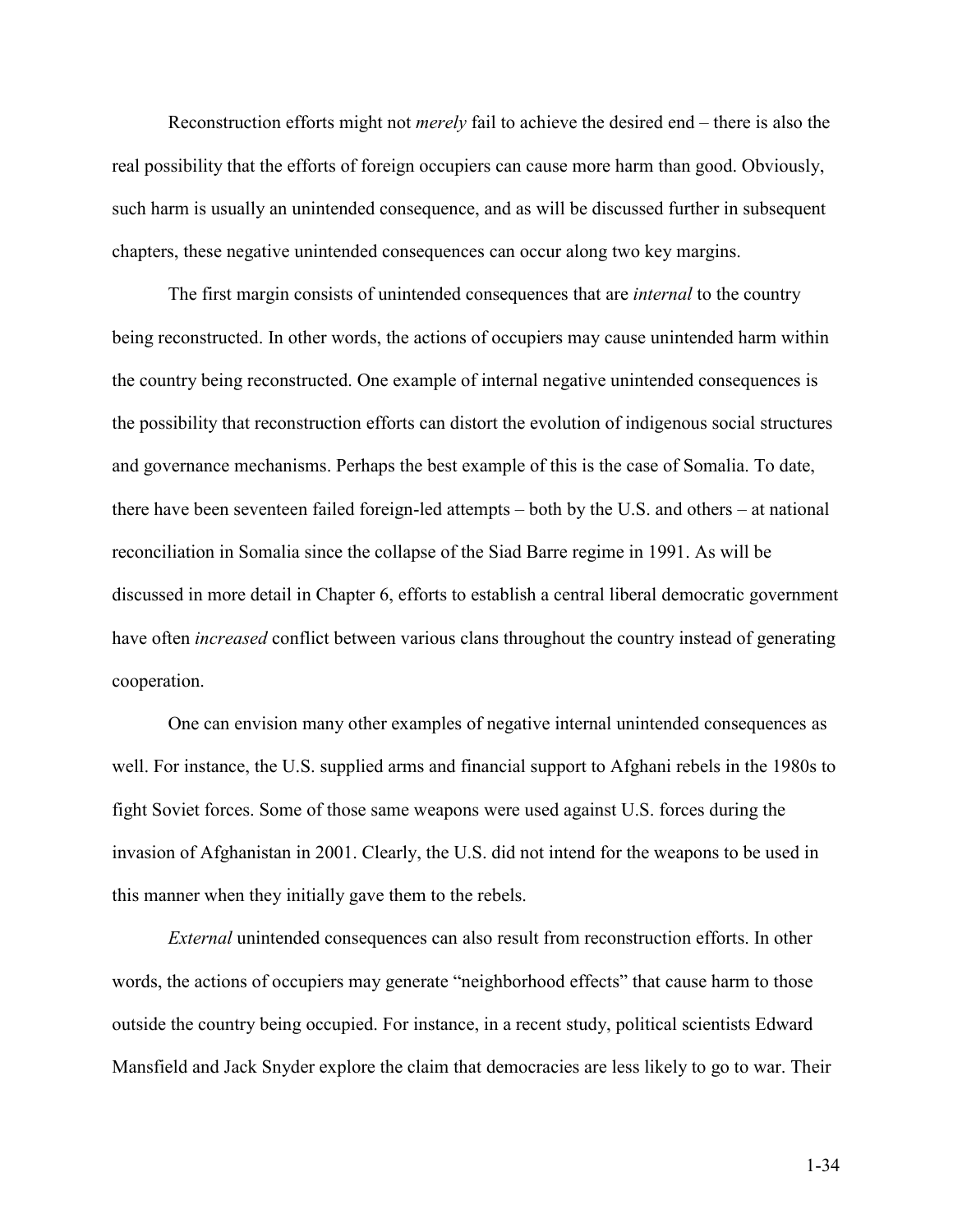main finding is that, while it is true that consolidated democracies tend not to engage in conflict with one another, immature democracies making the transition from authoritarian regimes do tend to engage in conflict. What some may find more surprising is that the authors of this study find that immature democracies are more likely to engage in conflict and war than are authoritarian regimes. This is due to the fact that individuals vying for political positions in democratizing countries tend to appeal to hard-line nationalism in order to gain support, while separating themselves from both competitors within the country and foreigners as well.

To understand the implications of external unintended consequences, assume that the U.S. is successful in planting the seeds of democracy in Iraq. In such a case, political, economic, and social institutions would be fragile, as their full development would be far from complete. With a semi-democratized Iraq, one could envision an array of political competitors employing nationalism against neighboring countries to obtain positions of leadership and power. While these fragile institutions might provide minimal stability within Iraq, appeals to Iraqi nationalism might very well generate conflict between Iraq and its neighbors along the lines that Mansfield and Snyder outline. In such a situation, the U.S. might achieve the goal of bringing some semblance of stability to Iraq, but only at the cost of increasing the potential for conflict in the larger Middle East region. $51$ 

There are many other examples of external negative unintended consequences as well. For instance, some have argued that the current war in Iraq will generate a "blowback," whereby current reconstruction efforts will create the future generation of insurgents who will seek targets around the world.<sup>52</sup> As just discussed, in this case, efforts to bring stability to Iraq through reconstruction would generate negative consequences for other countries around the world.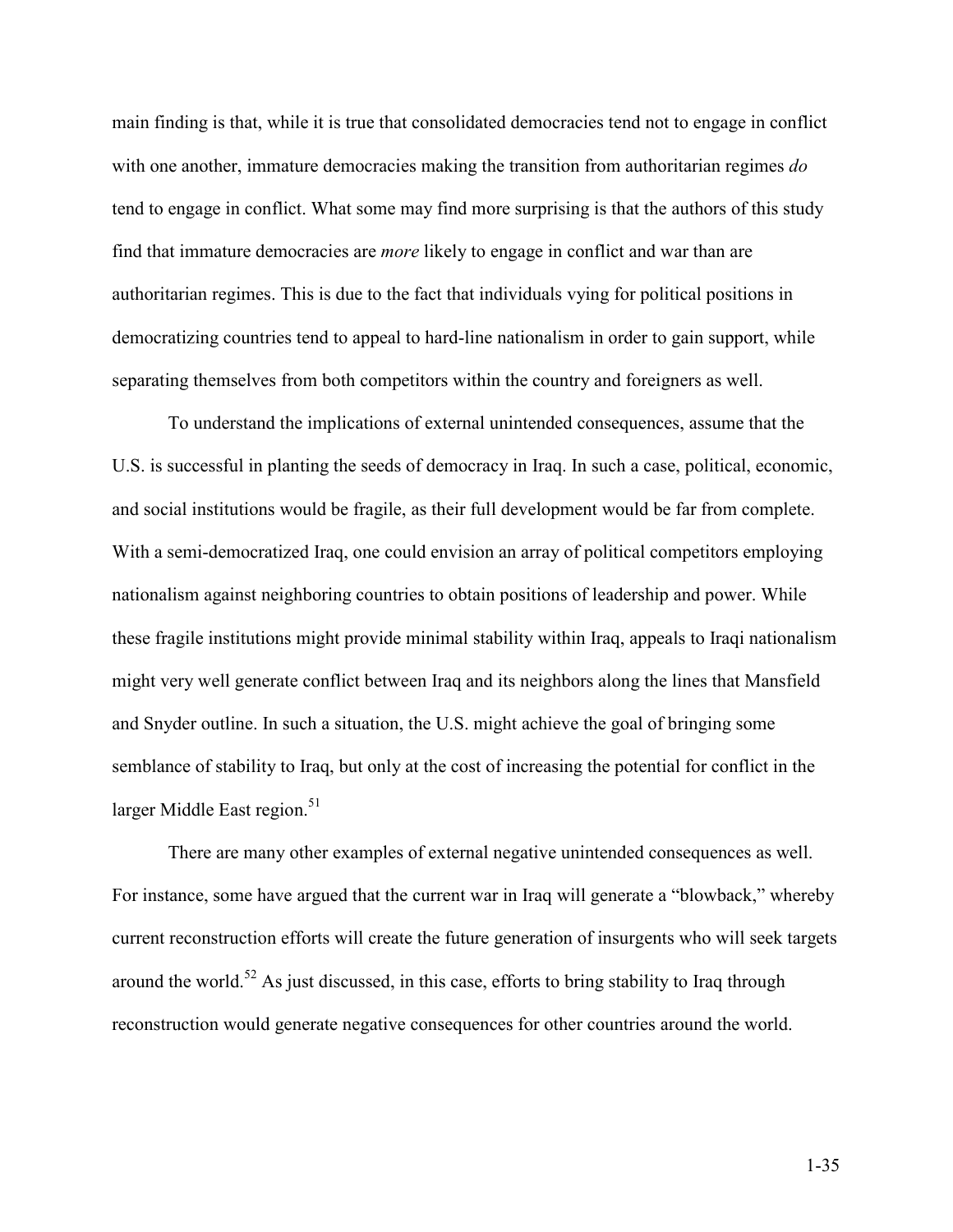To summarize this lesson to be learned, while the failure of endogenous institutions in countries with weak, failed, or illiberal governments may indeed be significant, the failures generated by foreign governments can be even greater. Interventions by foreign governments in these countries do not necessarily generate a preferable state of affairs in spite of the best intentions. While an effective and strong liberal government might be preferable to the current situation in such countries, often such an outcome is not a realistic option. Further, unintended consequences resulting from foreign intervention may not just affect the country being reconstructed but may also inflict harm externally as well. This implies that a reconstruction that generates peaceful coordination on one margin may simultaneously increase conflict on other margins.

Finally, sustainable social change toward liberal democracy requires a shift in underlying preferences and opportunities.

The economic way of thinking emphasizes that individuals have preferences and act within a set of constraints that place limits on their opportunities. A preference can refer to a predilection for certain goods or services or for a certain type of behavior. Preferences and a set of associated feasible opportunities are constrained by such things as cultural norms, mental capabilities, income, laws, and economic and political institutions. For instance, an individual has one set of opportunities within a context wherein individual and property rights are protected and a different set within a context wherein they are not, just as an individual who has never been exposed to a certain technology cannot possibly have a strong preference for a given technological product since he is unaware of its existence.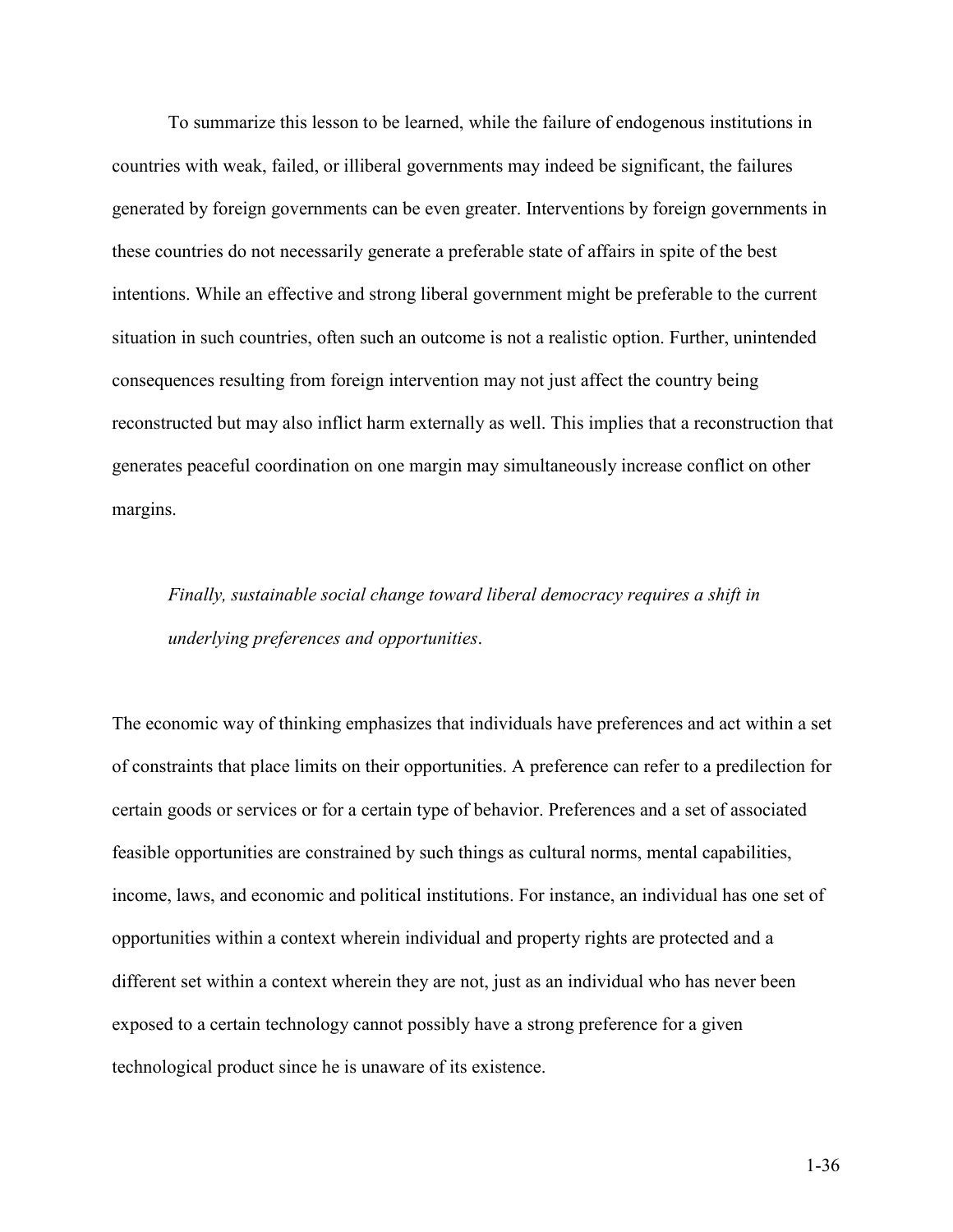Preferences and opportunities can change as the underlying factors and constraints change. For instance, individuals' preferences may change as they are introduced to new goods or services of which they were previously unaware. Likewise, an individual's opportunity to consume a certain good or service may change, perhaps through a change in income or a change in laws and political institutions that allows for the protection of individual and property rights. Likewise, changes in cultural norms may make previously unacceptable activities acceptable, which would increase the opportunities available to the individual.

Similar reasoning applies to specific behaviors in which individuals choose to engage. An individual's choice to engage in cooperation, civic activities, crime, terrorism, or insurgency is influenced by preferences and opportunities. Given that, sustainable social change requires either a shift in preferences or a shift in the opportunities facing members of society. If the aim is for members of a society to engage in activities that support liberal democracy, their preferences and opportunities must be such that they demand these behaviors. Individuals must possess the complementary informal institutions necessary for the operation of formally reconstructed institutions. Further, their preferences must include a commitment to the rule of law, individual and property rights, and markets – and they must have the opportunities to carry out this commitment.

Indeed, a key purpose of reconstruction efforts is to change the preferences and opportunities of the members of the country being reconstructed. Reconstruction efforts seek to foster preferences for freedom, democracy, the rule of law, markets, and tolerance. Likewise, these efforts seek to create a new set of opportunities that were not feasible prior to the occupation. These opportunities might include the ability to vote, open a business, worship in the church of one's choice, or to utilize the legal system, among other possibilities.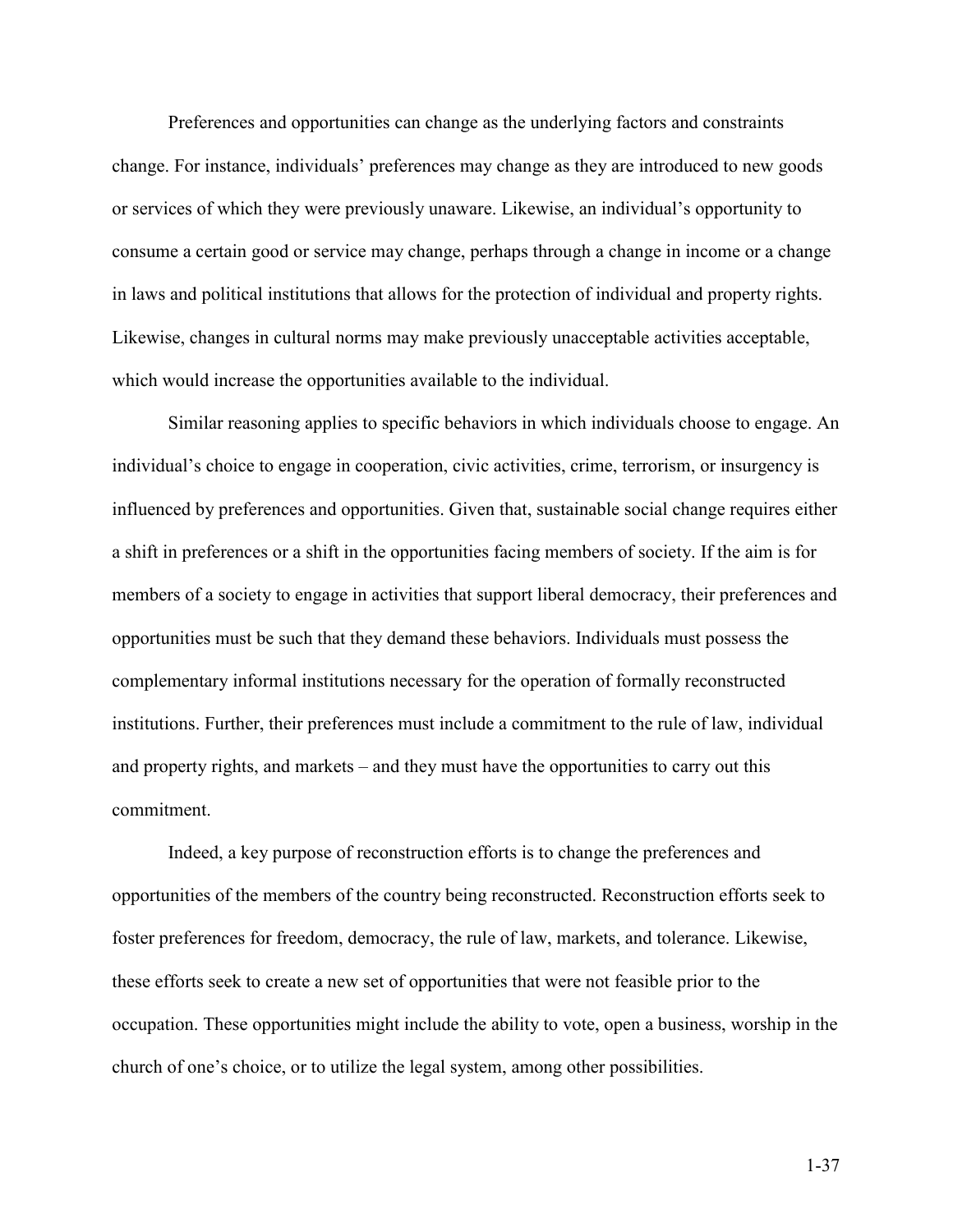The main implication is that successful social change requires a shift in underlying preferences and opportunities. The best way to bring these changes about remains an open question. Reconstruction efforts have been successful in changing the opportunity set that citizens face. For instance, overthrowing a political regime via military force has proved to be an achievable task, as evidenced by the recent efforts in Afghanistan and Iraq. Toppling a political regime clearly provides a new set of opportunities for citizens that were not previously available. The more difficult task for military occupiers has been to effectively shift the underlying preferences to support liberal democracies and Western-style institutions.

For instance, in the cases of Haiti, Somalia, Iraq, and Afghanistan, occupying forces have failed to coordinate citizens around reconstructed liberal institutions. In stark contrast, military occupation in these countries has produced a backlash that has contributed to increased violence and conflict. To reiterate, while formal rules can be changed quickly, they must be grounded in the informal everyday practices of a society in order to operate as desired. In the absence of complementary informal institutions, formally reconstructed institutions will be dysfunctional. Where these institutional complements are lacking, formal institutions will be ignored or fail to have the desired impact.

While policymakers and academics have typically focused on reconstruction efforts as a means of generating changes in preferences and opportunities, alternative mechanisms have been neglected. This is a mistake. It is my contention that political, economic, and social change that is imposed at the point of a gun is more likely to be met with resistance and is less likely to "stick" once occupiers exit the country. Among the key neglected mechanisms for fostering sustaining change is a commitment to non-intervention coupled with free trade and exchange, not just in physical goods and services but also in cultural products, ideas, beliefs, and institutions.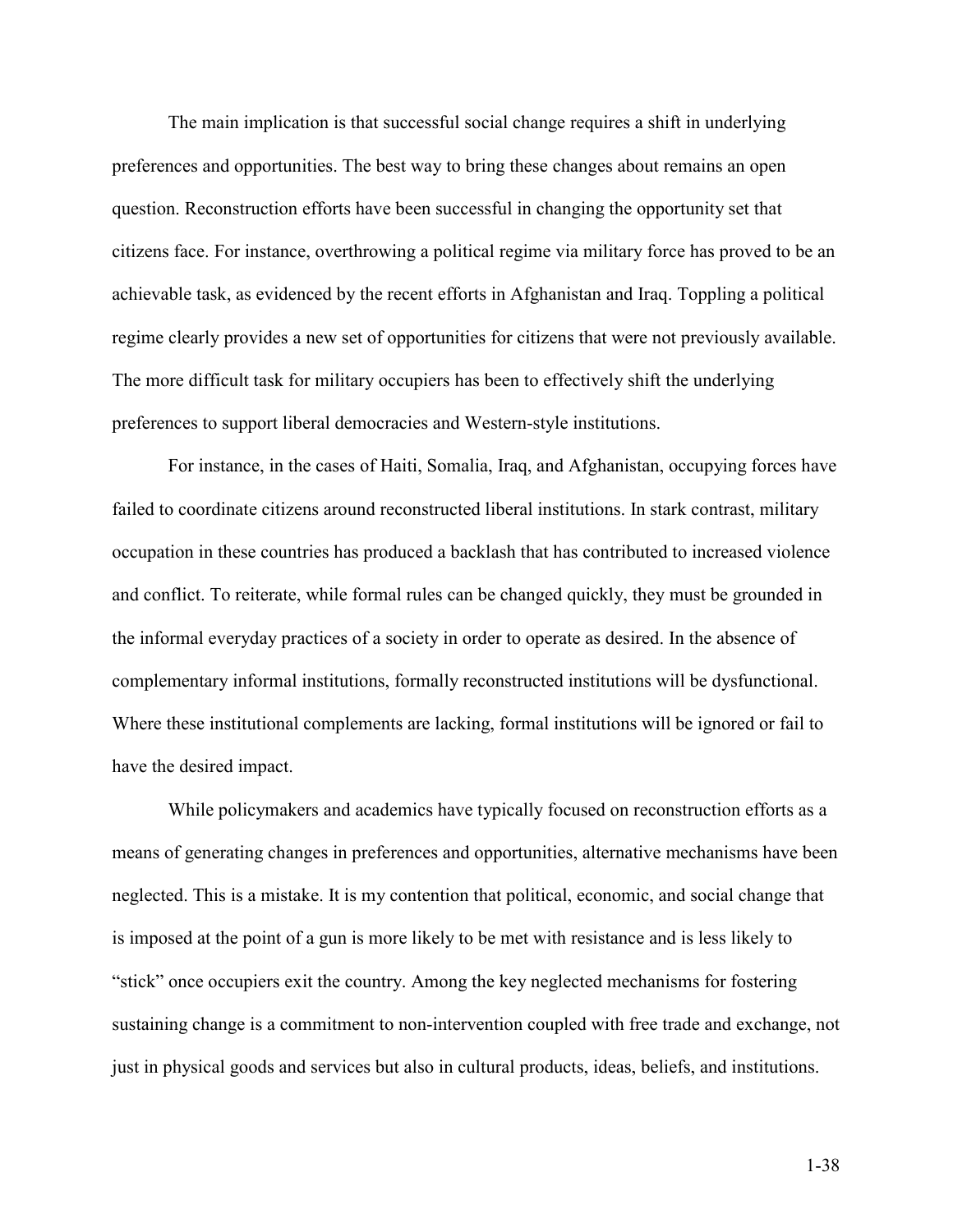Instead of employing illiberal means (occupation and coercion) to achieve liberal ends, the focus should shift to liberal means (non-intervention and free trade) to achieve liberal ends. As I will discuss, a commitment to non-intervention and free trade has a long tradition in the U.S.

A commitment to non-intervention and free trade is one means of exercising what the political scientist Joseph Nye has called "soft power." The notion of soft power entails attracting and convincing others to shift their preferences in the desired manner.<sup>53</sup> This stands in contrast to "hard power," which relies on coercion to achieve the desired end. Free trade provides the potential to attract others to voluntarily adopt liberal values and institutions.

In addition to the widely recognized economic benefits, free trade produces cultural benefits by increasing the menu of choices available to all.<sup>54</sup> As Tyler Cowen, an economist, indicates, cross-cultural exchange allows different cultures to simultaneously maintain certain aspects of their unique identities while merging with others and becoming similar on other margins. Given that, free trade can be seen as a means of finding a common ground *between* cultures both within and across borders. A commitment to trade, coupled with non-intervention, provides the opportunity to exchange cultural practices and ideas and the potential for enemies to be transformed into trading partners. Along similar lines, free exchange allows for the imitation of both formal and informal institutions, as well as organizational structures within these institutions, across national borders, resulting in social change through peaceful interaction. Because of the potential for these positive outcomes, non-intervention and free trade deserve at least a fair hearing as a viable alternative to spreading liberal democracy via military occupation. Given the less-than-stellar record of the U.S. in spreading liberal democracy at gunpoint, such alternatives must be seriously considered.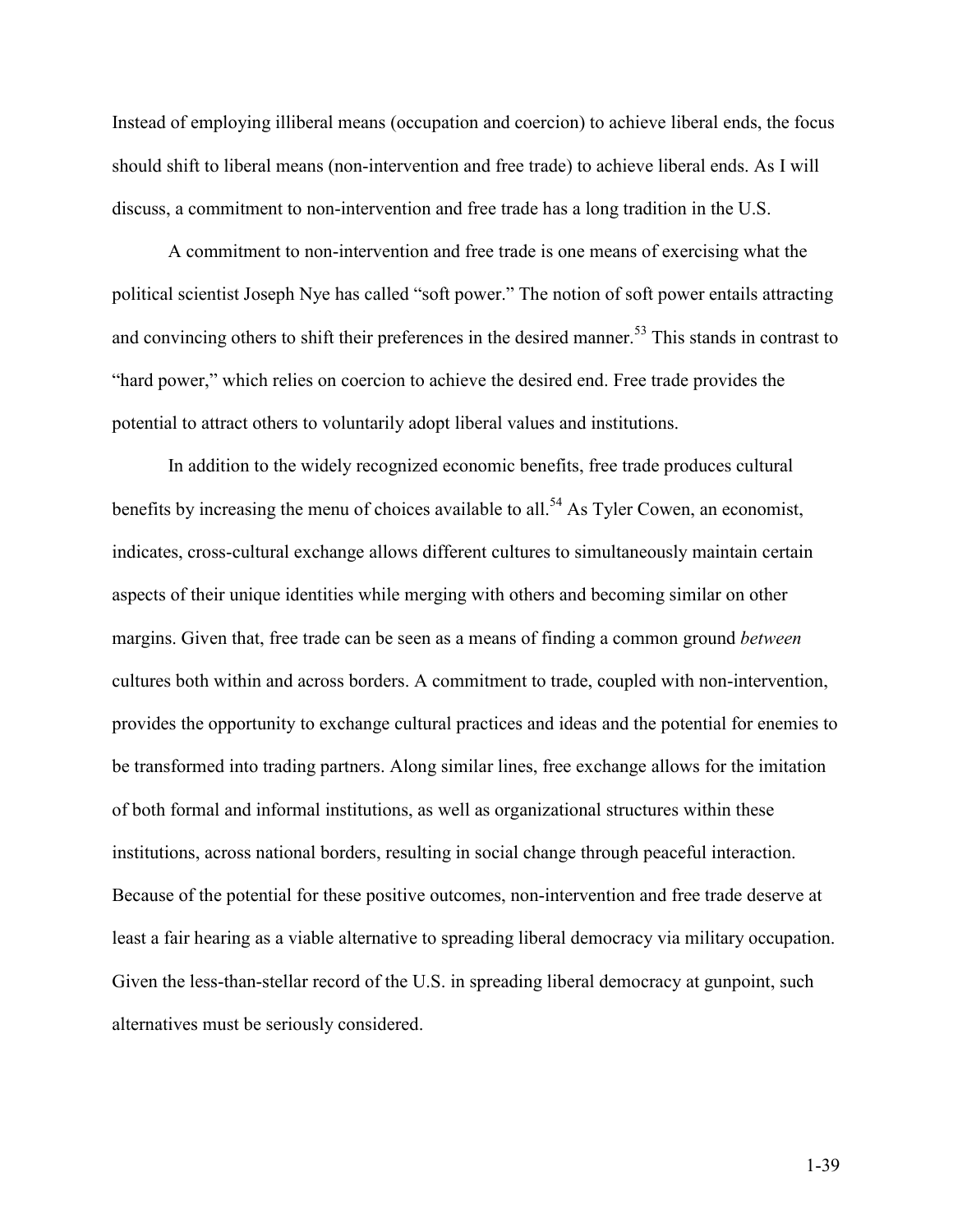<sup>1</sup> The Inaugural Address is available at:

http://www.whitehouse.gov/news/releases/2005/01/20050120-1.html. Last accessed December 7, 2006.

<sup>2</sup> See Offner 1992, 229-230.

<sup>3</sup> On the motivations of the U.S. behind the intervention in Cuba, see Pérez 1990, Hunt 1987 and LaFeber 1993. The common historical interpretation is that the U.S intervened for humanitarian reasons (see, for instance, Offner 1992). LaFeber contends that the U.S. was motivated not by humanitarian ends but by furthering its own interests and power.

<sup>4</sup> For a detailed history of Cuba, see Gott 2004.

 $<sup>5</sup>$  See Dobbins et al. 2003, 19.</sup>

<sup>6</sup> For more on Erhard and his role in the reconstruction of Germany, see Mierzejewski 2004.

 $<sup>7</sup>$  See Dower 1999, 736.</sup>

 $8$  Ibid., 226-233.

 $9<sup>9</sup>$  The Northern Alliance, which was the main resistance to the Taliban government prior to U.S. intervention, is a coalition consisting of Tajik, Uzbek, Hazara and some Pashtun elements. <sup>10</sup> For a narrative of the timeline of events that occurred in Iraq, see Polk 2005, 166-183.  $11$  For recent documentation of the problems in Iraq, see Baker and Hamilton 2006. For a discussion of some of the problems in Afghanistan, see Rubin 2007.

<sup>12</sup> A Pew Research Center for the People & the Press survey conducted November 9-12, 2006 found that approximately 64 percent of those Americans polled believe the war in Iraq is going "Not to Well" or "Not Well at All," while 51 percent of those polled believe the U.S. made a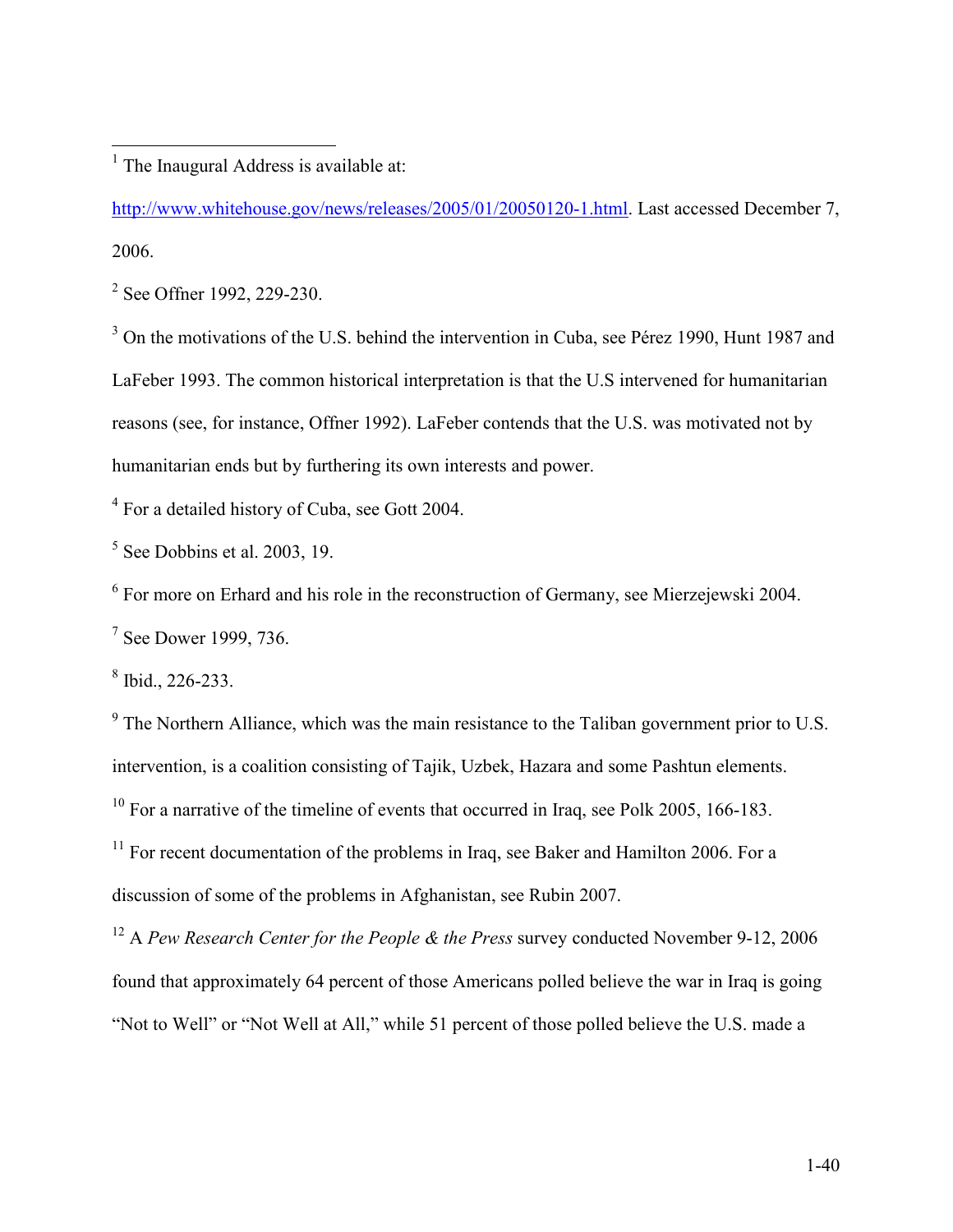mistake sending troops to Iraq. Poll results available at, http://www.pollingreport.com/iraq.htm, last accessed December 1, 2006.

<sup>13</sup> See, for instance, Fukuyama 2004 and Rotberg 2004a.

<sup>14</sup> See Ferguson 2004. Scholars and policymakers often use the terms "weak state" and "failed" state" without clarifying what the terms mean. When I utilize these terms, I follow Eizenstat et al. (2005, 136), who measure the strength or weakness of states along three margins: security, the provision of basic services, and the protection of essential civil freedoms. Failed states do not provide any of these functions, while weak states are deficient along one or two of these margins. <sup>15</sup> See Heller 1950, Keynes 1980, Mises 2000 and Ohlin 1929.

<sup>16</sup> See Brennan and Buchanan 1985.

<sup>17</sup> See Greif 2006, 29-53.

 $\overline{a}$ 

<sup>18</sup> See for instance Diamond 2005, Phillips 2005 and Ricks 2006.

<sup>19</sup> Whenever I use the word "institutions," the reader should interpret this term as incorporating the formal and informal rules governing human behavior and the enforcement of these rules through the internalization of certain norms of behavior, the social pressure exerted on the individual by the group, or the power of third-party enforcers who can use the threat of force on violators of the rules.

<sup>20</sup> Regarding the current effort in Iraq, President Bush stated that the goal of U.S. policy is an Iraq that can "govern itself, sustain itself and defend itself" (quoted in Baker and Hamilton 2006, 40). It should be noted that there is a debate regarding the relationship between democracy and economic growth. See for instance, De Haan (1996), Knack and Keefer (1995) and Tavares and Wacziarg (2001). Although an important discussion, it is not my aim to contribute to this debate. There is also a debate regarding what "democracy" actually entails. For a discussion, see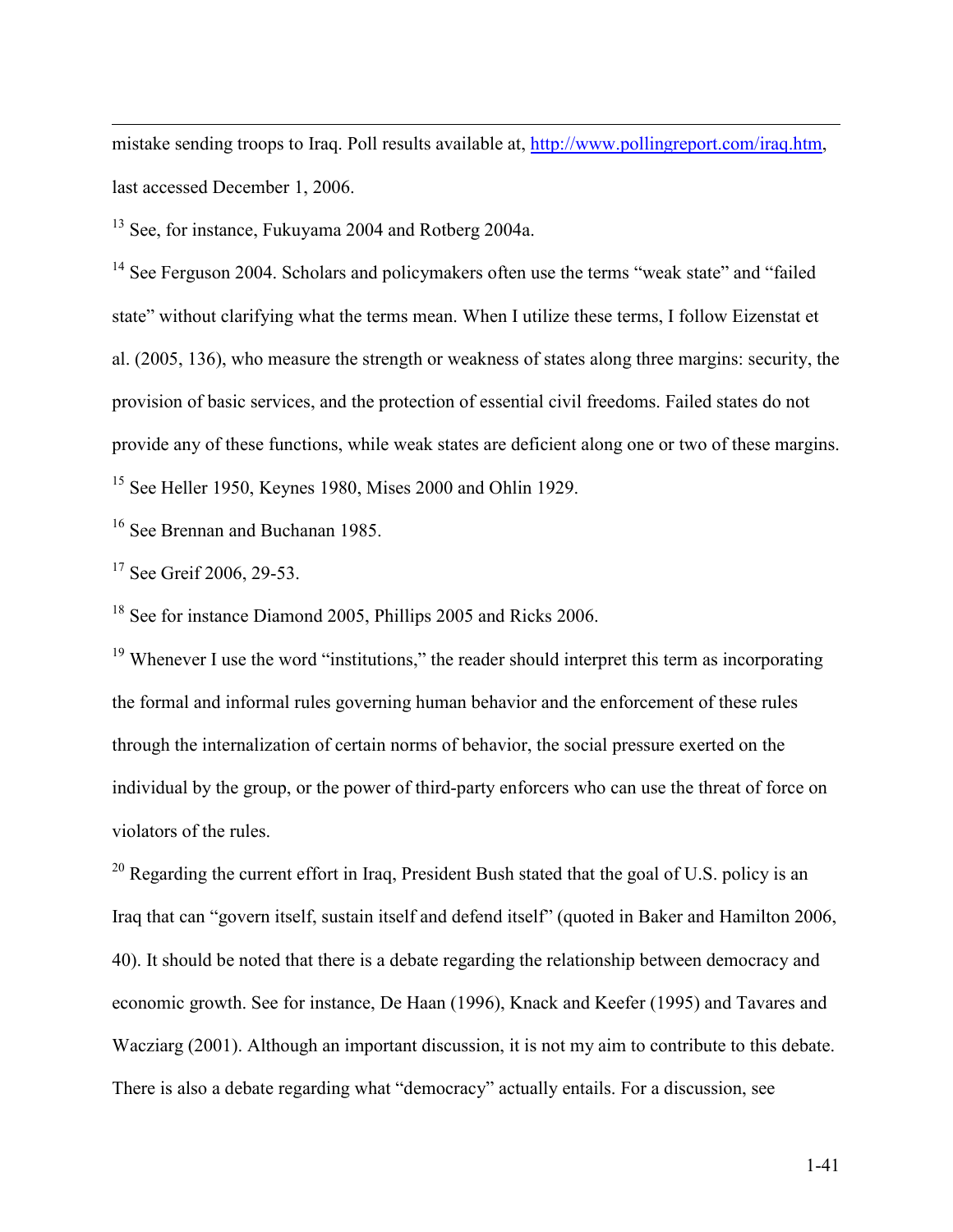Diamond, Linz and Lipset (1995). These authors point out that "democracy" refers to a political system that is separate from the economic and social realms. While this may be true, it seems clear that the aim of the U.S. in modern reconstruction efforts is to establish not only a liberal democracy but also a liberal market and social institutions as well. See for instance, King (2003), who discusses the plan to implement a liberal market economy in Iraq.

<sup>21</sup> For more on "Wilsonianism," see Paris 2004.

 $22$  See Zakaria 2003. The argument that increasing political participation can lead to conflict and instability in states where political institutions are weak was originally made by Huntington (1968). Dahl (1971) and Nordlinger (1971) develop similar arguments.

 $^{23}$  For a discussion of the ethical issues involved with foreign intervention and reconstruction, see Damrosch 1993, Heiberg 1994, Hoffmann et al. 1996, Ignatieff 2003 and Lugo 1996.

 $24$  See Marshall and Jaggers 2003. On the different indices available and why the Polity IV Index is the most reliable and valid, see Munck and Verkuilen 2002.

<sup>25</sup> See Marshall and Jaggers 2003, 13-14.

 $26$  Ibid., 14, 36.

 $\overline{a}$ 

<sup>27</sup> See Keller 2005 and Rousseau et al. 1996. Other studies have found that a score of  $+8$  is a more suitable benchmark. See Dahl 1998, Davenport and Armstrong 2004, and O'Loughlin et al. 1998.

<sup>28</sup> See Gasiorowski and Power 1998 and Mainwaring 1993.

 $29$  There is debate over which countries are in fact U.S.-led reconstructions. I have tried to consider as broad a list as possible. I have drawn the countries on my list from Lawson and Thacker (2003), Dobbins et al. (2003), Payne (2006), Pei and Kasper (2003) and Pei (2003). I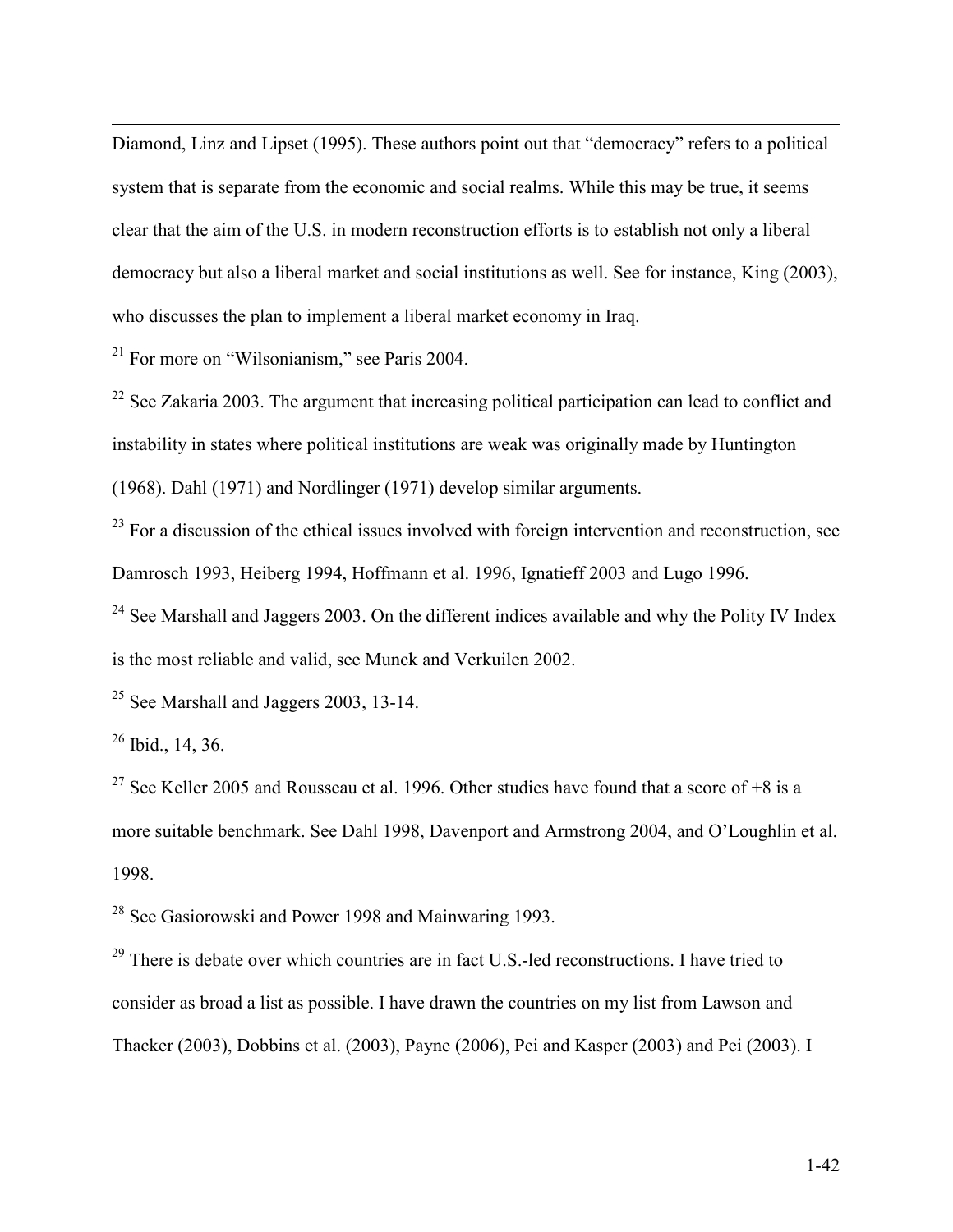recognize that there are many cases of U.S. military interventions that are not included on this table.

<sup>30</sup> CIA World Factbook 2005.

 $\overline{a}$ 

 $31$  The *Freedom of the World* report is available at the Freedom House website

http://www.freedomhouse.org/template.cfm?page=15&year=2005.

 $32$  For more on how Grenada compares to other reconstruction efforts using the Freedom of the World report as a metric, see Lawson and Thacker 2003.

<sup>33</sup> For more on the failure of the U.S. to export democracy to Mexico, Central America and the Caribbean via military occupation, see Lowenthal 1991.

<sup>34</sup> See Bates et al. 1998.

<sup>35</sup> Huntington 1991, 38. Also see Shin 1994, 151.

 $36$  The distinction between the *know-what* and the *know-how* can be traced back to the philosopher Gilbert Ryle (1949). Hayek (1973, 72) appropriated the distinction to examine the importance of tacit knowledge in the social coordination process. Boettke (2001b: 251-252) also uses the distinction to explore the gap between the wealth of nations.

<sup>37</sup> These are only a few of the preconditions for consolidated democracy that have been raised in the literature. For a more complete list, see Huntington 1991, 37-38.

<sup>38</sup> See Fish and Brooks 2004.

<sup>39</sup> See Diamond (2005, 19-20). In earlier work, Diamond, Linz, and Lipset (1995) discuss the factors that contribute to the establishment and consolidation of a democracy.

<sup>40</sup> See also Shin (1994, 151), who puts forth several general propositions on the third wave of democratization, which include: (1) there are few preconditions for the emergence of democracy, (2) no single factor is sufficient or necessary to the emergence of democracy, (3) The emergence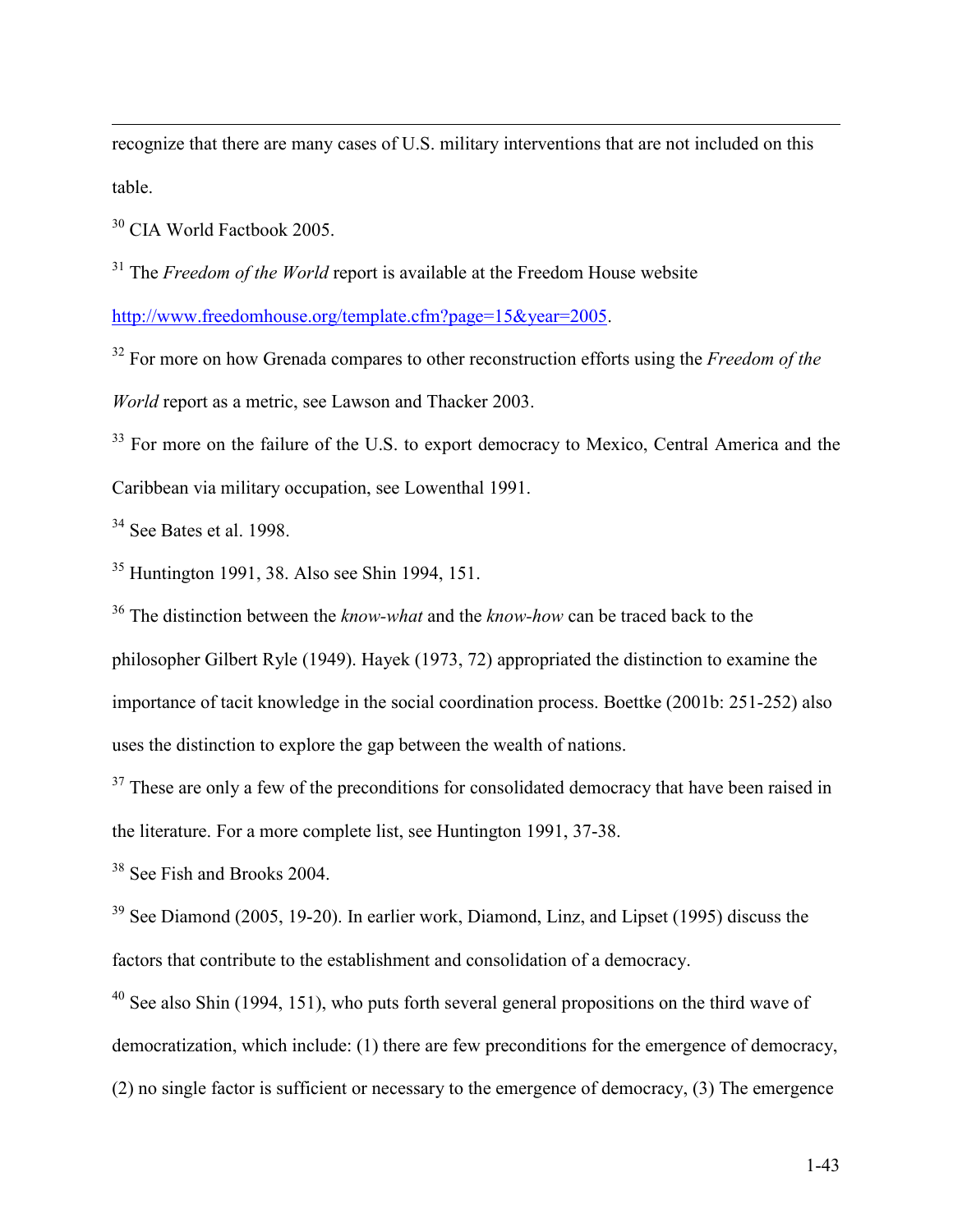of democracy in a country is the result of a combination of causes, (4) the causes responsible for the emergence of democracy are not the same as those promoting its consolidation, (5) the combination of causes promoting democratic transition and consolidation varies from country to country, and (6) the combination of causes generally responsible for one wave of democratization differs from those responsible for other waves.

<sup>41</sup> For troop and aid numbers, see Dobbins et al. (2003, 149-158). Both aggregate and per capita aid numbers are in constant 2001 dollars.

<sup>42</sup> See Pejovich 2003.

 $\overline{a}$ 

 $43$  Hayek (1960, 1973) and North (1990, 2005), Platteau (2000), and Pejovich (2003) are clear exceptions.

<sup>44</sup> See Gellner 1988 and North 1990.

 $45$  North (1990) makes the critical distinction between institutions as the rules of the game and organizations as the players within those rules.

<sup>46</sup> Kuran 2004a, 2004b.

<sup>47</sup> Fukuyama 1995a, 9.

<sup>48</sup> See Diamond 2005, 19-20 and Goldstone and Ulfelder 2004, 10.

<sup>49</sup> The importance of culture for the acceptance or rejection of social and economic change is recognized by Boettke (2001b) and North (2005, 48-64).

<sup>50</sup> See Demsetz 1969.

<sup>51</sup> Owen (2005) extends Mansfield and Snyder's analysis of war between democracies to Iraq.

<sup>52</sup> The term "blowback" refers to the unintended consequences of U.S. actions abroad. On the potential blowback generated by the war in Iraq, see Bergen and Reynolds 2005. For a broader analysis of the blowback generated by American foreign policy, see C. Johnson 2000.